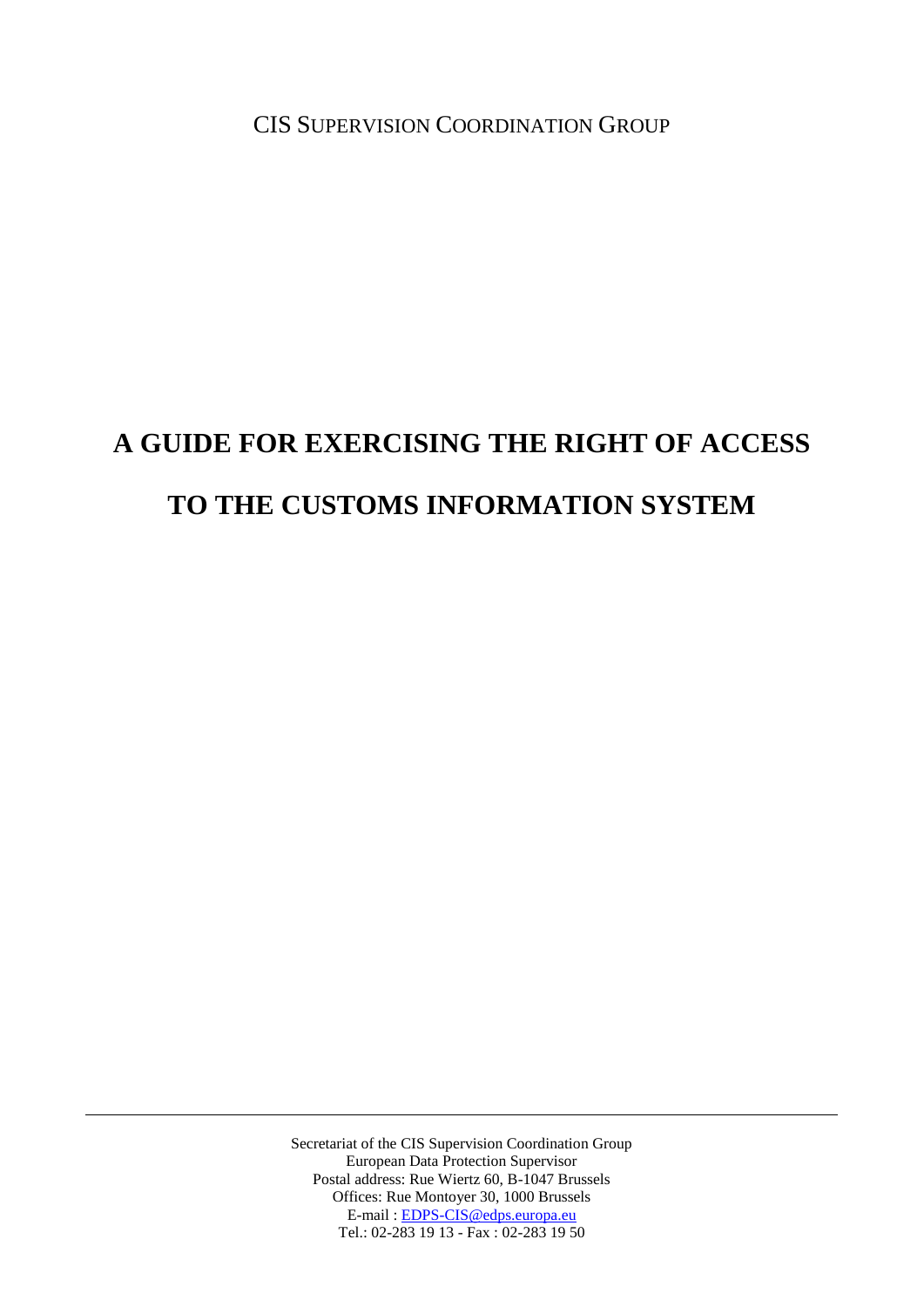**This guide has been compiled by the CIS Supervision Coordination Group**

**Postal address: Rue Wiertz 60, B-1047 Brussels Offices: Rue Montoyer 30, 1000 Brussels E-mail : EDPS-CIS@edps.europa.eu Tel.: 02-283 19 13 Fax : 02-283 19 50**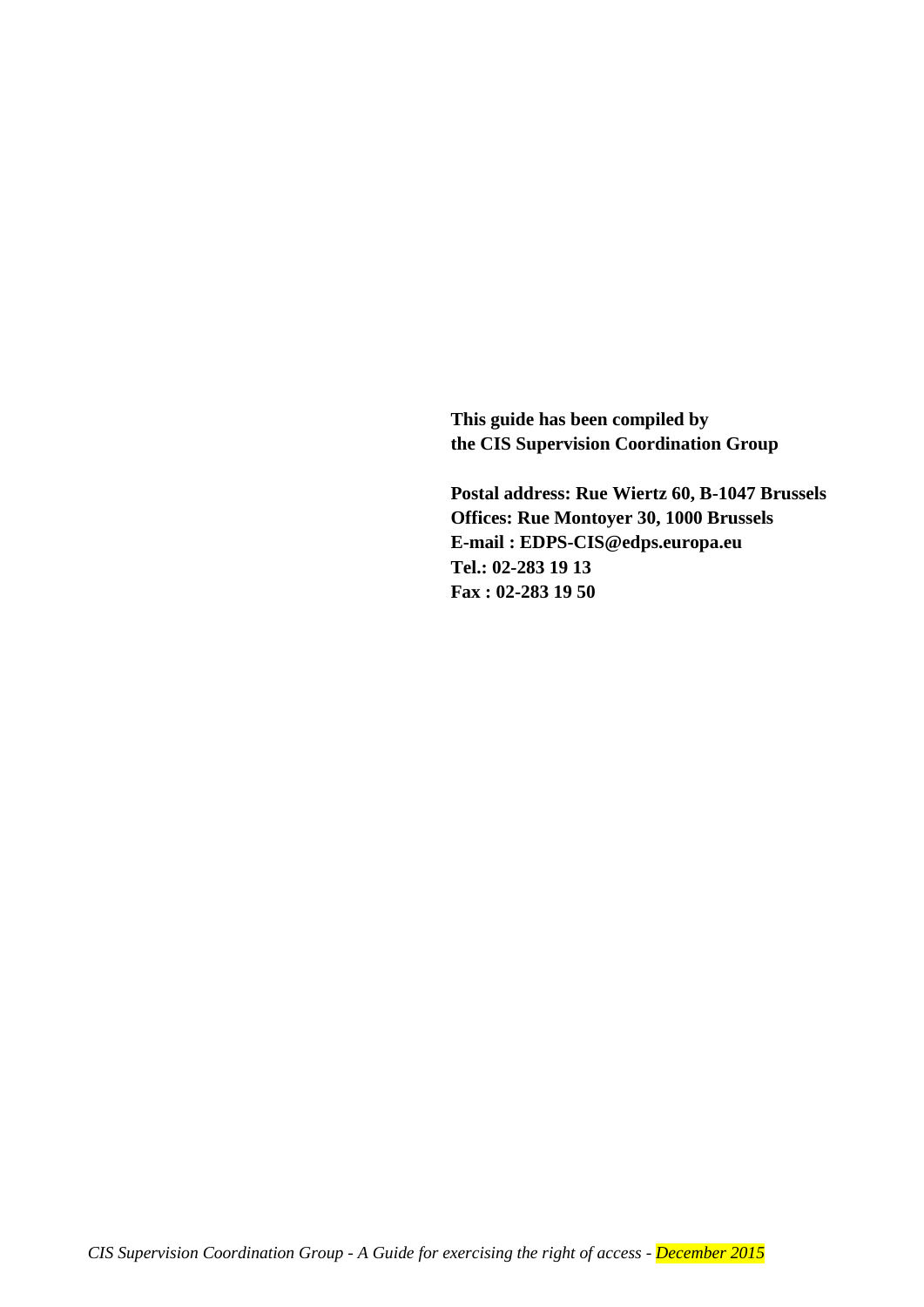# **TABLE OF CONTENTS**

| I.  |         |                                                                                         |                                                                                           |  |  |  |
|-----|---------|-----------------------------------------------------------------------------------------|-------------------------------------------------------------------------------------------|--|--|--|
| II. |         |                                                                                         |                                                                                           |  |  |  |
|     |         |                                                                                         |                                                                                           |  |  |  |
|     |         | II.1.1.                                                                                 |                                                                                           |  |  |  |
|     |         | II.1.2.                                                                                 |                                                                                           |  |  |  |
|     |         |                                                                                         |                                                                                           |  |  |  |
|     |         |                                                                                         |                                                                                           |  |  |  |
|     |         |                                                                                         | II.4. Remedies: the right to complain to the data protection authority or file a judicial |  |  |  |
|     |         |                                                                                         |                                                                                           |  |  |  |
| Ш.  |         | Description of the procedure to exercise the right of access in each Member State using |                                                                                           |  |  |  |
|     |         |                                                                                         |                                                                                           |  |  |  |
|     |         |                                                                                         |                                                                                           |  |  |  |
|     |         |                                                                                         |                                                                                           |  |  |  |
|     |         |                                                                                         |                                                                                           |  |  |  |
|     |         |                                                                                         |                                                                                           |  |  |  |
|     |         |                                                                                         |                                                                                           |  |  |  |
|     |         |                                                                                         |                                                                                           |  |  |  |
|     |         |                                                                                         |                                                                                           |  |  |  |
|     |         |                                                                                         |                                                                                           |  |  |  |
|     |         |                                                                                         |                                                                                           |  |  |  |
|     | III.10. |                                                                                         |                                                                                           |  |  |  |
|     | III.11. |                                                                                         |                                                                                           |  |  |  |
|     | III.12. |                                                                                         |                                                                                           |  |  |  |
|     | III.13. |                                                                                         |                                                                                           |  |  |  |
|     | III.14. |                                                                                         |                                                                                           |  |  |  |
|     | III.15. |                                                                                         |                                                                                           |  |  |  |
|     | III.16. |                                                                                         |                                                                                           |  |  |  |
|     | III.17. |                                                                                         |                                                                                           |  |  |  |
|     | III.18. |                                                                                         |                                                                                           |  |  |  |
|     | III.19. |                                                                                         |                                                                                           |  |  |  |
|     | III.20. |                                                                                         |                                                                                           |  |  |  |
|     | III.21. |                                                                                         |                                                                                           |  |  |  |
|     | III.22. |                                                                                         |                                                                                           |  |  |  |
|     | III.23. |                                                                                         |                                                                                           |  |  |  |
|     | III.24. |                                                                                         |                                                                                           |  |  |  |
|     | III.25. |                                                                                         |                                                                                           |  |  |  |
|     | III.26. |                                                                                         |                                                                                           |  |  |  |
|     | III.27. |                                                                                         |                                                                                           |  |  |  |
|     | III.28. |                                                                                         |                                                                                           |  |  |  |
|     |         |                                                                                         |                                                                                           |  |  |  |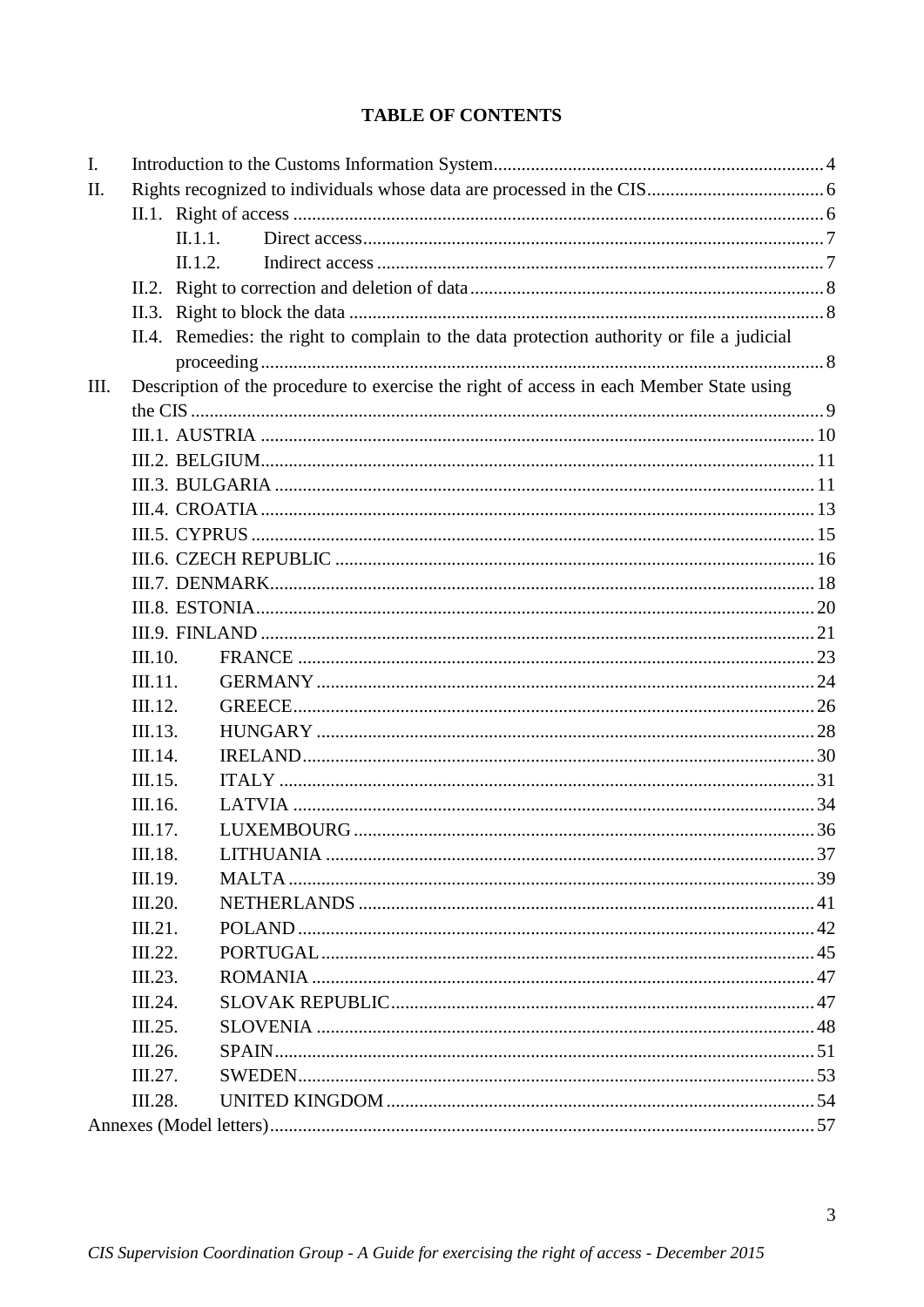Persons whose personal data are collected, held or otherwise processed in the Customs Information System (hereinafter 'CIS') are entitled to rights regarding their personal data, in particular a right of access subject to strict limitations, a right to correction of inaccurate data, and a right to deletion of unlawfully stored data.

This Guide describes the modalities for exercising those rights.

The Guide falls into three sections: a description of the CIS, a list of the rights granted to the individuals whose data are processed in the CIS, and a description of the procedure for exercising the right of access in each of the countries concerned.

# <span id="page-3-0"></span>**I. INTRODUCTION TO THE CUSTOMS INFORMATION SYSTEM**

The CIS is a computer system centralizing customs information aiming at preventing, investigating and prosecuting breaches of Community customs or agricultural legislation.

The CIS is regulated under a double legal basis:

- Council Regulation (EC) No 515/97 of 13 March 1997 on mutual assistance between the administrative authorities of the Member States and cooperation between the latter and the Commission to ensure the correct application of the law on customs and agricultural matters**<sup>1</sup>** (hereinafter "Regulation 515/97"), as amended by Regulation (EC) No 766/2008 of 9 July 2008**<sup>2</sup>** , and
- Council Decision 2009/917/JHA of 30 November 2009 on the use of information technology for customs purposes**<sup>3</sup>** (hereinafter "Decision 2009/917/JHA").

FIDE (Fichier d'Identification des Dossiers d'Enquêtes Douanières – Customs files identification database) is an EU-wide index used in the context of the CIS. It is composed of investigation records, generated by Member States' customs and other investigation authorities for administrative purposes and for purposes of criminal investigations and prosecutions in the customs area.

Upon entry of a detailed query, FIDE gives information:

- on the name and address of the investigating authority, and
- a file number of the investigation record of that authority,

in cases where there is information available on files concerning both pending or closed

<u>.</u>

**<sup>1</sup>** OJ L 82, 22.3.1997, p. 1.

**<sup>2</sup>** Regulation (EC) No 766/2008 of 9 July 2008 amending Council Regulation (EC) No 515/97 on mutual assistance between the administrative authorities of the Member States and cooperation between the latter and the Commission to ensure the correct application of the law on customs and agricultural matters, OJ L 218, 13.8.2008, p. 48.

**<sup>3</sup>** OJ L 323, 10.11.2009, p. 20.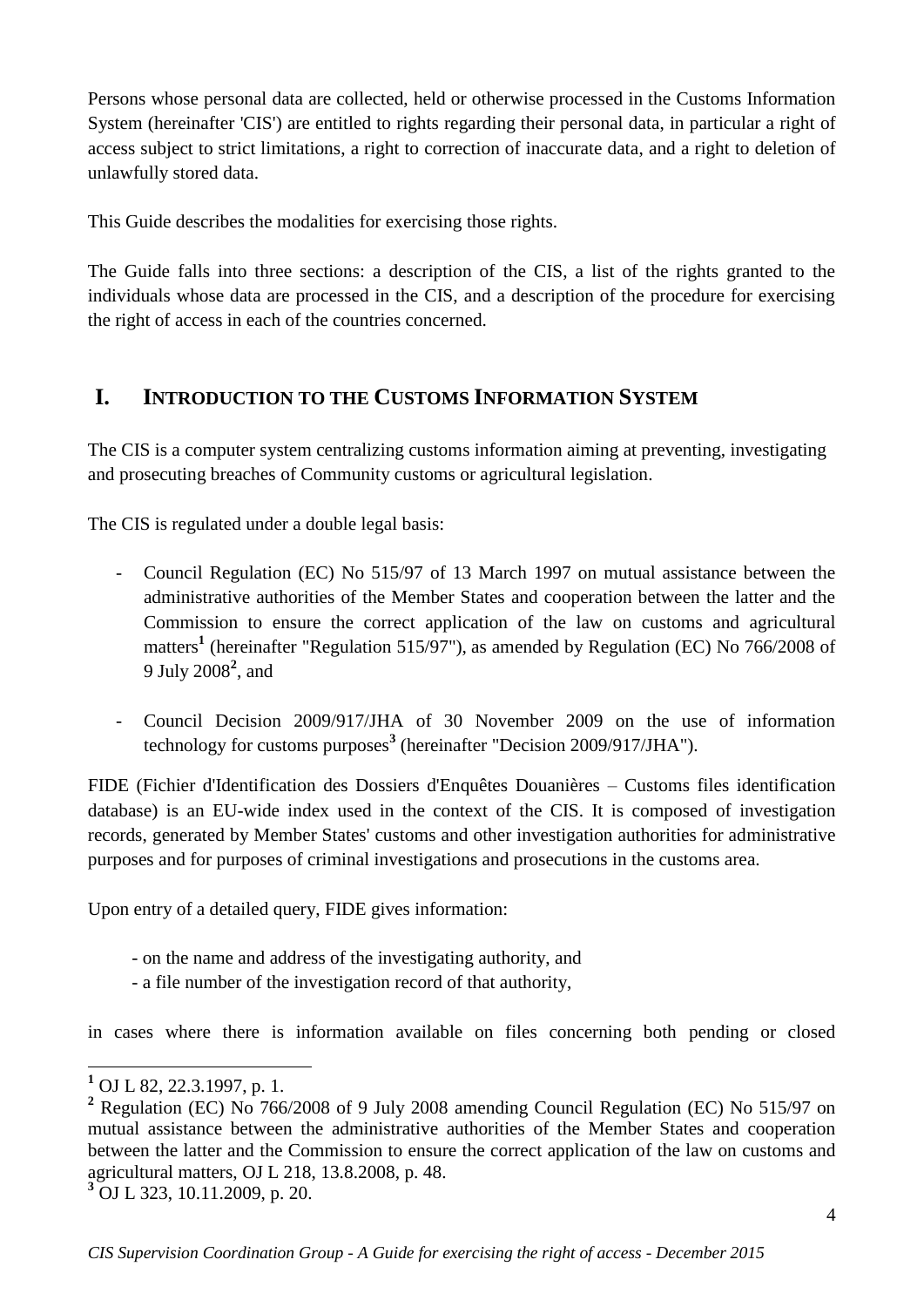investigations against natural or legal persons ("hit"). Following this, the office that entered the query may decide to ask for mutual assistance or provide spontaneous information.

### *Legal basis for FIDE*

FIDE consists of two databases due to the two legal bases applicable to it, which are as follows:

- Regulation 515/97 as regards the area where the EU has exclusive competence (Article 3 of the Treaty on the Functioning of the European Union)
- Decision 2009/917/JHA as regards the area where the EU shares competence with Member States (Article 4 of the Treaty on the Functioning of the European Union).

### *Categories of information processed*

As such, the data entered into the CIS relate to goods, means of transport, businesses and people associated to such breaches. They also relate to trends in fraud, available competencies, goods detained, seized or confiscated and cash detained, seized or confiscated.

### *Categories of personal data processed*

The personal data which can be processed in the CIS are listed in Article 25(2) of Regulation 515/97 and in Article 4(2) of Decision 2009/917/JHA and can only include:

- (a) name, maiden name, forenames and aliases;
- (b) date and place of birth;
- (c) nationality;
- (d) sex;

<u>.</u>

- (e) any particular objective and permanent physical characteristics;
- (f) reason for inclusion of data;
- (g) suggested action;
- (h) a warning code indicating any history of being armed, violent or escaping;
- (i) registration number of the means of transport.

In all cases, personal data revealing racial or ethnic origin, political opinions, religious or philosophical beliefs, trade union membership and data concerning the health or sex life of an individual shall not be included**<sup>4</sup>** .

**<sup>4</sup>** These are data listed in Article 8 of Directive 95/46/EC of the European Parliament and of the Council of 24 October 1995 on the protection of individuals with regard to the processing of personal data an on the free movement of such data applicable to customs activities carried out under Regulation 515/97, and in Article 6 of Council Framework Decision 2008/977/JHA of 27 November 2008 on the protection of personal data processed in the framework of police and judicial cooperation in criminal matters applicable to customs activities carried out under decision 2009/917/JHA.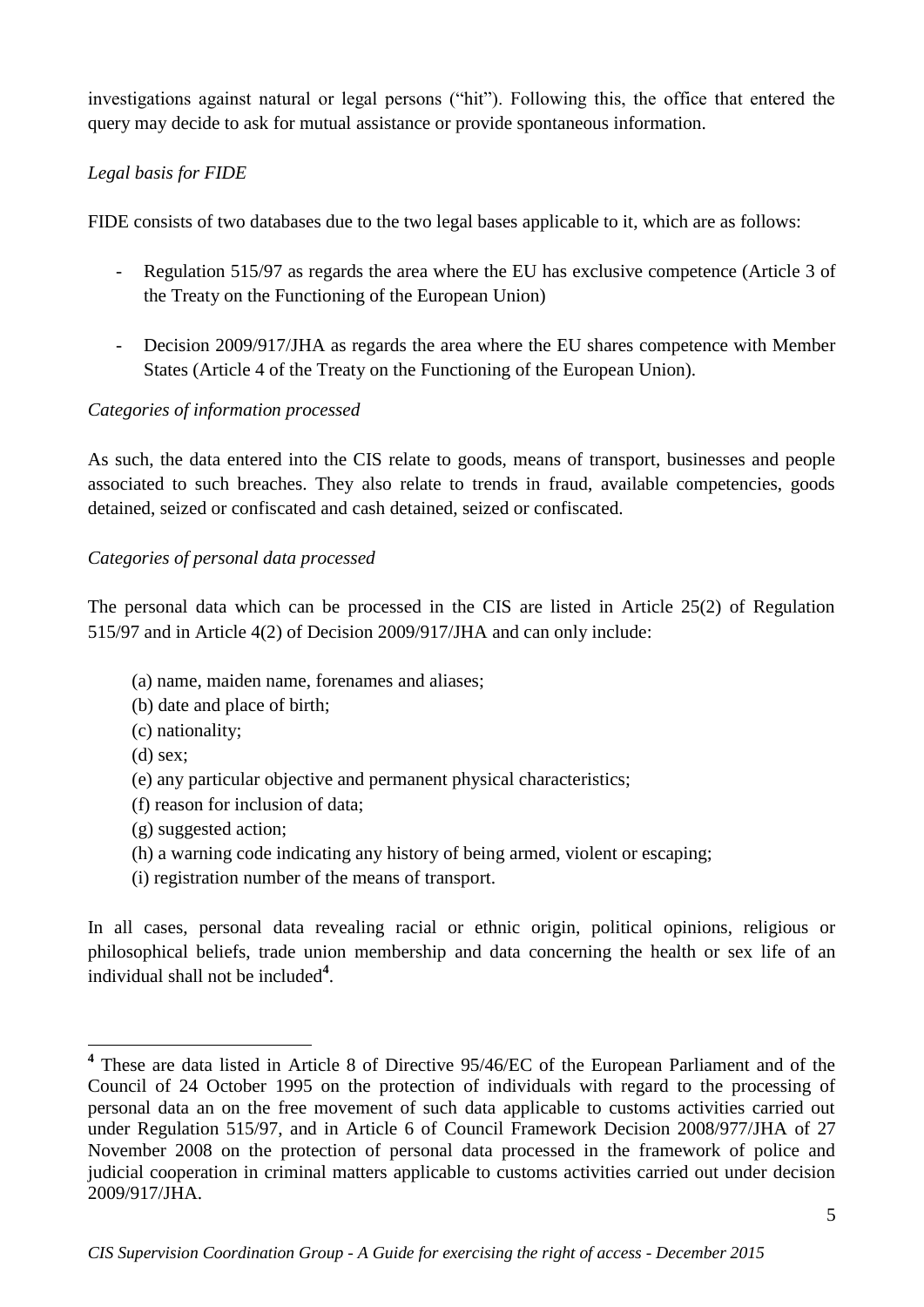#### *Architecture of the system*

The CIS is composed of a central database ("Central CIS") accessible through terminals in each Member State**<sup>5</sup>** .

# <span id="page-5-0"></span>**II. RIGHTS RECOGNIZED TO INDIVIDUALS WHOSE DATA ARE PROCESSED IN THE CIS**

In accordance with data protection principles, all individuals whose data are processed in the CIS are recognised specific rights**<sup>6</sup>** by the aforementioned decision and regulation. Specific attention has to be paid in those countries where Decision 2009/917/JHA has not been incorporated into the national law.

These rights are basically:

- the right of access to data relating to them stored in the CIS;
- the right to correction of inaccurate data or deletion when data have been unlawfully stored;
- the right to bring proceedings before the courts or competent authorities to correct or delete data or to obtain compensation**<sup>7</sup>** .

Anyone exercising any of these rights can apply to the competent authorities in the Member State of his choice.

# *Deadlines for replies to individuals requests*

When an individual exercises his right of access, correction of inaccurate data and deletion of unlawfully stored data, replies by national competent authorities are due within deadlines set up at national level (see part II and III). The European institutions have to reply within three months to access requests**<sup>8</sup>** and without delay to rectification requests**<sup>9</sup>** .

# **II.1. Right of access**

<span id="page-5-1"></span>The right of access is the possibility for anyone who so requests to consult the information relating

 **5** See Article 34 of Regulation 515/97 and Article 3(1) of Decision 2009/917/JHA.

**<sup>6</sup>** See in particular Article 36 of Regulation 515/97 and Article 22 of Decision 2009/917/JHA.

<sup>&</sup>lt;sup>7</sup> See Article 36(5) of Regulation 515/97 and Article 23 of Decision 2009/917/JHA.

<sup>&</sup>lt;sup>8</sup> See Article 13 of Regulation (EC) No 45/2001 of the European Parliament and of the Council of 18 December 2000 on the protection of individuals with regard to the processing of personal data by the Community institutions and bodies and on the free movement of such data.

<sup>&</sup>lt;sup>9</sup> See Article 14 of Regulation (EC) No 45/2001 of the European Parliament and of the Council of 18 December 2000 on the protection of individuals with regard to the processing of personal data by the Community institutions and bodies and on the free movement of such data.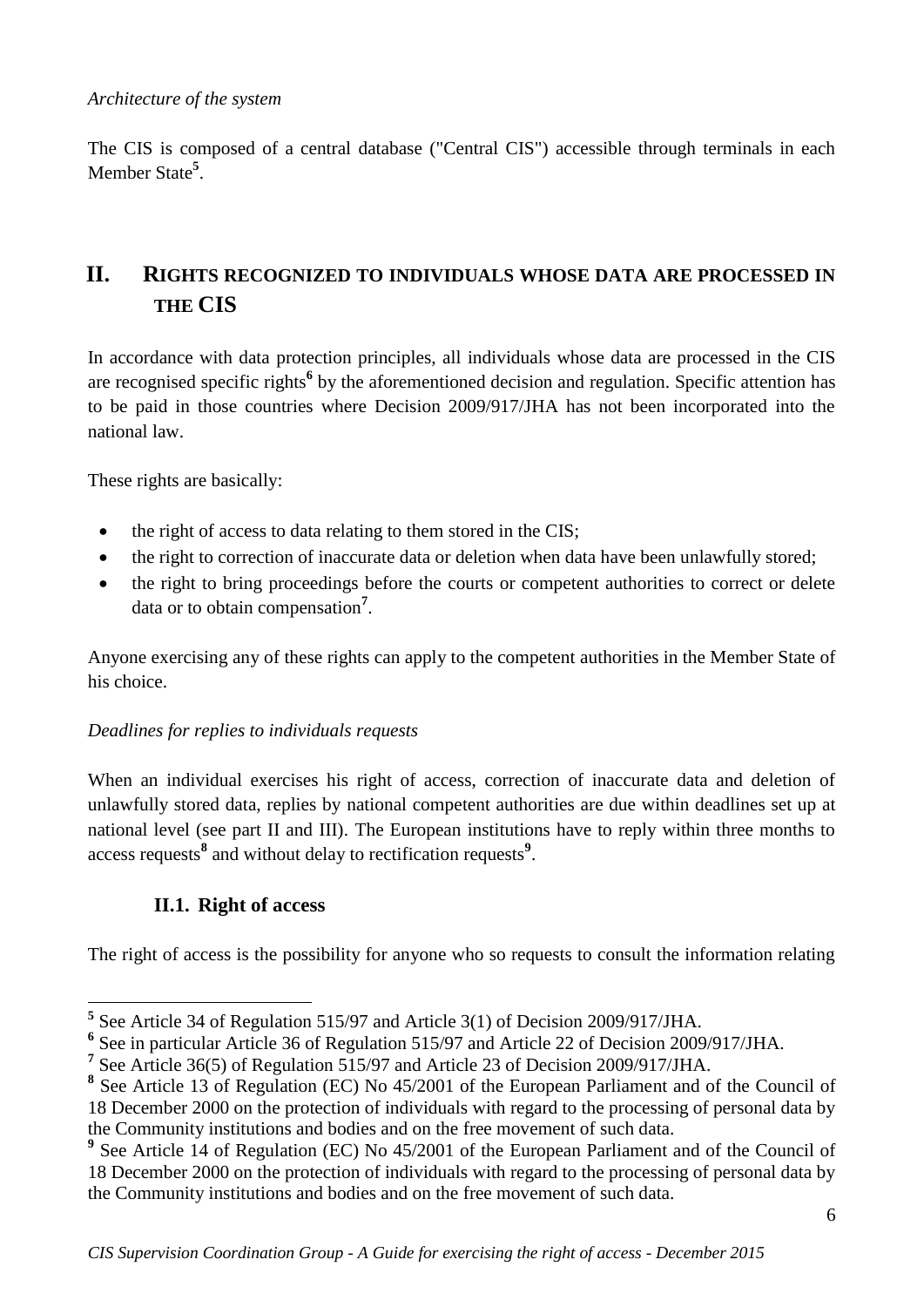to him stored in a data file as referred to in national law. This is a fundamental principle of data protection which enables data subjects to exercise control over personal data kept by third parties.

This right is expressly provided for in Article 36 of Regulation 515/97 and in Article 22 of Decision 2009/917/JHA.

The right of access must be refused if it may jeopardise any on-going national investigations, or during the period of discreet surveillance or sighting and reporting**<sup>10</sup>**. When the applicability of such an exemption is assessed, the legitimate interests of the person concerned shall be taken into account. When the request made to a European institution concerns the deletion of the data, the EDPS usually recommends that EU institutions decide on whether to erase the data as soon as possible, but at the latest within 15 working days**<sup>11</sup>** .

A Member State may also refuse access where such refusal constitutes a measure necessary to safeguard national security, defence, public safety and the rights and freedoms of others.

The right of access is exercised in accordance with the law of the State addressed. The rules of procedure differ from one country to another, as well as the rules for communicating data to the applicant. When a country receives a request for access to data supplied by another country, that State must give the issuing country the opportunity to state its position as to the possibility of disclosing the data to the applicant**<sup>12</sup>** .

Also there are currently two types of system governing the right of access to police data files – and thus part of the data processed in the CIS. As described below, in some countries the right of access is direct, in others it is indirect.

Anyone who so wishes may obtain information about the system which is applicable to the right of access from the national data protection authority ("DPA") in the respective Member State.

# *II.1.1. Direct access*

<span id="page-6-0"></span>In this case the person concerned applies directly to the authorities handling the data (customs and financial intelligence units for CIS). If national law permits, the applicant may be sent the information relating to him

# *II.1.2. Indirect access*

<u>.</u>

<span id="page-6-1"></span>In this case the person sends his request for access to the national data protection authority of the State to which the request is addressed. The DPA conducts the necessary verifications to handle the

**<sup>10</sup>** See Article 36(2) of Regulation 515/97 and 22 of Decision 2009/917/JHA.

<sup>&</sup>lt;sup>11</sup> See EDPS Guidelines on the Rights of Individuals with regard to the Processing of Personal Data, Part 1(3), page 23, available at:

[https://secure.edps.europa.eu/EDPSWEB/webdav/site/mySite/shared/Documents/Supervision/Guid](https://secure.edps.europa.eu/EDPSWEB/webdav/site/mySite/shared/Documents/Supervision/Guidelines/14-02-25_GL_DS_rights_EN.pdf) elines/14-02-25 GL DS rights EN.pdf.

See Article 36(3) of Regulation 515/97.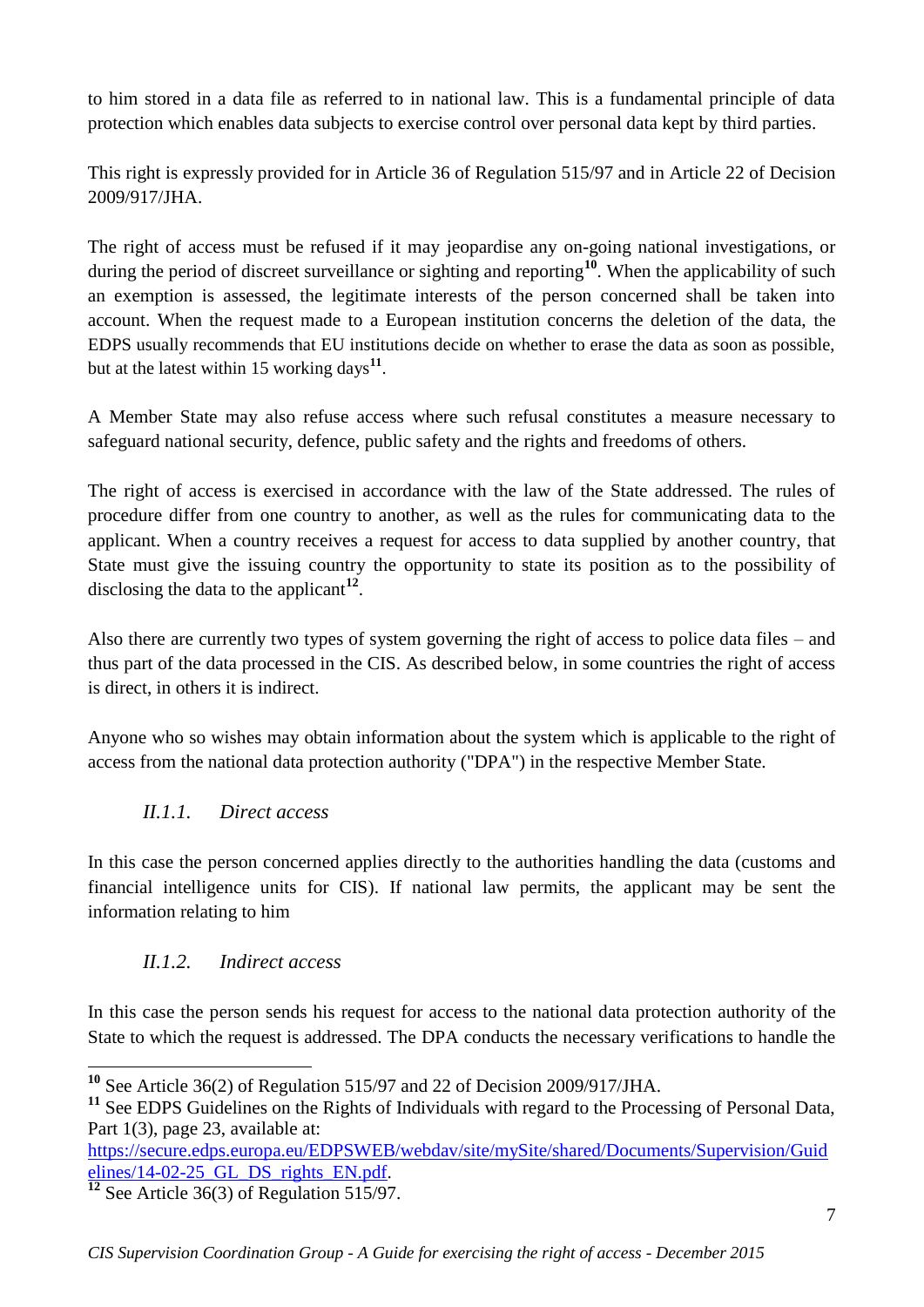<span id="page-7-0"></span>request.

# **II.2. Right to correction and deletion of data**

The right of access is accompanied by the right to obtain the correction of the data relating to them when they are factually inaccurate or incomplete or the right to ask for their deletion when they have been stored unlawfully**<sup>13</sup>** .

# **II.3. Right to block the data**

<span id="page-7-1"></span>Individuals have the right to request blocking of personal data relating to them processed in the CIS under Decision 2009/917/JHA**<sup>14</sup>** .

In this regard, in the guidelines issued on the Rights of Individuals with regard to the Processing of Personal Data, the EDPS has highlighted that two situations need to be distinguished when data subjects request the blocking of the data which influence the time period within which their request has to be dealt with :

- 1) Where data subjects contest the accuracy of the data relating to them, the data must be blocked 'for a period enabling the controller to verify the accuracy, including the completeness, of the data'. Consequently, where the controller receives a request for blocking on those grounds, the data must be immediately blocked for the period necessary to verify the accuracy and completeness of the data.
- 2) Where data subjects request the blocking of their data on grounds of unlawful processing or where the data must be blocked for purposes of proof, the controller will need a certain amount of time to conduct this assessment in order to decide whether the data should be blocked. In this case, even though the data cannot be blocked immediately, the request must be processed promptly in order to protect the data subject's rights. The EPDS therefore considers that such requests should be assessed as quickly as possible and, at the latest, within 15 working days.

# <span id="page-7-2"></span>**II.4. Remedies: the right to complain to the data protection authority or file a judicial proceeding**

Articles 36(5) of Regulation 515/97 and Article 23 of Decision 2009/917/JHA present the remedies accessible to individuals: they recall that any person may bring an action before the courts or the authority competent under the law of any Member State to rectify or erase factually inaccurate personal data, rectify or erase personal data entered or stored in the CIS contrary to Regulation 515/97 or Decision 2009/917/JHA, obtain access to personal data, block personal data, obtain compensation for any damage caused to them through the use of the CIS.

<sup>&</sup>lt;u>.</u> **<sup>13</sup>** See Article 36(4) of Regulation 515/97 and Article 22 of Decision 2009/917/JHA.

**<sup>14</sup>** See Article 22 of Decision 2009/917/JHA.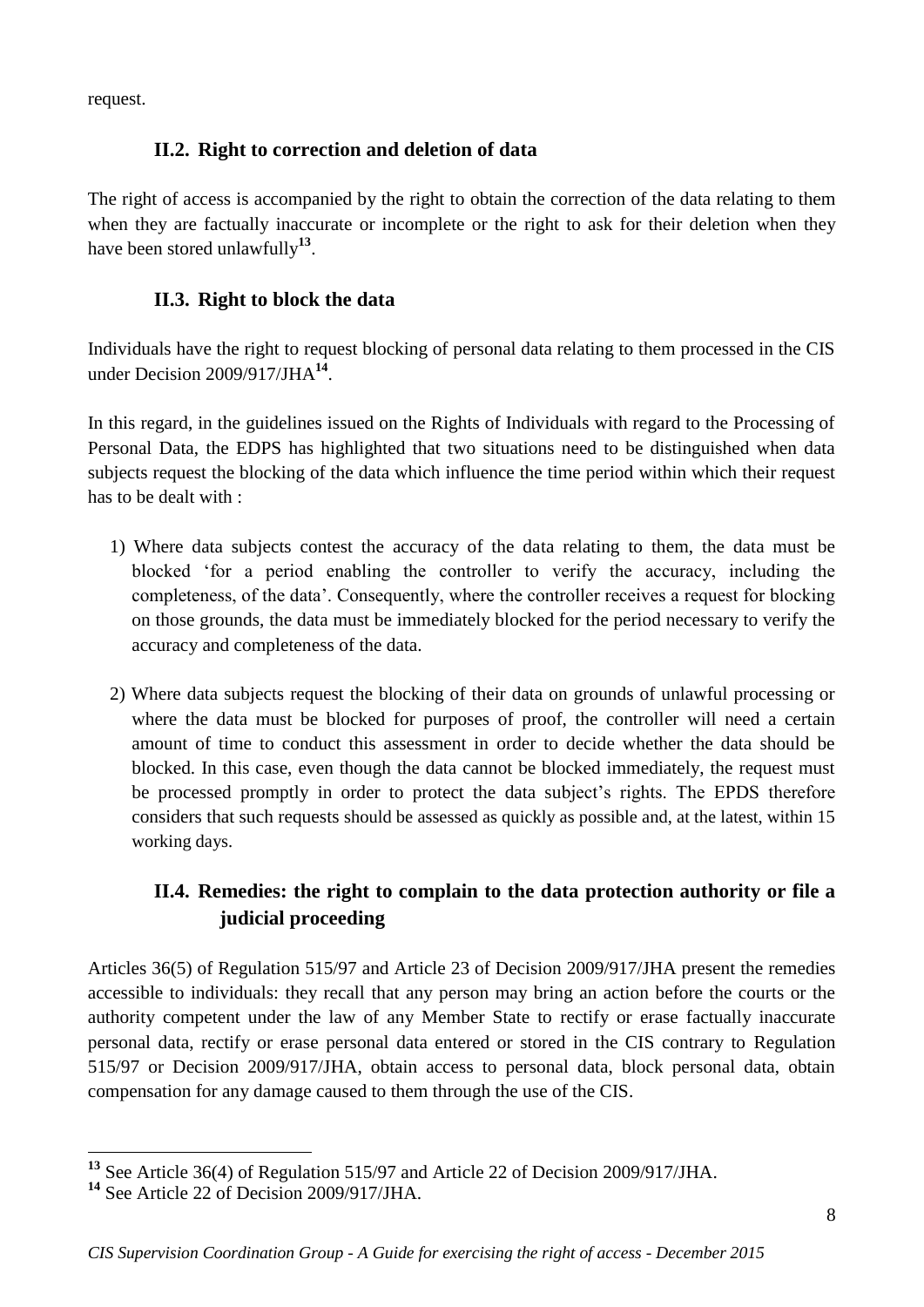In case data were included by the Commission, the action may be brought before the Court of Justice in accordance with Article 263 of the Treaty on the Functioning of the European Union<sup>15</sup>.

# <span id="page-8-0"></span>**III. DESCRIPTION OF THE PROCEDURE TO EXERCISE THE RIGHT OF ACCESS IN EACH MEMBER STATE USING THE CIS**

The procedures specific to each country using the CIS which are to be followed by persons wishing to exercise their right of access, correction or deletion are described in the national fact sheets in chapters III.1-III.28.

\_\_\_\_\_\_\_\_\_\_\_\_\_\_\_\_\_\_\_\_\_\_\_\_

1

**<sup>15</sup>** Article 36(5) of Regulation 515/97.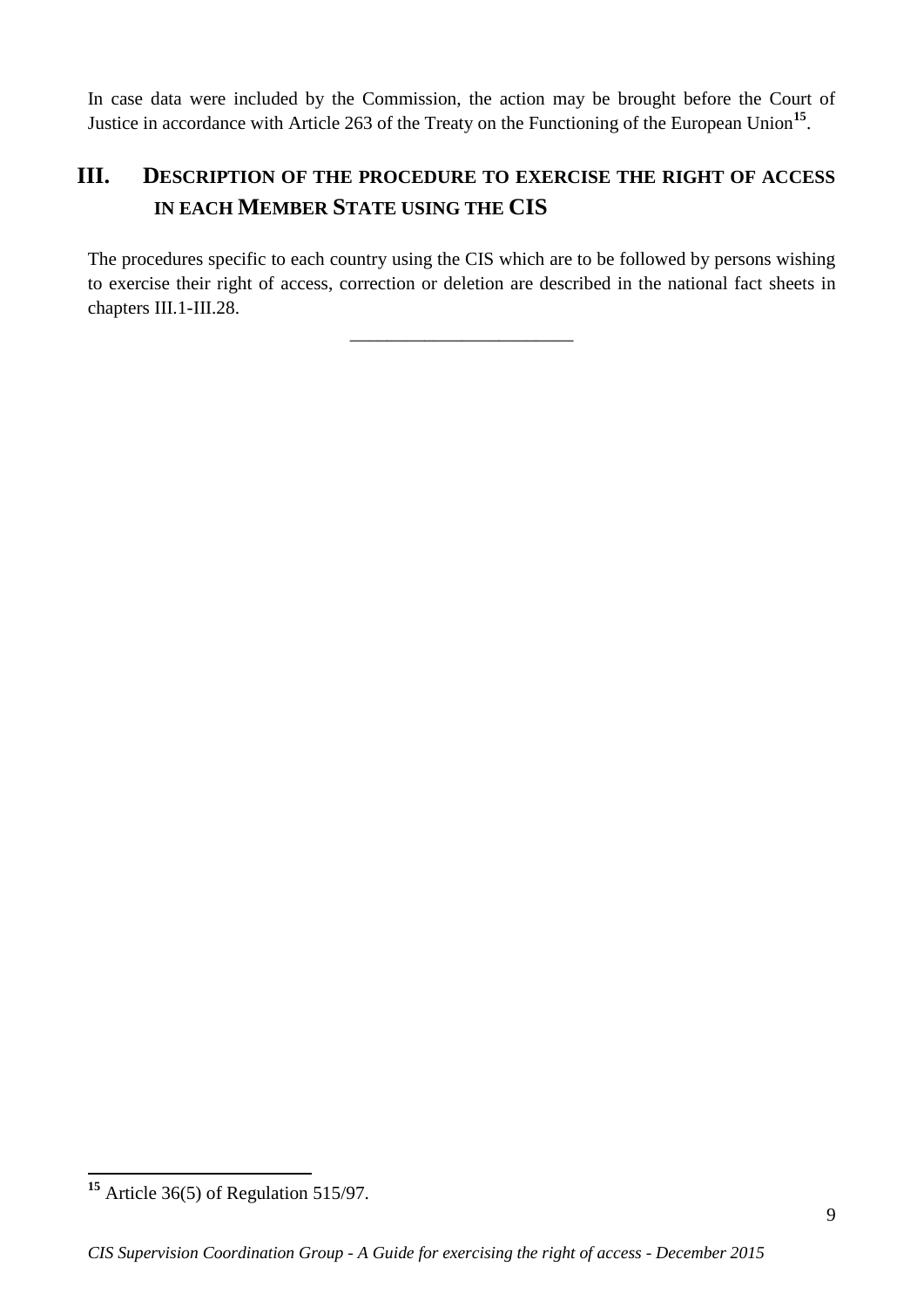# **III.1.AUSTRIA**

# <span id="page-9-0"></span>**1. Nature of the right (direct, indirect, mixed)**

Direct access.

# **2. Contact details of the body to which requests for access should be addressed**

Bundesministerium für Finanzen Johannesgasse 5 1010 Wien Österreich

# **3. Formalities for the request: information and documents to be supplied – possible costs**

One access request per year is free of charge. The requesting person must prove his identity in an adequate manner (e.g. with copy of his/her passport).

# **4. Contact details of the national data protection authority and its possible role**

Österreichische Datenschutzbehörde Hohenstaufengasse 3 1010 Wien E-Mail: dsb@dsb.gv.at

When there is no (satisfactory) answer within 8 weeks, the authority can be asked to enforce the right of access free of charge.

# **5. Expected outcome of the requests for access. Content of the information**

The requester's personal data processed by the customs authority. The requester needs to cooperate and answer specific questions in order to help the controller to comply. Exemptions based on Article 13 of Directive 95/46/EC may apply.

# **6. References of the main national laws that apply**

Bundesgesetz betreffend ergänzende Regelungen zur Durchführung des Zollrechts der Europäischen Gemeinschaften (Zollrechts-Durchführungsgesetz - ZollR-DG); BGBl. Nr. 659/1994 [https://www.ris.bka.gv.at/GeltendeFassung.wxe?Abfrage=Bundesnormen&Gesetzesnummer=1000](https://www.ris.bka.gv.at/GeltendeFassung.wxe?Abfrage=Bundesnormen&Gesetzesnummer=10004913) [4913](https://www.ris.bka.gv.at/GeltendeFassung.wxe?Abfrage=Bundesnormen&Gesetzesnummer=10004913)

Bundesgesetz über den Schutz personenbezogener Daten (Datenschutzgesetz 2000 - DSG 2000) StF: BGBl. I Nr. 165/1999

[https://www.ris.bka.gv.at/GeltendeFassung.wxe?Abfrage=bundesnormen&Gesetzesnummer=10001](https://www.ris.bka.gv.at/GeltendeFassung.wxe?Abfrage=bundesnormen&Gesetzesnummer=10001597) [597](https://www.ris.bka.gv.at/GeltendeFassung.wxe?Abfrage=bundesnormen&Gesetzesnummer=10001597)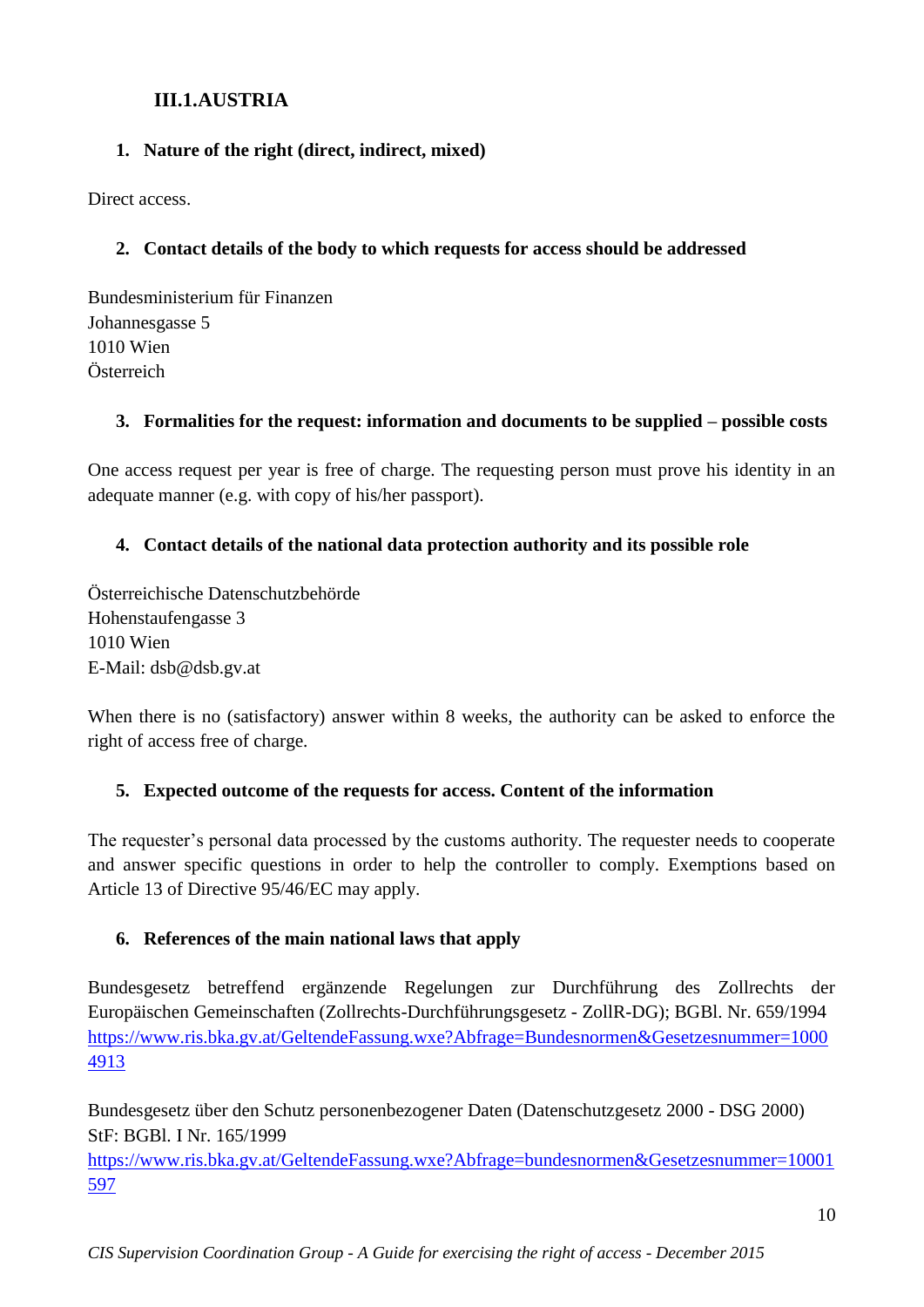### **7. Language regime**

German.

# **III.2.BELGIUM**

<span id="page-10-0"></span>According to the Belgian DPA, the competent authorities do not make use of the CIS system.

# <span id="page-10-1"></span>**III.3. BULGARIA**

#### **1. Nature of the right (direct, indirect, mixed)**

Mixed procedure.

The right of access and the rights to erase, rectify or block personal data that are not processed in compliance with the provisions of the Law for Personal Data Protection, are exercised by submitting a written application to the personal data controller. The application shall be filed personally by the individual or by explicitly authorized person with a power of attorney certified by a notary public.

#### **2. Contact details of the body to which requests for access should be addressed**

#### **National Customs Agency**

Address: 47 G.S.Rakovski Str. 1202 Sofia, Bulgaria Telephone: + 359 2 9859 4210 E-mail: pr@customs.bg

#### **Commission for Personal Data Protection**

Address: 2 Prof. Tsvetan Lazarov Blvd. Sofia 1592, Bulgaria Call centre - tel. 3592/91-53-518 Reception hall - working hours 9:30 - 17:00 Е-mail: [kzld@cpdp.bg](mailto:kzld@cpdp.bg) Website: [www.cpdp.bg](http://www.cpdp.bg/)

#### **3. Formalities for the request: information and documents to be supplied – possible costs**

The application must contain:

- 1) the name, address and other data necessary for identifying the respective individual;
- 2) a description of the request;
- 3) the preferred form of provision of the information;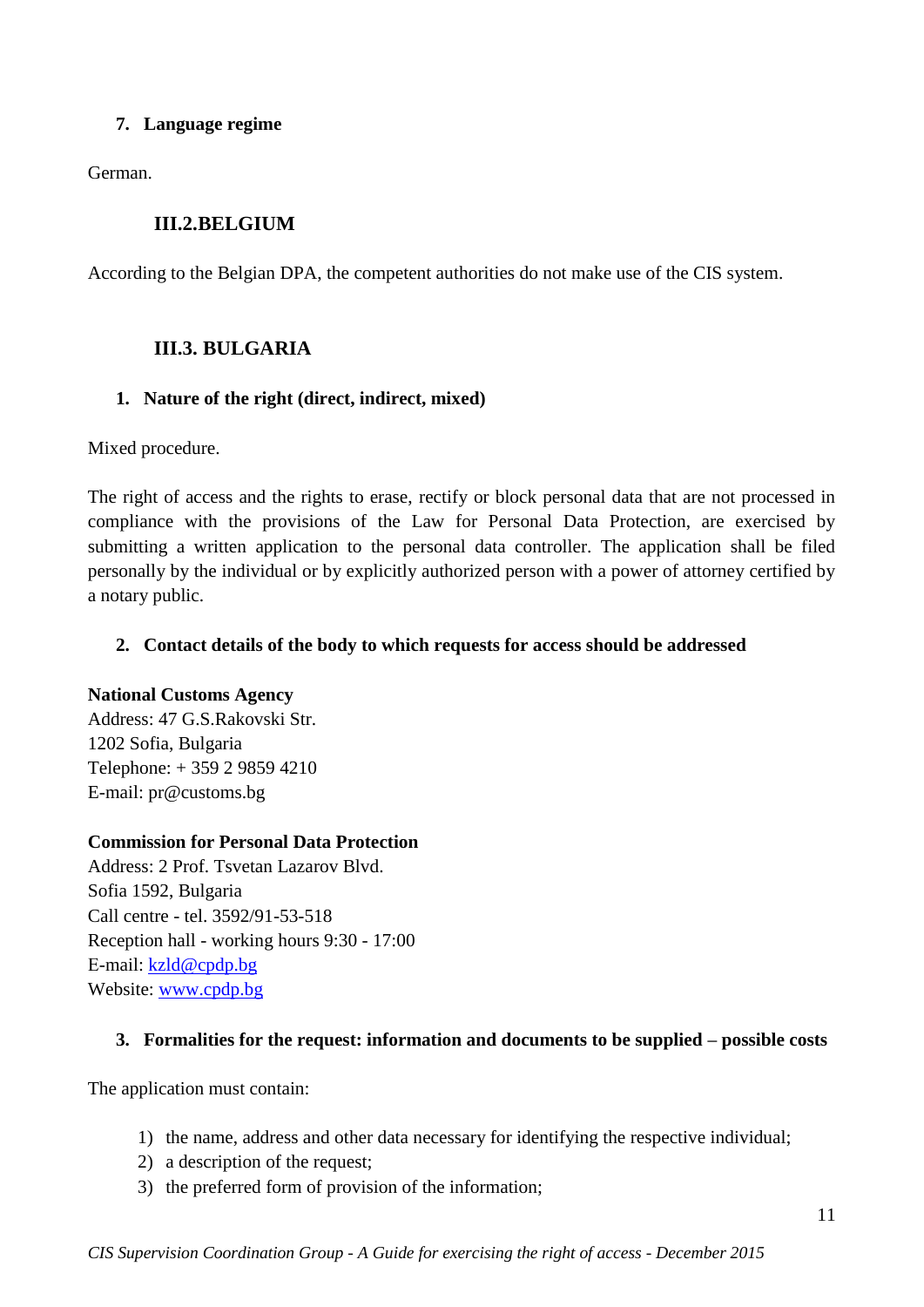4) the signature, date of submission of the application and mailing address.

In cases when the application is submitted by a duly authorized person, the power of attorney certified by a notary public shall be enclosed to the application.

The personal data controller shall keep a register of the applications.

The information required may be provided as an oral or written reference or in the form of the data review by the individual concerned or by another explicitly authorized person. The individual may request a copy of the personal data processed on a preferred carrier or by electronic means, unless this is prohibited by law.

The exercise of data subjects' rights is free of charge.

# **4. Contact details of the national data protection authority and its possible role**

# **Commission for Personal Data Protection**

Address: 2 Prof. Tsvetan Lazarov Blvd. Sofia 1592, Bulgaria Call center - tel. 3592/91-53-518 Reception hall - working hours 9:30 - 17:00 Е-mail: [kzld@cpdp.bg](mailto:kzld@cpdp.bg) Website: [www.cpdp.bg](http://www.cpdp.bg/)

# **5. Expected outcome of the requests for access. Content of the information**

The personal data controller shall be required to take into consideration the preferences stated by the applicant about the form of provision of the information.

The personal data controller or a person explicitly authorized by the former shall consider the application and shall respond within 14 days from its submission.

The timeframe may be extended by the data controller up to 30 days when the collection of all requested data objectively requires a longer period and this would impede seriously the activities of the data controller.

Within 14 days, the data controller shall decide whether to provide the applicant with full or partial information or shall make a reasoned denial to provide it or to take the relevant action or make a reasoned denial to take such action.

The personal data controller shall notify the applicant in writing of its decision or denial within the relevant time-limit.

The notice shall be delivered personally after signature or by mail with advice of delivery. The absence of notification shall be considered a denial.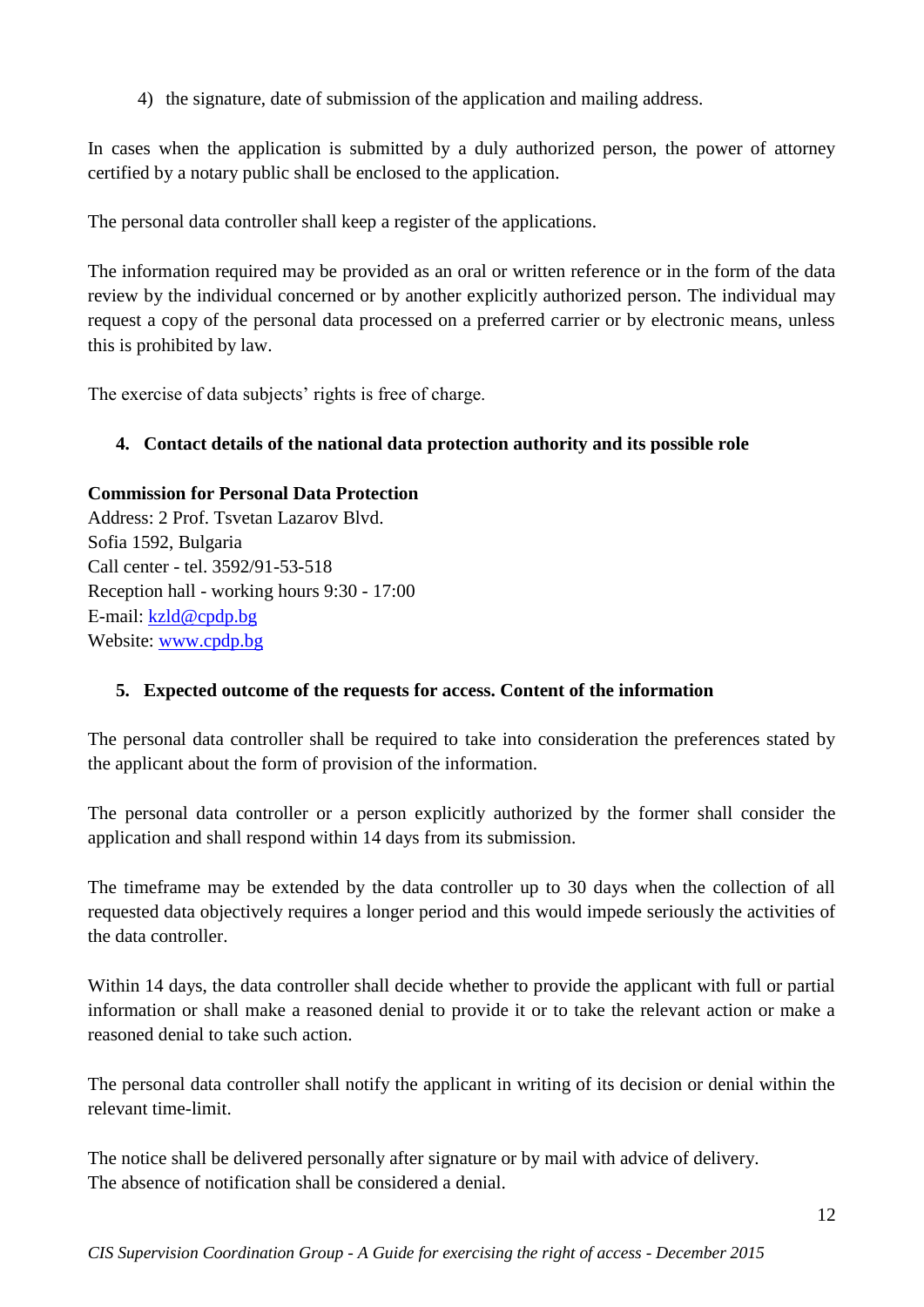In case of infringement of subjects' rights under the Law, any individual is entitled to have protection and may implement it both through administrative channels and by order of the court. In the first case the individual may approach the Commission for Personal Data Protection, whereas in the second case he/she may appeal against the actions and acts of the data controller before the relevant administrative court or the Supreme Administrative Court in compliance with the general jurisdiction rules.

# **6. References of the main national laws that apply**

- Customs Act- prom.SG 15/06.02.1998, last amend. SG 66/26.07.2013
- Ministry of Interior Act- prom.SG 17/24.02.2006, last amend. and supplemented SG 70/09.08.2013, in force as from 09.08.2013
- State Agency for National Security Act- prom.SG 109/20.12.2007, last amend. SG 71/13.08.2013
- Judiciary System Act- prom.SG 64/07.08.2007, last amend. SG 19/05.03.2014
- Law for Protection of Personal Data- prom.SG 1/04.01.2002, last amend. and suppl. SG 15/15.02.2013

# **7. Language regime**

<span id="page-12-0"></span>Bulgarian or other European languages.

# **III.4.CROATIA**

# **1. Nature of the right (direct, indirect, mixed)**

Customs Administration is an organization within the Ministry of Finance established with a special Act - Customs Service Act (Official Gazette, No. 68/13, 30/14). This Act regulates the tasks of customs service, the organisation of customs service, the authority of customs officers and their labour law status. In accordance with the provisions of the Customs Service Act, Articles 24-3 regulates the area of authority for customs officers, relating to the collection, assessment, recording, processing and use of data and information which includes personal data.

In this regard the Article 28 stipulates the right of an interested person to access their information in records kept by the Customs Administration in accordance with the provisions of the regulations related to the protection of personal data (Provisions of Personal Data Protection Act, point VIII. Rights of the Data Subject and the Protection of These Rights, Articles 19 - 26.)

# **2. Contact details of the body to which requests for access should be addressed**

Requests shall be submitted to the Ministry of Finance, Customs Administration. Bring the request in person to the Registry Office.

# **Ministry of Finance, Customs Administration**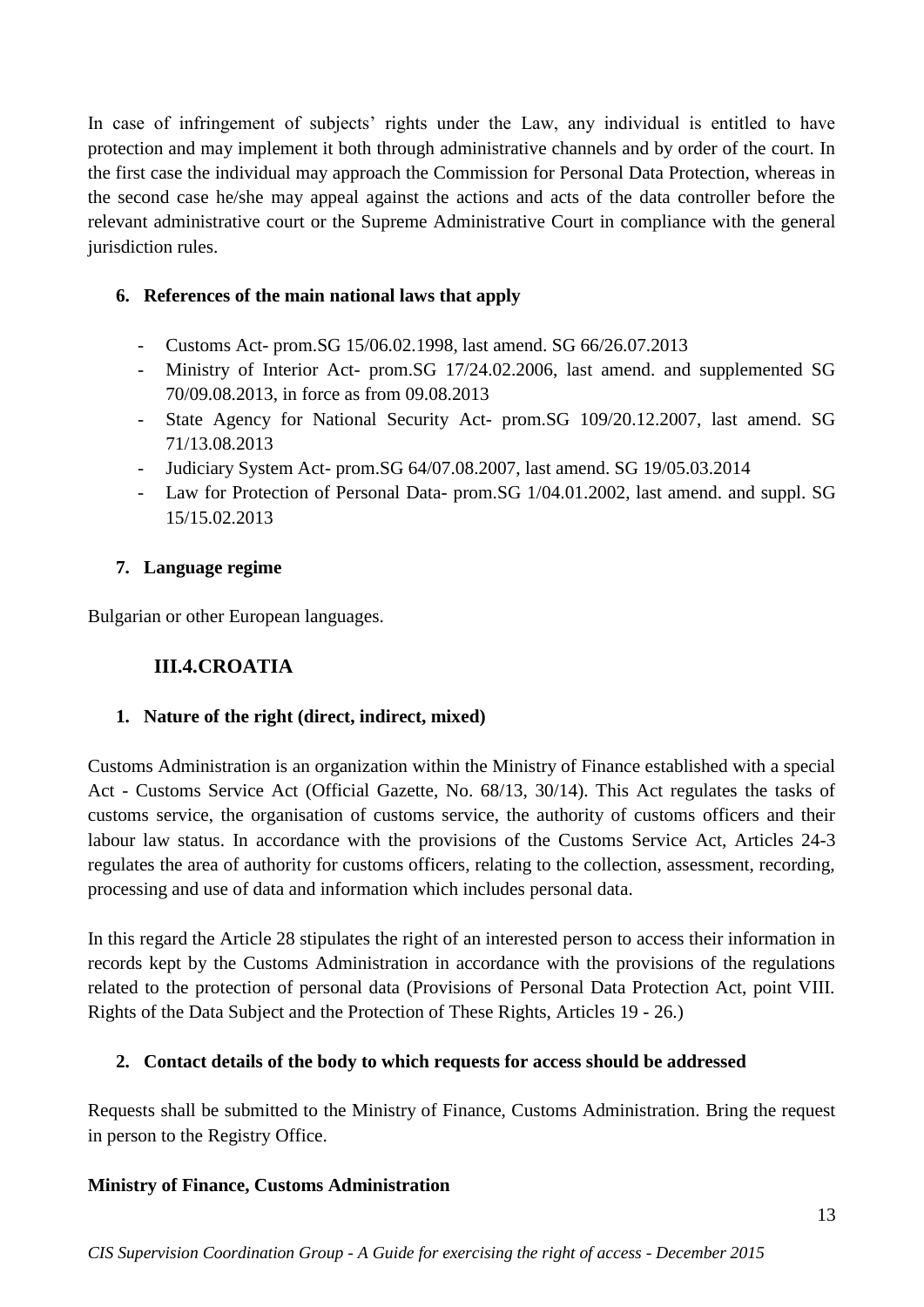Address: Alexandera von Humboldta 4 a, 10 000 Zagreb E-mail: javnost@carina.hr Fax: 003851/6211-011 Every working day between 9.00 am and 3.00 pm

### **3. Formalities for the request: information and documents to be supplied – possible costs**

According to Article 19 of the Personal Data Protection Act, the personal data filing system controller shall, at the latest within 30 days from receiving a request about it, provide the following to every data subject or his/her legal representatives or authorised persons:

- 1) deliver a confirmation as to whether or not data relating to the data subject is being processed;
- 2) provide the notice in an understandable form regarding information pertaining to him/her that is being processed, including its source;
- 3) allow access to the personal data filing system records and to personal data in the personal data filing system relating to the data subject, and allow the copying of such files;
- 4) deliver excerpts, certificates or printouts of the personal data held in the personal data filing system relating to the data subject, which must contain an indication of the purpose and legal basis for its collection, processing and usage;
- 5) deliver a printed copy containing the information on who obtained access to the data, for what purpose and on what legal basis regarding the personal data of the data subject;
- 6) provide information about the logic involved in any automatic processing of data concerning the data subject.

According to Article 22 of the same Act, all costs from Articles 19, 20 and 21 herein shall be borne by the personal data filing system controller, unless otherwise regulated by a special act.

# **4. Contact details of the national data protection authority and its possible role**

#### **Personal Data Protection Agency**

Address: Martićeva 14 E-mail: azop@azop.hr Telephone: 003851/4609-000 Fax: 003851/4609-099

The Personal Data Protection Agency has a supervisory and advisory role in the field of personal data protection. According to Article 32 paragraph 3, the Agency shall supervise the implementation of personal data protection upon request of the data subject, upon proposal of a third party or *ex officio*. In the same Article of the same Act (pararagraph 1) there are also determined activities which are defined as public authorities: supervise the implementation of personal data protection, indicate the violations noted during personal data collection, compile a list of national and international organizations which have adequately regulated personal data protection, resolve requests to determine possible violations of rights guaranteed by this Act, maintain the Central Register.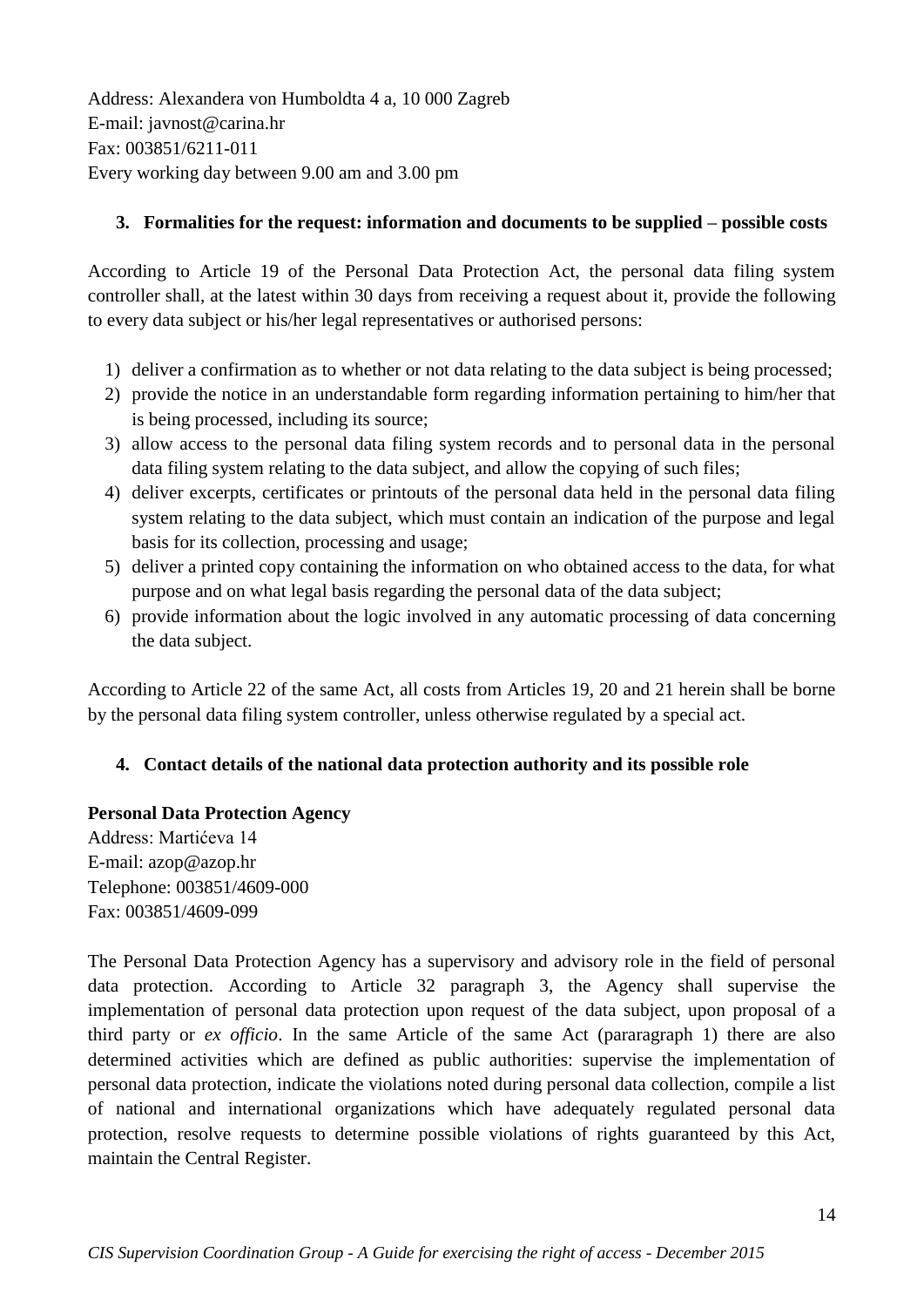#### **5. Expected outcome of the requests for access. Content of the information**

According to Article 19 of the Personal Data Protection Act, the personal data filing system controller shall, at the latest within 30 days from receiving a request about it, provide the following to every data subject or his/her legal representatives or authorised persons provide the requested information. (See answer to question 3.)

#### **6. References of the main national laws that apply**

The main national laws that apply are:

- Personal Data Protection Act (OG No. 103/03, 118/06, 41/08, 130/11, 106/12 consolidated text)
- Law on the Right of Access to Information (OG, No. 25/13)
- Law on Protection of Confidentiality Data (OG 108/96) This law came into force on 31.12.1996., And ceased to be valid 06.08.2007. upon the entry into force of the Law on Confidentiality of Dana, except the provisions of Chapter 8, and 9.
- Customs Service Act (OG, No. 68/13, 30/14)
- General Tax Act (OG, No. 147/08, 18/11, 78/12, 136/12, 73/13, 26/15)
- General Administrative Procedure Act (OG, No. 47/09)

#### **7. Language regime**

<span id="page-14-0"></span>Croatian.

# **III.5.CYPRUS**

#### **1. Nature of the right (direct, indirect, mixed)**

According to Cyprus' Data Protection Law (The Processing of Personal Data (Protection of Individuals) Law 138(I)/2001, as amended, the right to access is exercised by the data subject directly, in written, to the controller, who is in this case the Director of the Department of Customs & Excise of Cyprus.

#### **2. Contact details of the body to which requests for access should be addressed**

#### **Director of the Department of Customs & Excise**

M. Karaoli & Gr. Afxentiou corner, 1096, Nicosia Mail address: Headquarters, 1440, Nicosia E-mail address: headquarters@customs.mof.gov.cy Telephone: + 357 22601713 Fax: + 357 22302031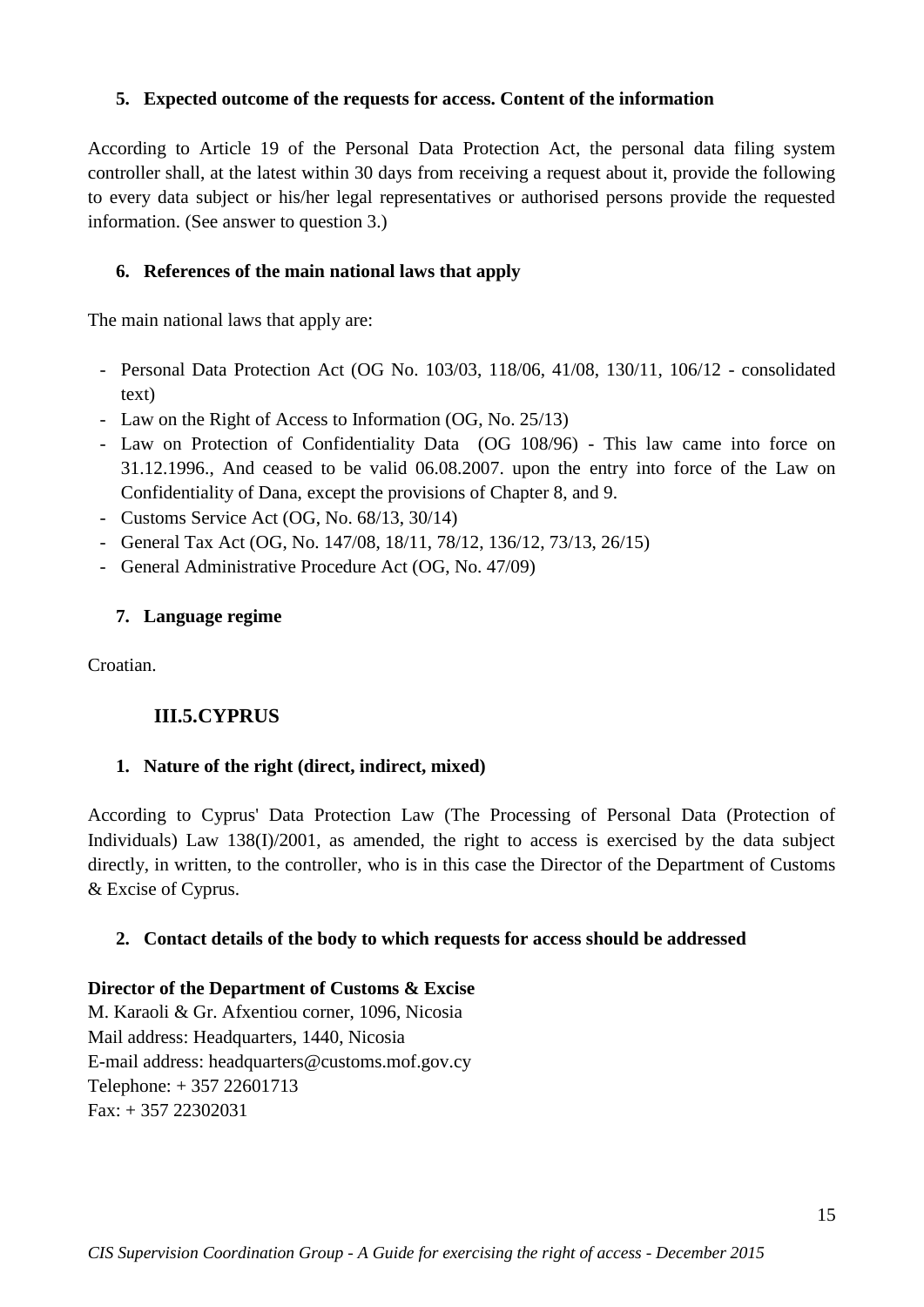### **3. Formalities for the request: information and documents to be supplied – possible costs**

The cost for exercising the right of access is  $E$ 17.

### **4. Contact details of the national data protection authority and its possible role**

1, Iasonos Str., 1082, Nicosia E-mail: commissioner@dataprotection.gov.cy Telephone: + 357 22818456 Fax: + 357 22304565

### **5. Expected outcome of the requests for access. Content of the information**

The Department of Customs & Excise is obliged to reply to the data subject within 4 weeks from the submission of the application. If it does not reply or if the reply is not satisfactory, the data subject has the right to appeal to the Commissioner.

### **6. References of the main national laws that apply**

The right to access is governed by article 12 of the Processing of Personal Data (Protection of Individuals) Law 138(I)/2001, as amended.

#### **7. Language regime**

<span id="page-15-0"></span>Greek.

# **III.6.CZECH REPUBLIC**

#### **1. Nature of the right (direct, indirect, mixed)**

The data subject has a right of direct access to his/her data. The data subject should primarily exercise his/her rights in respect of the CIS vis-a-vis the data controller, i.e. the General Directorate of Customs.

#### **2. Contact details of the body to which requests for access should be addressed**

# **General Directorate of Customs**  Budějovická 7 14069 Prague 4 Czech Republic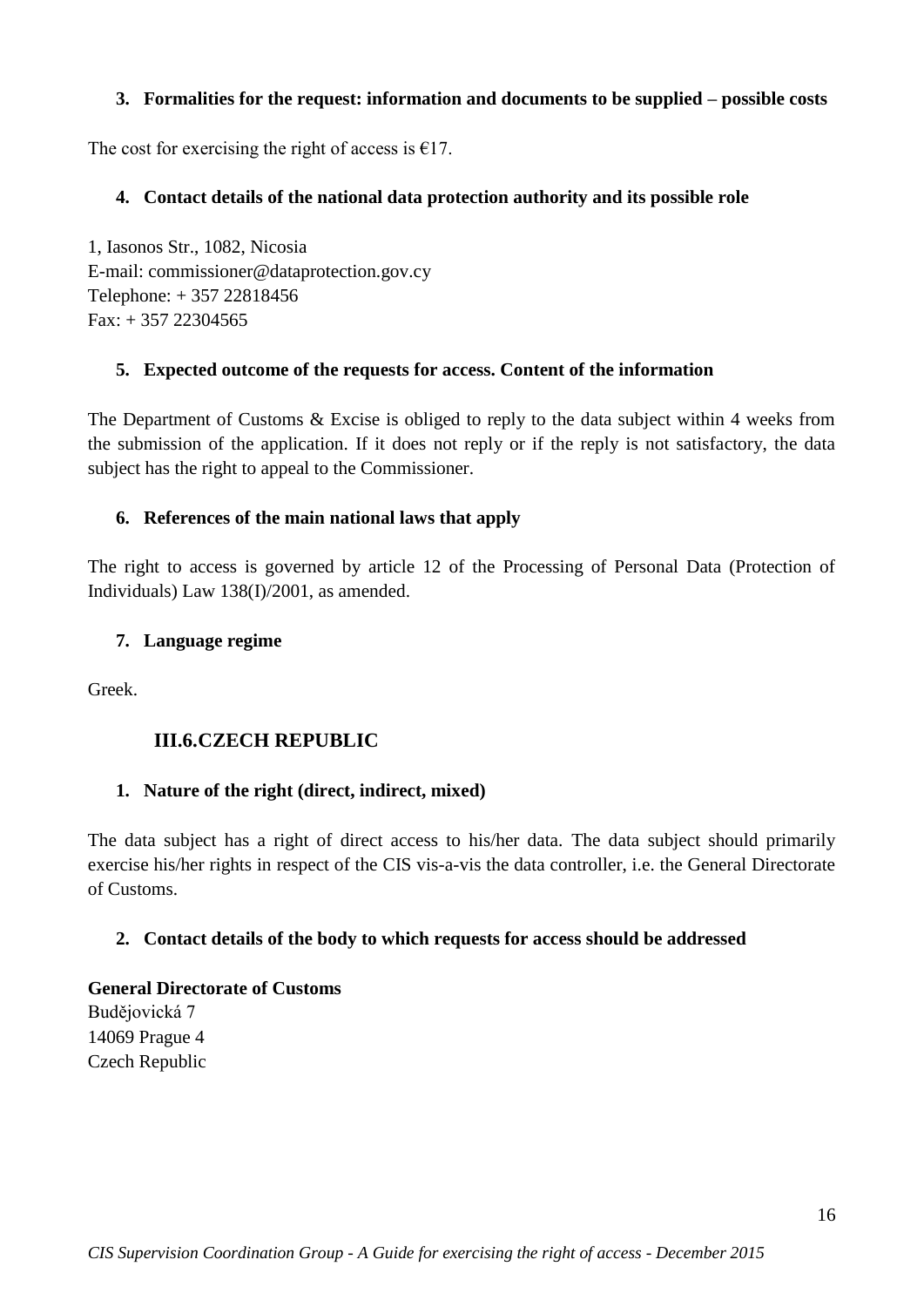### **3. Formalities for the request: information and documents to be supplied – possible costs**

Information on how to apply for information on or correction/deletion of the data is available on the website of the Customs Administration [\(www.celnisprava.cz\)](http://www.celnisprava.cz/) and the website of the Office for Personal Data Protection [\(www.uoou.cz](http://www.uoou.cz/) )

Any data subject is entitled to send a written request to the General Directorate of Customs (address given above) asserting his/her right to information on and deletion or correction of his/her data processed in the CIS. Information about the processing of personal data in the CIS is to be revealed only to the data subject concerned (or his/her representative). The request must contain identification of the applicant – all first name/s, surname, date and place of birth and address. The General Directorate of Customs is obliged to answer within 30 days. Exercise of the right of access is free of charge.

### **4. Contact details of the national data protection authority and its possible role**

#### **The Office for Personal Data Protection**

Pplk. Sochora 27 170 00 Praha 7 Czech Republic

The Office for personal data is competent to review personal data processing within the national part of the CIS at the request of data subject in the cases where there is suspicious of an unlawful procedure or where the controller (the General Directorate of Customs) has not provided a satisfactory response.

#### **5. Expected outcome of the requests for access. Content of the information**

The General Directorate of Customs should answer whether any personal data concerning the data subject is contained in the CIS, what it is, why it has been entered (for what purpose) and by which authority.

#### **6. References of the main national laws that apply**

- Act No 101/2000 Coll., on the Protection of Personal Data and on Amendment to Some Acts (Art. 12 and 21)
- Act No 17/2012 Coll., on the Customs Administration of the Czech Republic (Art. 61)

# **7. Language regime**

The Czech language is the only official language for communication with the Czech authorities. However, the Czech DPA communicates in English as well. The basic information on how to apply for the right of access is also available in English on the website of the Czech DPA.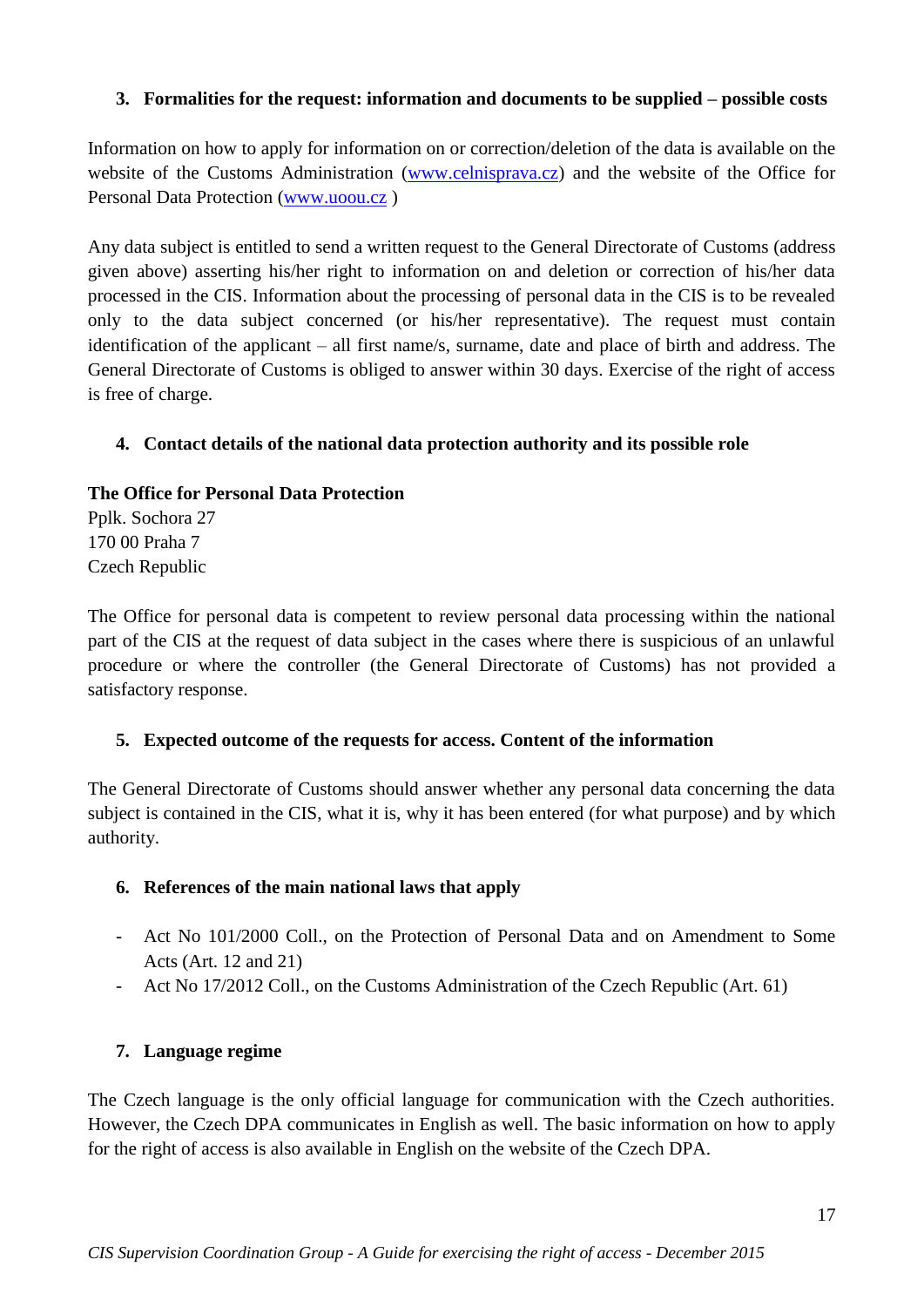# **III.7.DENMARK**

#### <span id="page-17-0"></span>**1. Nature of right of access**

The data subject has a right of direct access.

#### **2. Contact details of the body to which requests for access should be addressed**

Requests for access should be addressed to the Customs Service, which is the data controller:

SKAT Østbanegade 123 DK-2100 København Ø Telephone: +45 72 22 18 18 [www.skat.dk](http://www.skat.dk/)

#### **3. Formalities for the request: information and documents to be supplied – possible costs**

There are no particular formal requirements for the dispatch of requests.

Requests for access must be answered as soon as possible, and where in exceptional cases an answer cannot be given within 4 weeks, the data controller must inform the applicant accordingly. Such communication must state the reasons why a decision cannot be taken within 4 weeks and when it can be expected to be taken.

Access should in principle be given in writing if the applicant so requests. Where the data subject goes in person to the data controller, it should be established whether the former wants a written reply or an oral explanation of the contents of the data.

Requests for access are free.

#### **4. Contact details of the national data protection authority and its possible role**

#### **Datatilsynet**

Borgergade 28, 5. sal DK-1300 København K Telephone: +45 3319 3200 Fax: +45 3319 3218 E-mail: dt@datatilsynet.dk [www.datatilsynet.dk](http://www.datatilsynet.dk/)

Complaints about the Customs Service's decision on access may be made to the DPA as the last administrative instance for complaints. In processing complaints, the DPA examines the case itself to ensure that no data have been entered in a way which conflicts with the rules of the Council Regulation (EC) No 515/97 and Council Decision 2009/917/JHA.

18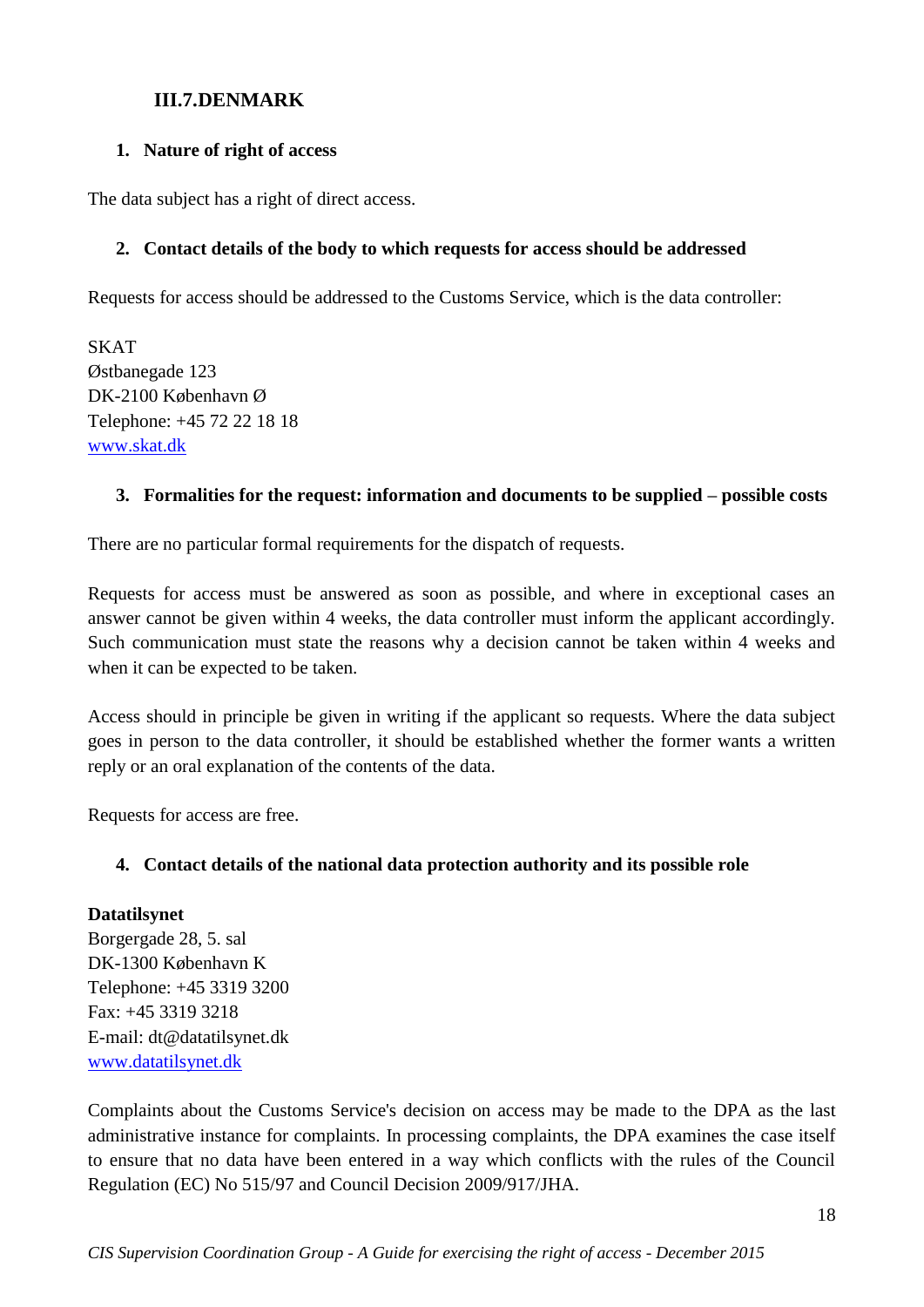#### **5. Expected outcome of requests for access. Content of the information supplied**

Under Section 31(1) of the Act on Processing of Personal Data, the controller (in this case the Customs Service) has to inform a person who has submitted a request whether or not data relating to him are being processed. Where such data are being processed, communication must be made to him in an intelligible form about the data that are being processed, the purposes of the processing, the categories of recipients of the data and any available information as to the source of such data.

Under Section  $32(1)$  in conjunction with Section  $30(2)$  of the Act, this does not apply if the data subject's interest in obtaining this information is found to be overridden by vital public interests, including:

- (1) national security
- $(2)$  ……
- (3) public security

(4) the prevention, investigation, detection and prosecution of criminal offences or of breaches of ethics for regulated professions

- $(5)$  ………
- $(6)$  ……

Under Article 23(2) of the Council Regulation No 515/97 with amendments, the aim of entering information in the Customs Information System is: *"[...] to assist in preventing, investigating and prosecuting operations which are in breach of customs or agricultural legislation by making information available more rapidly and thereby increasing the effectiveness of the cooperation and control procedures of the competent authorities referred to in this Regulation*." Under Article 1(2) of the Council Decision 2009/917/JHA the aim of entering information in the Customs Information System is: *"[...] to assist in preventing, investigating and prosecuting serious contraventions of national laws by making information available more rapidly, thereby increasing the effectiveness of the cooperation and control procedures of the customs administrations of the Member States."*

In relation to these aims, there will be situations where the data subject may not be told whether information has been entered about him. The data subject might otherwise be able to take steps which could seriously jeopardise the measures to be implemented as a result of the information entered, see also Article 36(2) of Council Regulation (EC) No 515/97 and Article 22 of the Council Decision 2009/917/JHA.

# **6. References of the main national laws that apply**

- Act No 429 of 31 May 2000 on Processing of Personal Data.

# **7. Language regime**

Danish is the official language for communication with the Danish authorities. However it is also possible to communicate with Danish authorities in English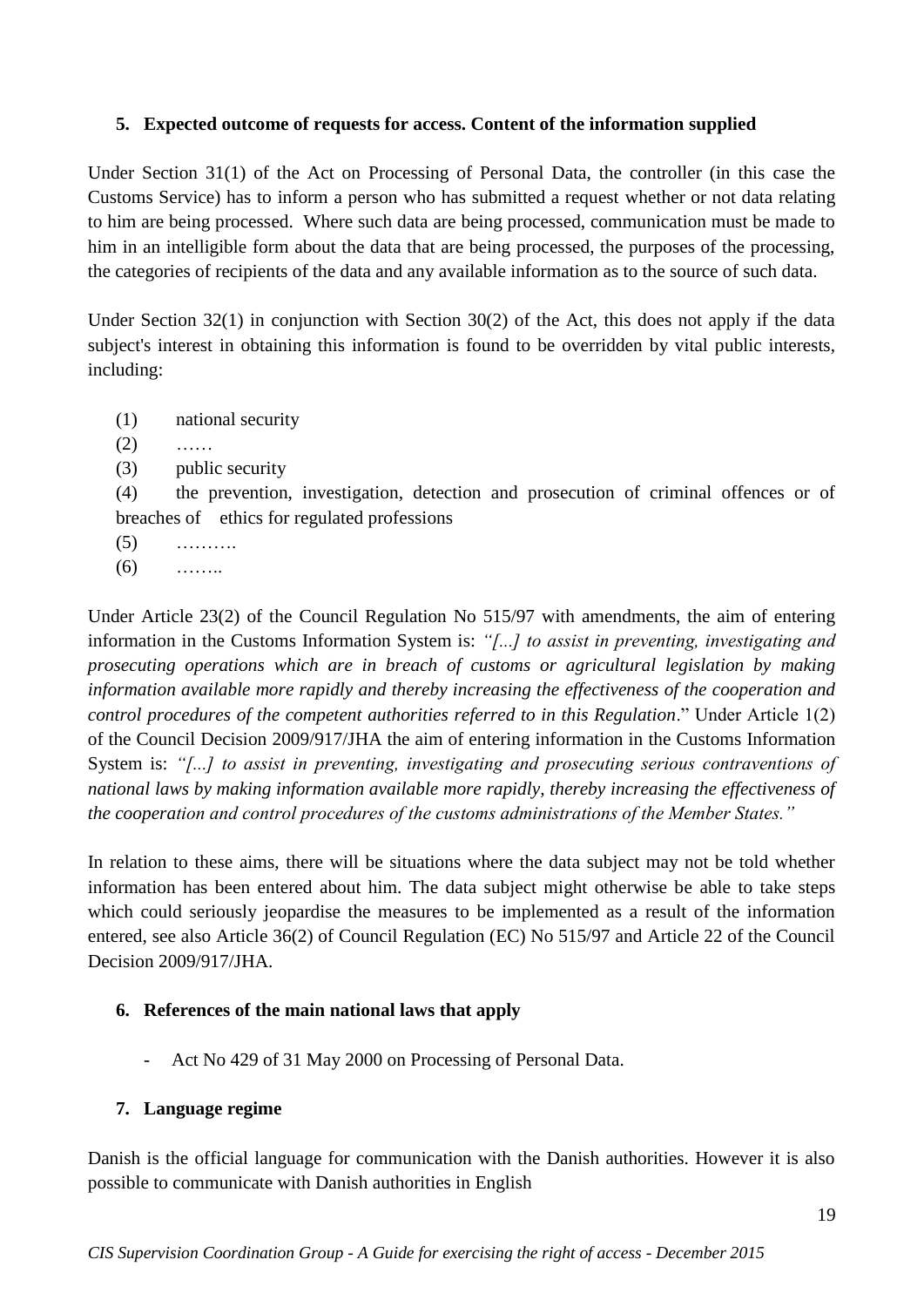#### **III.8.ESTONIA**

#### <span id="page-19-0"></span>**1. Nature of the right (direct, indirect, mixed)**

Data subjects have the right to obtain personal data relating to him or her from the processor of personal data. Any person may ask the Estonian Data Protection Inspectorate to check personal data relating to himself in the CIS and the use which has been or is being made of those data. There is no practice.

#### **2. Contact details of the body to which requests for access should be addressed**

Estonian Tax and Customs Board, Lõõtsa 8a, Tallinn 15176,<http://www.emta.ee/index.php?id=973>

Estonian Data Protection Inspectorate, Väike-Ameerika 19, Tallinn, <http://www.aki.ee/en/inspectorate/structure-and-contacts>

#### **3. Formalities for the request: information and documents to be supplied - possible costs**

According to the Estonian Data protection Act § 19 section 2, a data subject has the right to obtain personal data relating to him or her from the processor of personal data. Where possible, personal data are issued in the manner requested by the data subject. The processor of personal data may demand a fee of up to 0.19 euros per page for release of personal data on paper starting from the twenty-first page, unless a state fee for the release of information is prescribed by law.

According to the Public Information Act, § 14, Sections 1 and 2, a request for information shall set out the following information orally or in writing:

- 1) the given name and surname of the person making the request for information;
- 2) the name of the legal person or agency in the case of a request for information made on behalf of an agency or legal person;
- 3) the contact details of the person making the request for information (postal or electronic mail address, or fax or telephone number), through which the holder of information could release the information or contact the person making the request for information;
- 4) the content of the information or the type, name and content of the document requested, or the requisite information on the document known to the person making the request for information;
- 5) the manner of complying with the request for information.

If a person requests information which contains restricted personal data concerning him or her or third persons, the holder of information shall identify the person making the request for information. If a person requests restricted private personal data concerning a third person, he or she shall inform the holder of information of the basis and purpose of accessing the information.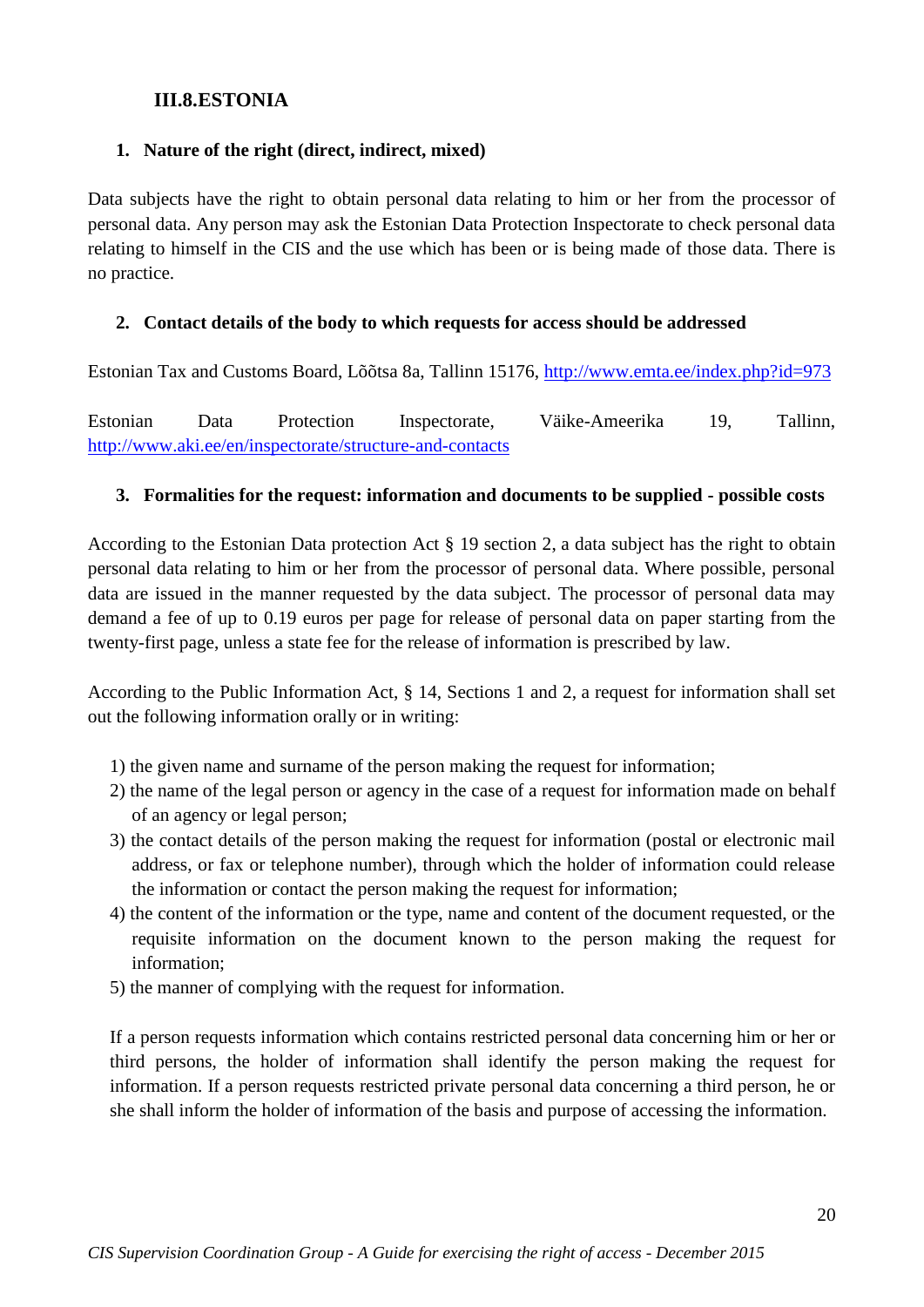### **4. Contact details of the national data protection authority and its possible role**

Estonian Data Protection Inspectorate, Väike-Ameerika 19, Tallinn. <http://www.aki.ee/en/inspectorate/structure-and-contacts>

According to the Estonian Data Protection Act, § 33, the Data Protection Inspectorate shall:

- 1) monitor compliance with the requirements provided by this Act;
- 2) apply administrative coercion on the bases, to the extent and pursuant to the procedure prescribed by Acts;
- 3) initiate misdemeanor proceedings where necessary and impose punishments;
- 4) co-operate with international data protection supervision organisations and foreign data protection supervision authorities and other competent foreign authorities and persons.

The Data Protection Inspectorate may initiate supervision proceedings on the basis of a complaint or on its own initiative.

### **5. Expected outcome of the requests for access. Content of the information**

The data subject has received information in the manner requested or refused lawfully.

According to the Estonian Data Protection Act 19 section 3, the processor of personal data is required to provide a data subject with information and the requested personal data or state the reasons for refusal to provide data or information within five working days after the date of receipt of the corresponding request. Derogations from the procedure for provision of information concerning personal data and release of personal data to a data subject may be prescribed by an Act.

#### **6. References of the main national laws that apply**

- [Personal Data Protection Act,](https://www.riigiteataja.ee/en/eli/509072014018/consolide)
- [Code of Criminal Procedure](https://www.riigiteataja.ee/en/eli/522082014002/consolide) (FIDE),
- [Public Information Act.](https://www.riigiteataja.ee/en/eli/510072014004/consolide)

# **7. Language regime**

In Estonia, the language regime is Estonian. In foreign communication, language suitable for both sides is used.

# **III.9.FINLAND**

#### <span id="page-20-0"></span>**1. Nature of the right (direct, indirect, mixed)**

Indirect.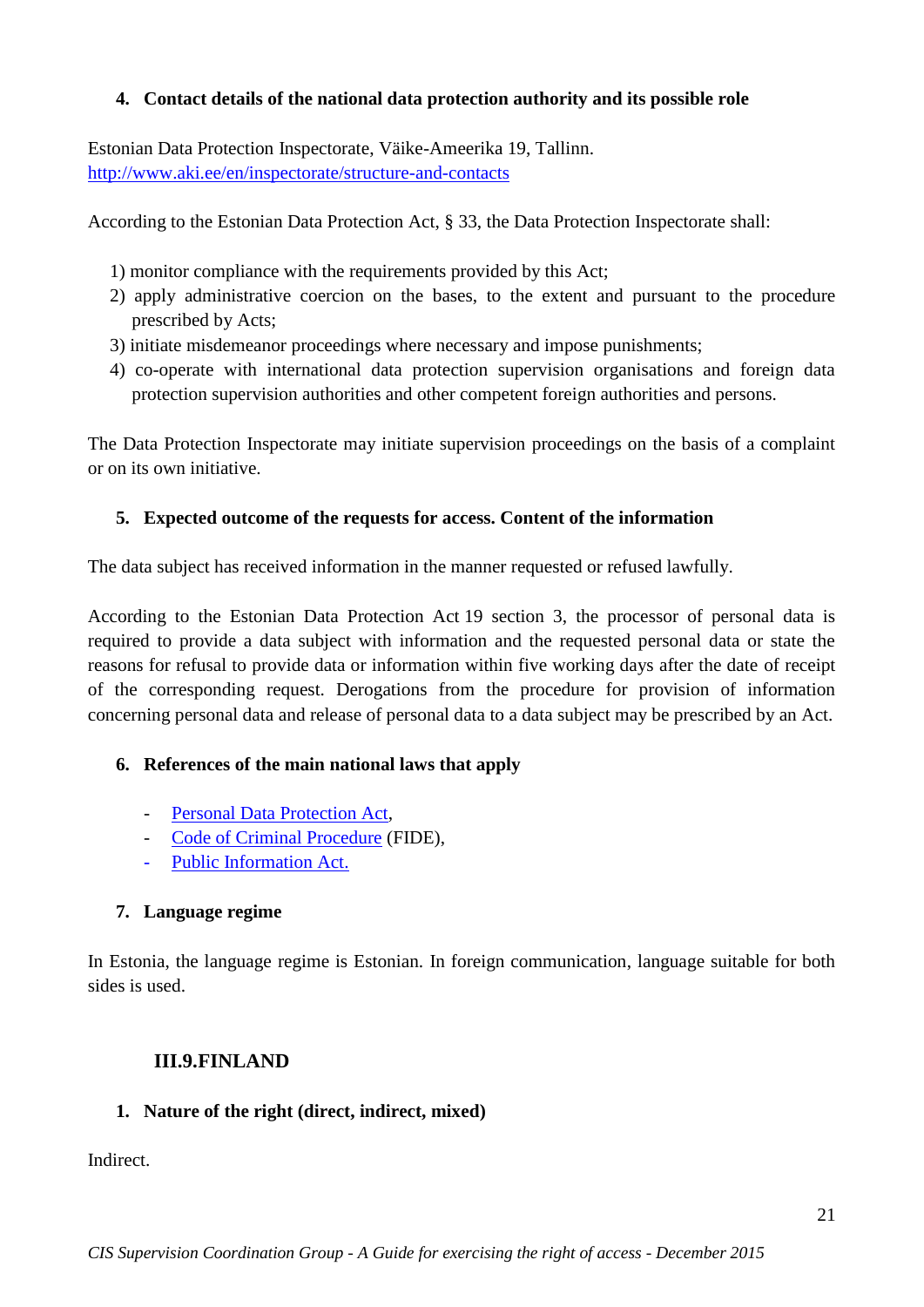### **2. Contact details of the body to which requests for access should be addressed**

**Office of the Data Protection Ombudsman** PL 800 00521 HELSINKI Finland [tietosuoja@om.fi](mailto:tietosuoja@om.fi)

### **3. Formalities for the request: information and documents to be supplied – possible costs**

Personal data can be checked once a year free of charge. Request that the Data Protection Ombudsman verify the lawfulness of data should include:

- Personal identity code (or date and place of birth);
- Family name (also previous family name);
- Given names (also previous given names);
- Contact details: address, postal code and town;
- Signature (of data subject exercising right of access).

#### **4. Contact details of the national data protection authority and its possible role**

# **Office of the Data Protection Ombudsman** PL 800 00521 HELSINKI Finland

[tietosuoja@om.fi](mailto:tietosuoja@om.fi)

The Data Protection Ombudsman can verify that the data is legal.

#### **5. Expected outcome of the requests for access. Content of the information**

The Data Protection Ombudsman conducts the necessary verifications to handle the request and shall inform the result to the data subject by letter.

#### **6. References of the main national laws that apply**

- Customs law (1466/1994) Article 23 e)

#### **7. Language regime**

Finnish, Swedish and English.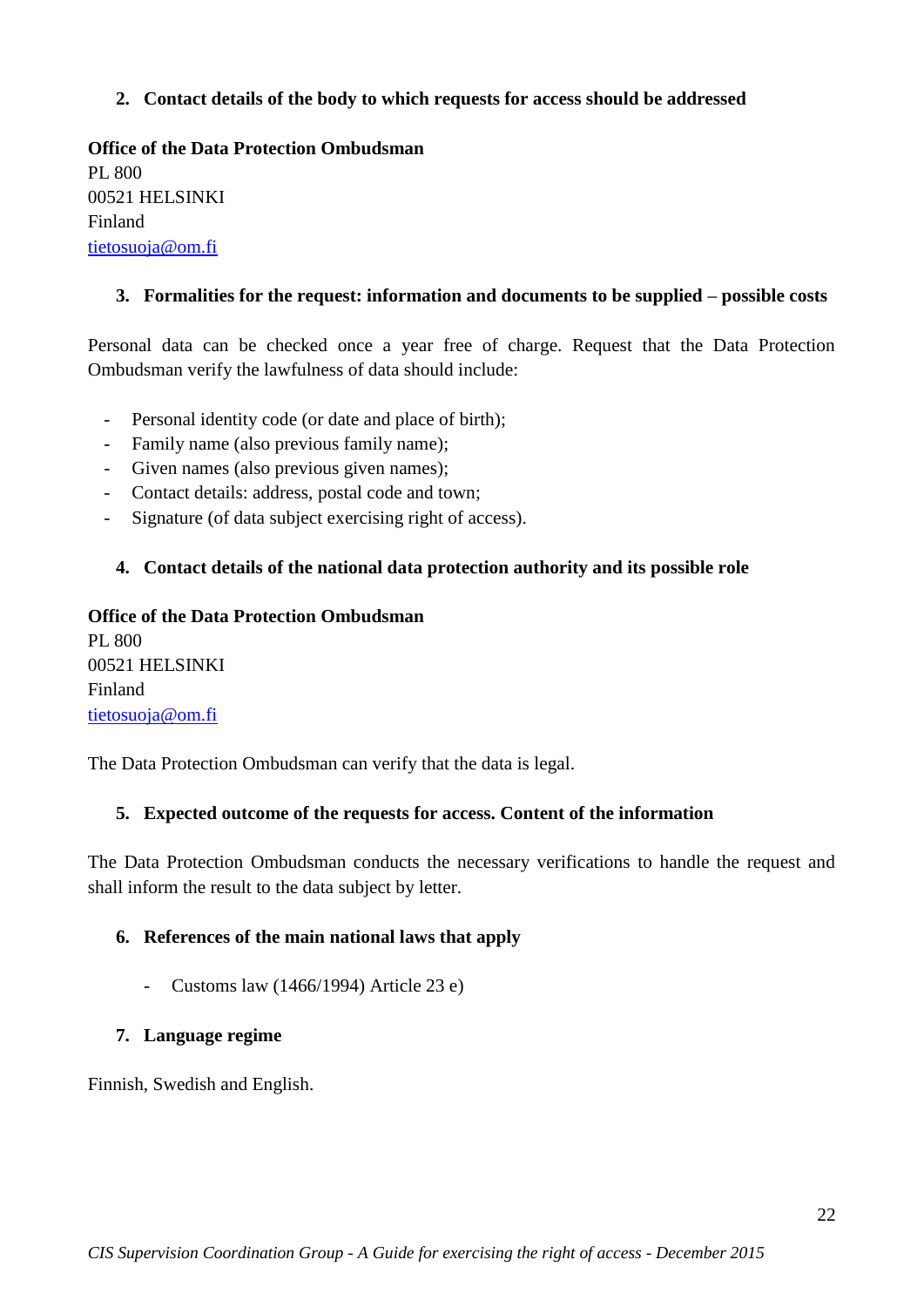# **III.10. FRANCE**

### <span id="page-22-0"></span>**1. Nature of the right of indirect access**

In France, the right of access to the CIS is indirect.

### **2. Contact details of the agency to which the right of access request should be made**

The request should be made to the:

# **Commission Nationale de l'Informatique et des Libertés**

8, rue Vivienne - CS 30223 F-75083 Paris Cedex 02 Telephone: ++33 1 53 73 22 22 Fax: ++33 1 53 73 22 00 E-mail: mabiven@cnil.fr [www.cnil.fr](http://www.cnil.fr/)

# **3. How to formulate the request : information and requested documents – potential cost**

The right of access is strictly personal. The request for access should be submitted and signed by the applicant. The applicant can however mandate a lawyer to introduce the request in his or her name, on the condition that the mandate is clearly stated in the request.

There is no particular formal requirement for the request, but the applicant must attach to his letter a legible copy of an official document certifying his or her identity (name, surname, date and place of birth) such as an identity card, a passport, a residence permit, a birth certificate…

The right of access proceedings are entirely free.

# **4. Contact details for the national data protection agency and its role**

#### **Commission Nationale de l'Informatique et des Libertés**

8, rue Vivienne - CS 30223 F-75083 Paris Cedex 02 Telephone: ++33 1 53 73 22 22 Fax: ++33 1 53 73 22 00 E-mail: mabiven@cnil.fr [www.cnil.fr](http://www.cnil.fr/)

Once the request is received, the Commission appoints one of its members, who is or has been a magistrate of the "Conseil d'Etat", the "Cour de Cassation" or the "Cour des Comptes", to carry out the necessary investigations and have the necessary modifications made. In order to do so, the appointed magistrate goes directly to the Direction Nationale du Renseignement et des Enquêtes Douanières (DNRED) offices and verifies in person the reason why the applicant is potentially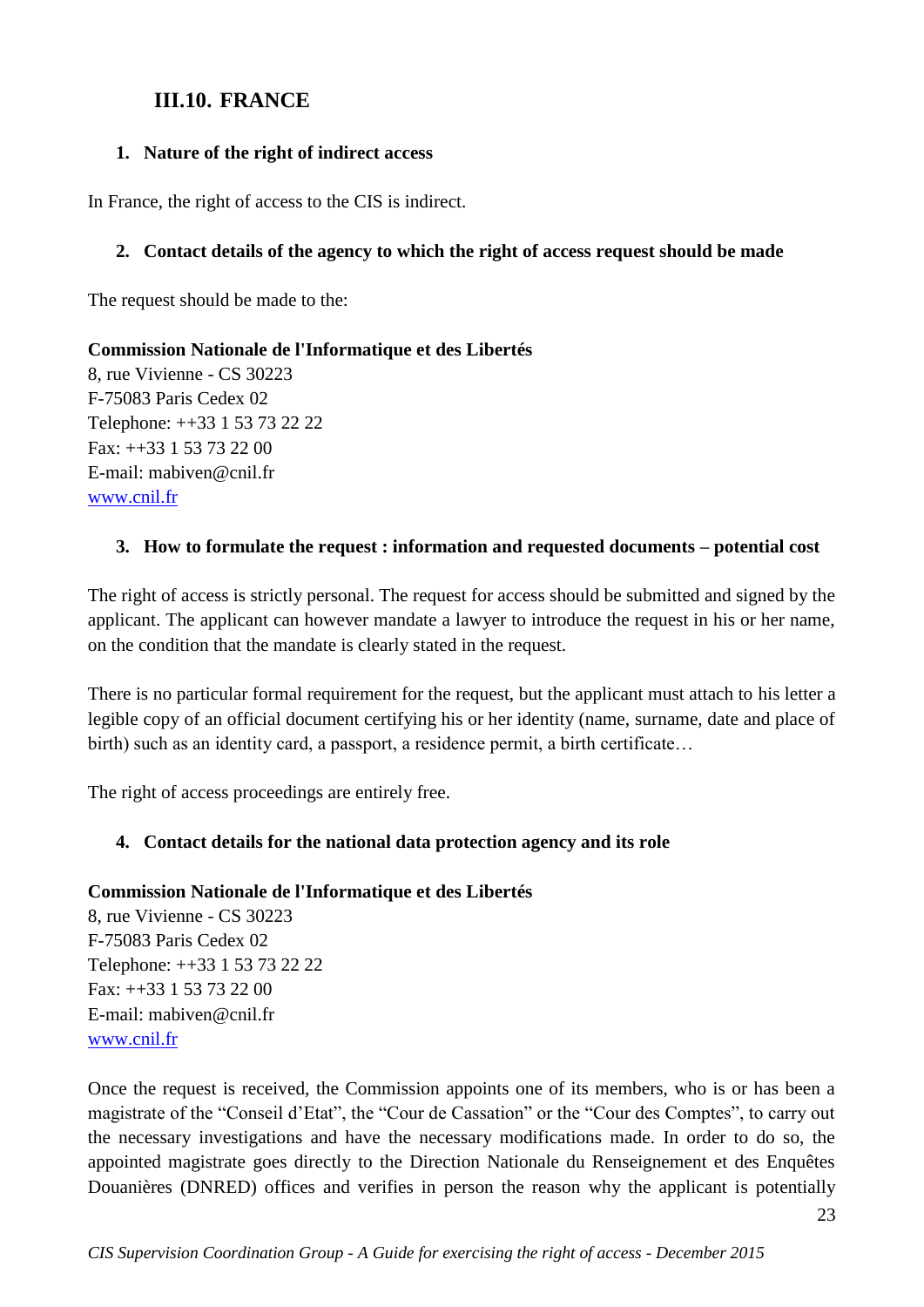registered in the file.

# **5. Expected outcome of the requests for access**

After the verifications have been made, the results can only be communicated to the applicant subjected to a national alert if the member of the Commission establishes, with the agreement of the data controller, that the disclosure of the data does not prejudice "the prevention, investigation and prosecution of operations which are in breach of customs or agricultural legislation". The communication will therefore be denied if the alert suggests "discreet surveillance", "sighting and reporting" or if it constitutes a threat to the intended action or to the rights and freedoms of others.

When the data controller objects to the disclosure of the information, the Commission informs the applicant that the necessary verifications have been carried out but that no further information can be given to the applicant. The Commission also informs the applicant of the means and period of time at his or her disposal in order to contest this objection.

If the applicant is the subject of an alert introduced by another CIS partner, communication can only be permitted if the supplying partner has been given the opportunity to state its position.

The CNIL magistrate in charge of the right of indirect access can, during the verifications, ask for the data to be corrected or deleted.

The average processing time varies between one and four months, depending whether or not the applicant is the subject of an alert and whether or not there is a need to undergo further proceedings, depending on its source.

# **6. References**

- Article 41 of the Act No 78-17 of 6 January 1978 modified on Information Technology, Data Files and Civil Liberties.
- Article 86 and following of the Decree No 2005-1309 of 20 October 2005 enacted for the application of Act No 78-17 aforementioned.
- Decree of 15 September 2005 on the Customs Information System, Article 8 in particular.

# **7. Language regime**

<span id="page-23-0"></span>The applicant can submit his or her request either in French or in English.

# **III.11. GERMANY**

# **1. Nature of the right (direct, indirect, mixed)**

In Germany, the person concerned can apply to the competent authority handling the data (direct) or can send his request to the national data protection authority (indirect).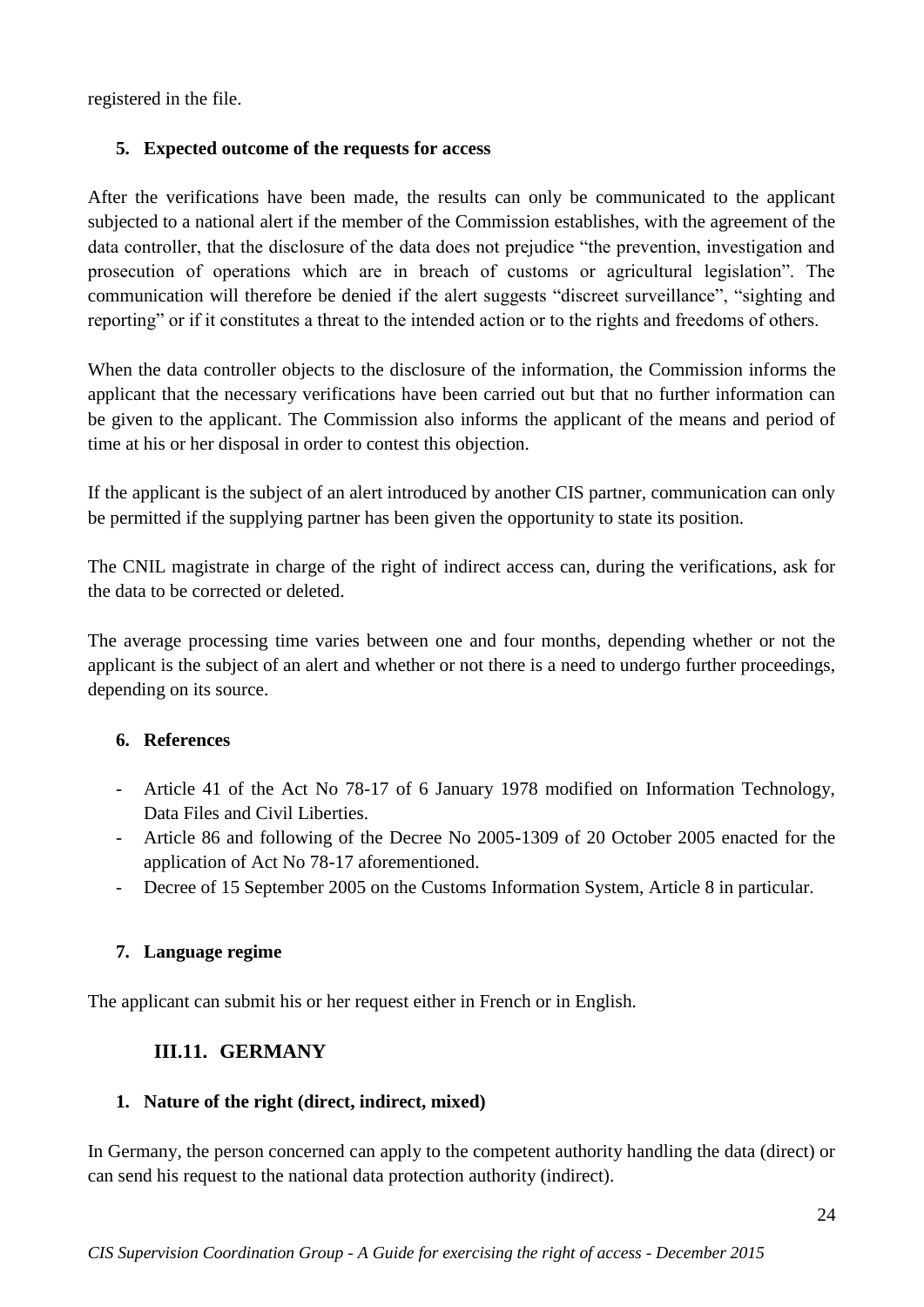# **2. Contact details of the body to which requests for access should be addressed**

The competent customs authority via the Federal Ministry of Finance, Wilhelmstr. 97, 10117 Berlin.

Or the National DPA Federal Commissioner for Data Protection and Freedom of Information Husarenstraße 30, 53117 Bonn.

### **3. Formalities for the request: information and documents to be supplied - possible costs**

According to German law the general right of access is principally not subject to any condition. An informal letter is sufficient; there are neither deadlines nor fees. However it has to be ensured that the applicant identifies himself vis-à-vis the customs authority or the BfDI with a certified copy of his identity card and with his signature.

# **4. Contact details of the National Data Protection Authority and its possible role**

See answers to questions 1 and 2.

# **5. Expected outcome of the requests for access. Content of the information**

The obligation to provide information is governed by Sect. 19 para. I BDSG. In principle the letters are written after the examination of the individual case. As a rule a printout from the respective data processing procedure is not provided for tactical reasons relating to the investigations.

There are no national deadlines.

# **6. References of the main national laws that apply**

Federal Data Protection Act, Section 19

Section 19

Access to data

(1) Upon request, data subjects shall be given information on

1. recorded data relating to them, including information relating to the source of the data,

2. the recipients or categories of recipients to which the data are transferred, and

3. the purpose of recording the data.

The request should specify the type of personal data on which information is to be given. If the personal data are recorded neither in automated form nor in non-automated filing systems, this information shall be provided only if the data subject provides information enabling the data to be located and if the effort required is not disproportionate to the data subject's interest in the information. The controller shall exercise due discretion in determining the procedure for providing such information and in particular the form in which it is provided.

(2) Subsection 1 shall not apply to personal data recorded only because they may not be erased due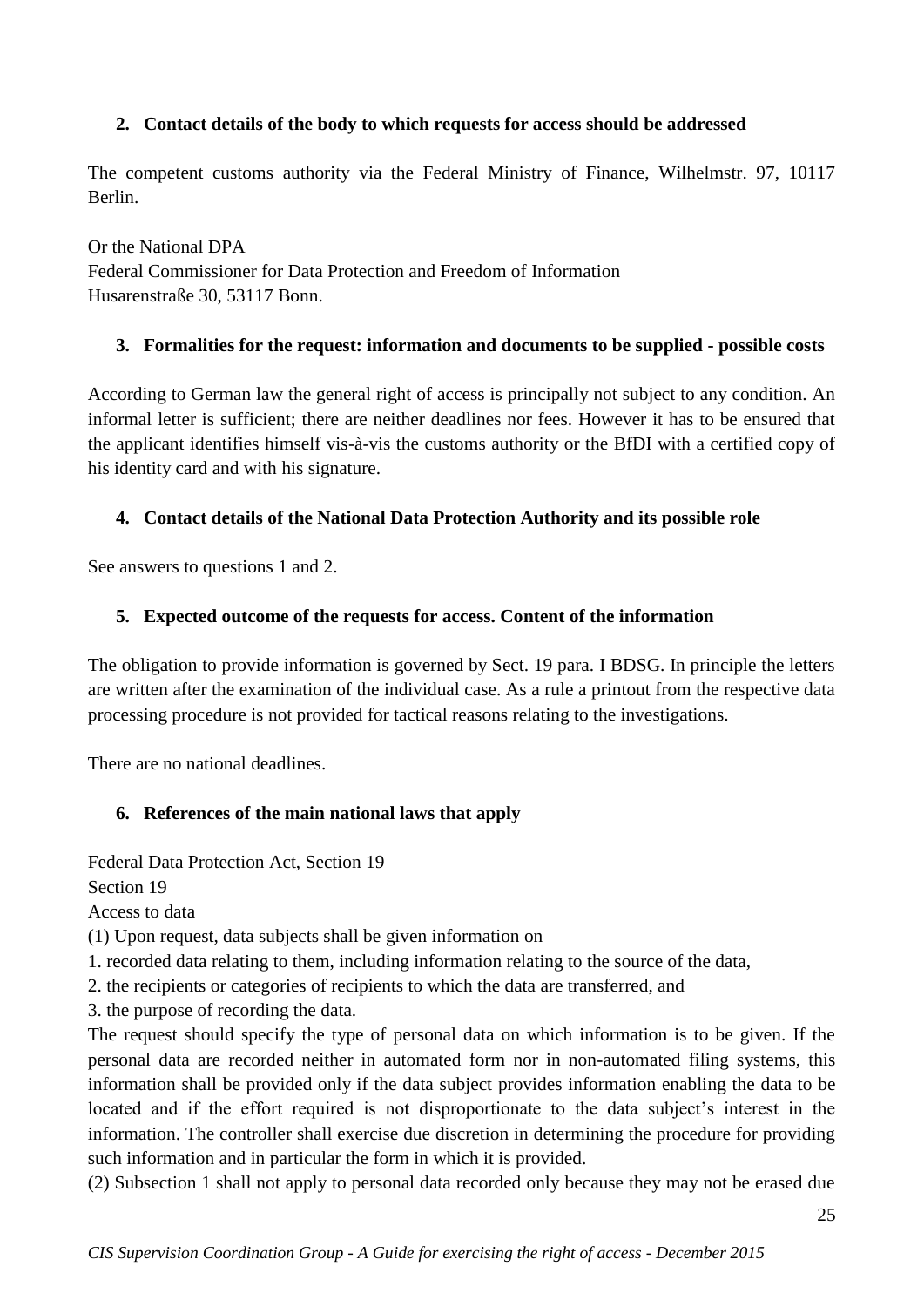to legal, statutory or contractual provisions on retention, or only for purposes of monitoring data protection or safeguarding data, and providing information would require a disproportionate effort.

(3) If the provision of information relates to the transfer of personal data to authorities for the protection of the constitution, to the Federal Intelligence Service, the Military Counterintelligence Service and, as far as the security of the Federation is concerned, other agencies of the Federal Ministry of Defence, such provision shall be lawful only with the consent of these bodies.

(4) Information shall not be provided if

1. the information would endanger the orderly performance of tasks for which the controller is responsible,

2. the information would threaten the public security or order or otherwise be detrimental to the Federation or a Land, or

3. the data or the fact of their recording, in particular due to the overriding legitimate interests of a third party, must be kept secret by law or due to the nature of the data, and therefore the data subject's interest in obtaining information shall not take precedence.

(5) No reasons must be given for refusing to provide information if stating the actual and legal grounds for refusal would threaten the purpose of refusing to provide information. In this case, data subjects shall be informed of the possibility to contact the Federal Commissioner for Data Protection and Freedom of Information.

(6) If no information is provided to the data subject, at the data subject's request this information shall be supplied to the Federal Commissioner for Data Protection and

Freedom of Information unless the relevant supreme federal authority finds in the individual case that doing so would endanger the security of the Federation or a Land. The information provided by the Federal Commissioner to the data subject may not provide any indication of the knowledge available to the controller without its consent.

(7) Information shall be provided free of charge.

# **7. Language regime**

There is no provision concerning the language. But the official language is German.

# **III.12. GREECE**

#### <span id="page-25-0"></span>**1. Nature of the right (direct, indirect, mixed)**

Under Article 12 of the Law 2472/1997 the right of access is direct (applicants submit their requests directly to the competent national authority – see  $Q2$ ). If applicants send their requests to the Hellenic Personal Data Protection Authority (HDPA), they will be advised to submit them directly to the competent national authority.

# **2. Contact details of the body to which requests for access should be addressed**

**Ministry of Finance General Directorate of Customs and Excise** D33 Directorate of Customs Law Enforcement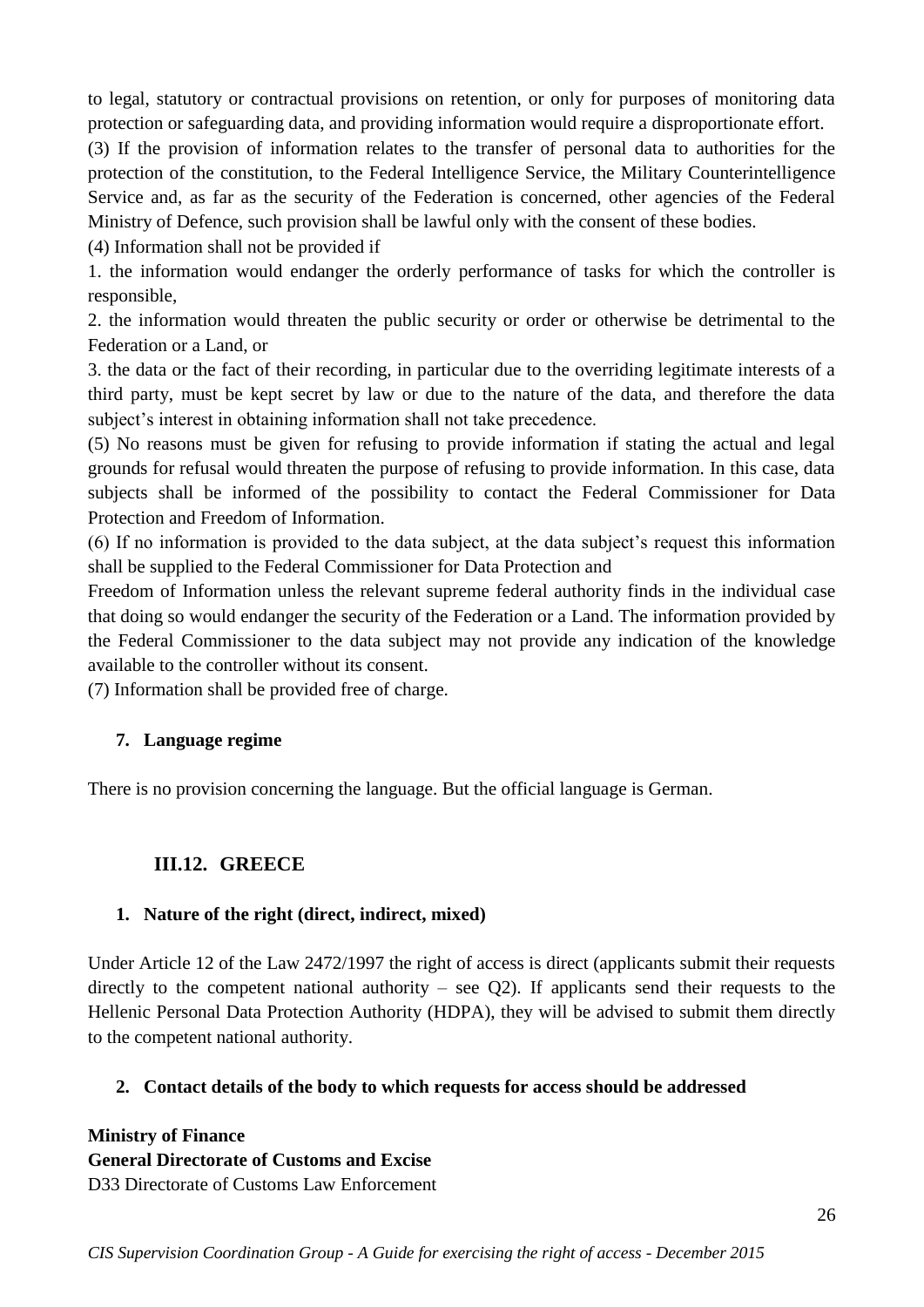10 Karageorgi Servias str. GR- 101 84, Athens, Greece Telephone: +302107259311, +302107259324, +302103238252 Fax: +302107250113 E-mail: d33-a@otenet.gr, d33ltel@otenet.gr

### **3. Formalities for the request: information and documents to be supplied – possible costs**

Requests must state, as a minimum, the applicant's name and forename, father's forename and applicant's full date of birth. Applicants must provide a photocopy of their passports or another identity document.

According to Decision 122 adopted by the Personal Data Protection Authority on 9 October 2001, in order to exercise their right of access under Article 12 of Law 2472/1997 subjects must pay 5 euro to the data controller. However, it should be noted that, in order to exercise the right of access to the CIS, the sum of 5 euro is, in practice, never levied.

# **4. Contact details of the national data protection authority and its possible role**

### **Hellenic Data Protection Authority**

1-3 Kifisias Av.  $GR - 115$  23, Athens, Greece Telephone: +302106475600 Fax: +302106475628 E-mail: contact@dpa.gr [www.dpa.gr](http://www.dpa.gr/)

As per article 12 of the Law 2472/1997, if the Data Controller fails to answer in writing within 15 days, or in case the answer thereof is not satisfying, the data subject may then file a complaint with the HDPA requesting that his/her case be examined.

# **5. Expected outcome of the requests for access. Content of the information**

Article 12 of Law 2472/1997 foresees that the data subject has the right to know whether his/her personal data are being processed or have been processed. More specifically, he/she has the right to request and obtain from the Controller, without undue delay and in an intelligible and express manner, information about the nature of his/her personal data, their origin, the purposes of processing and the recipients, if any, thereof.

As per the same article, the Data Controller must answer to the data subject, that exercised his/her right of access, in writing within fifteen (15) days, or in case the answer thereof is not satisfying, the data subject may then file a complaint with the HDPA requesting that his/her case to be examined.

By virtue of a decision by the HDPA, upon application by the Controller, this obligation of the Controller to reply to the data subject (Applicant) may be lifted in whole or in part, provided that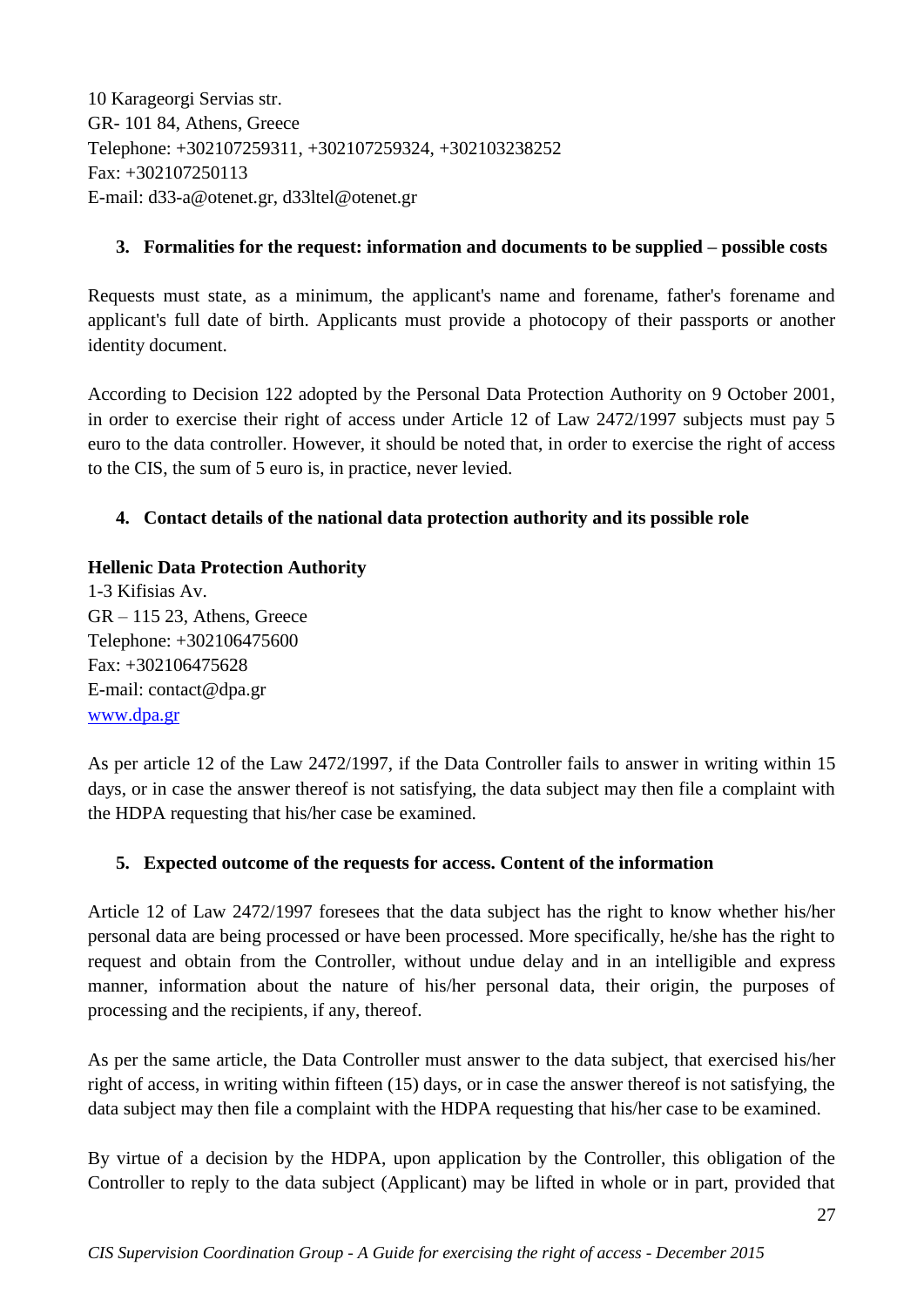the processing of personal data is carried out on national security grounds or for the detection of particularly serious crimes. In this case the President of the HDPA or his/her substitute carries out all necessary acts and has free access to the files.

### **6. References of the main national laws that apply**

The applicable provisions are: article 36 of Regulation (EC) 515/1997, and article 12 of Law 2472/1997.

#### **7. Language regime**

<span id="page-27-0"></span>The official language is Greek. However requests in English will also be accepted.

# **III.13. HUNGARY**

### **1. Nature of the right (direct, indirect, mixed)**

Direct.

# **2. Contact details of the body to which requests for access should be addressed**

Request should always be addressed to the data processor. The address of the possible data processors for CIS can be found at:

[http://en.nav.gov.hu/contact/customs\\_field/customs\\_opening\\_hours.html](http://en.nav.gov.hu/contact/customs_field/customs_opening_hours.html)

# **3. Formalities for the request: information and documents to be supplied – possible costs**

The controller shall provide clear information in writing within the shortest delay following the submission of the request; however, no later than within 30 days.

The rights of data subjects may be restricted by law in order to safeguard the external and internal security of the State, such as defense, national security, the prevention and prosecution of criminal offences, the safety of penal institutions, to protect the economic and financial interests of central and local government, safeguard the important economic and financial interests of the European Union, guard against disciplinary and ethical breaches in regulated professions, prevent and detect breaches of obligation related to labour law and occupational safety including in all cases control and supervision and to protect data subjects or the rights and freedoms of others. Information is provided free of charge, if the individual requesting the information has not yet submitted a request for information to the controller in connection with the same scope of data in the same year.

Pursuant to the request of the data subject, the controller is entitled to provide information on the subject's data he/she controls, as well as on the data processed by the data processor he/she contracted, his/her sources, the objective of the control, its legal grounds and duration, the name and address of the data processor and the activities he/she undertakes in connection with the control, in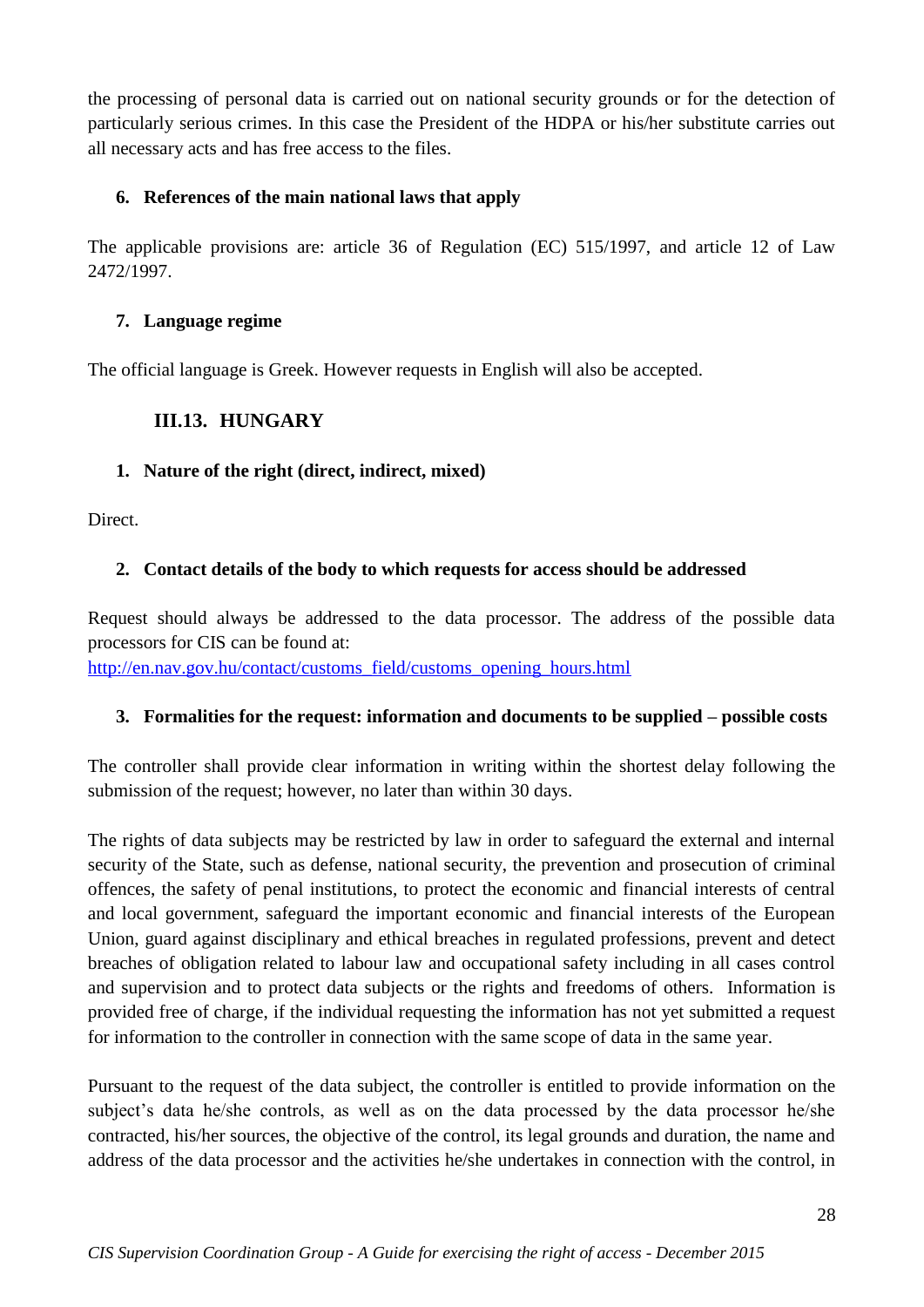addition to the legal grounds and recipients should the personal data of the data subject were transferred.

#### **4. Contact details of the national data protection authority and its possible role**

The Hungarian Authority for Data Protection and Freedom of Information (Authority) can intervene at first or second instance too. If the data controller is not giving an answer the Authority can launch an investigation or an administrative proceeding for data protection at first instance. At second instance the Authority can launch the same procedures if the data subject files a founded claim against the decision of the data controller.

Postal address: 1530 Budapest, Pf.: 5.

| Address: | 1125 Budapest, Szilágyi Erzsébet<br>fasor $22/c$ |
|----------|--------------------------------------------------|
| Phone:   | $+36(1)$ 391-1400                                |
| Fax:     | $+36(1)$ 391-1410                                |
| E-mail:  | ugyfelszolgalat@naih.hu                          |
| URL      | http://naih.hu                                   |
|          |                                                  |

GPS  $E$  47°30'56"; K 18°59'57"<br>coordinates:

# **5. Expected outcome of the requests for access. Content of the information**

See answer to question 3.

# **6. References of the main national laws that apply**

- Act CXII of 2011 on Informational Self-Determination and Freedom of Information
- Act CXXII of 2010 on the National Tax and Customs Administration
- Act CXL of 2004 on the General Rules of Administrative Proceedings and Services

Other references to the relevant laws can be found at: [http://en.nav.gov.hu/tax\\_laws](http://en.nav.gov.hu/tax_laws)

#### **7. Language regime**

The language of an administrative proceeding is Hungarian by law. However as a general rule nobody shall suffer damage or be discriminated by the fact he/she does not speak Hungarian. For the applicable rules and regulations concerning the language regime one should refer to the provisions of the Act CXL of 2004 on the General Rules of Administrative Proceedings and Services.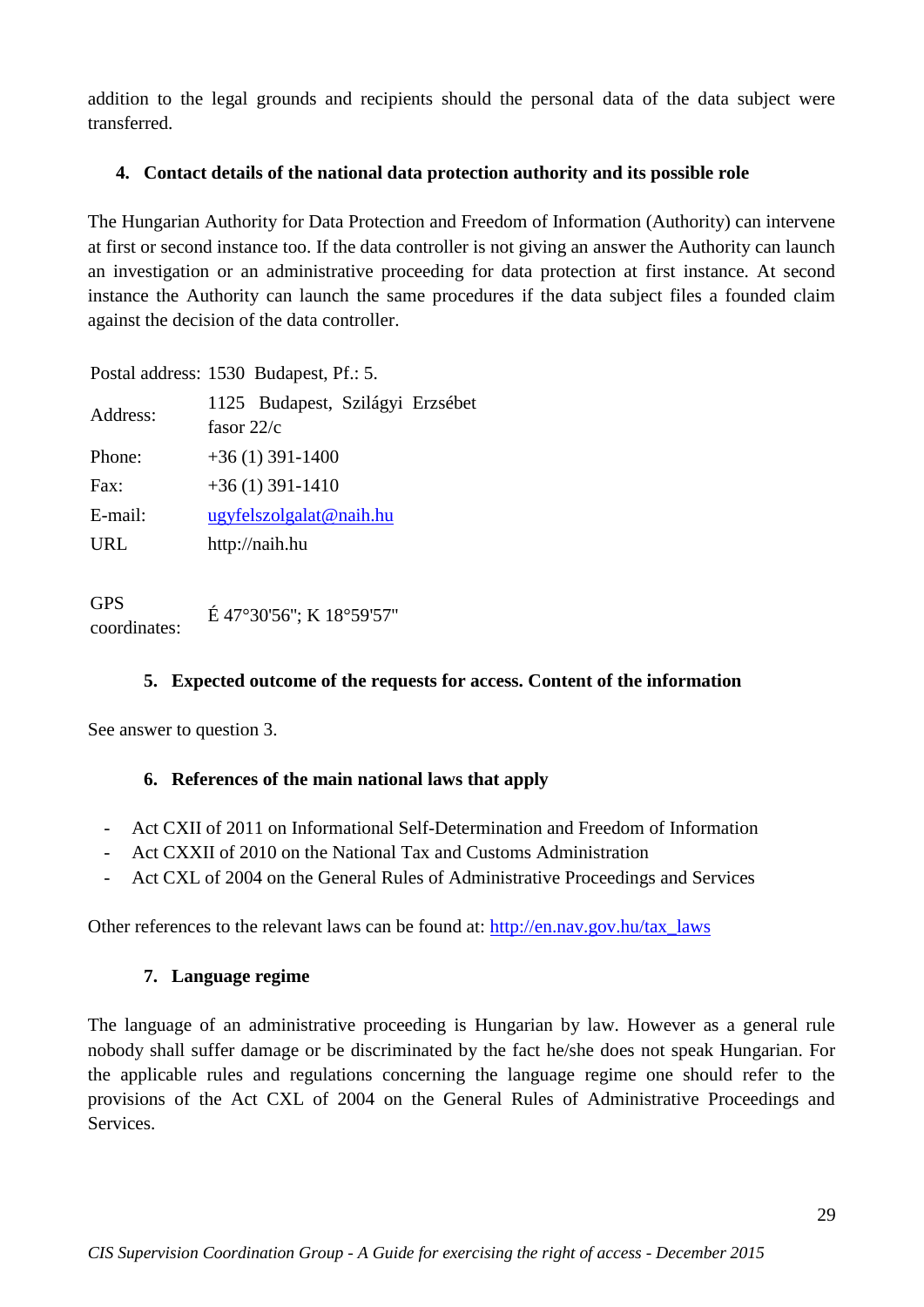### **III.14. IRELAND**

#### <span id="page-29-0"></span>**Customs Division, Office of the Revenue Commissioners**

#### **1. Nature of the right (direct, indirect, mixed):**

The right of access is direct, so all access requests should be made directly to the Office of the Revenue Commissioners.

#### **2. Contact details of the body to which requests for access should be addressed:**

Data Protection Unit, Office of the Revenue Commissioners. Ph: +353 (0)1 8589160, Email: dataprotection@revenue.ie In writing: Revenue Data Controller, Ground Floor, Cross Block, Dublin Castle, Dublin

### **3. Formalities for the request: information and documents to be supplied – possible costs**

Under Section 4 of the Data Protection Act 1988, a data subject may make a written request, with the appropriate fee ( $6.35$ ) to the Office of the Revenue Commissioners seeking a copy of any personal information held by the Revenue Commissioners about them, subject to the restriction of any such right of access under Section 5 of the Data Protection Act 1988.

#### **4. Contact details of the national data protection authority and its possible role:**

#### **The Office of the Data Protection Commissioner**

Canal House, Station Road Portarlington Co. Laois Ireland

In terms of the role of the Office of the Data Protection Commissioner, the Customs Act 2015 states:

(3) The Data Protection Commissioner—

(a) who was designated by section 6 of the Act of 2001 as the national supervisory authority for the purposes of the Naples II Convention, continues to be so designated, and

(b) is designated as the national supervisory authority for the purposes of Article 24 of the CIS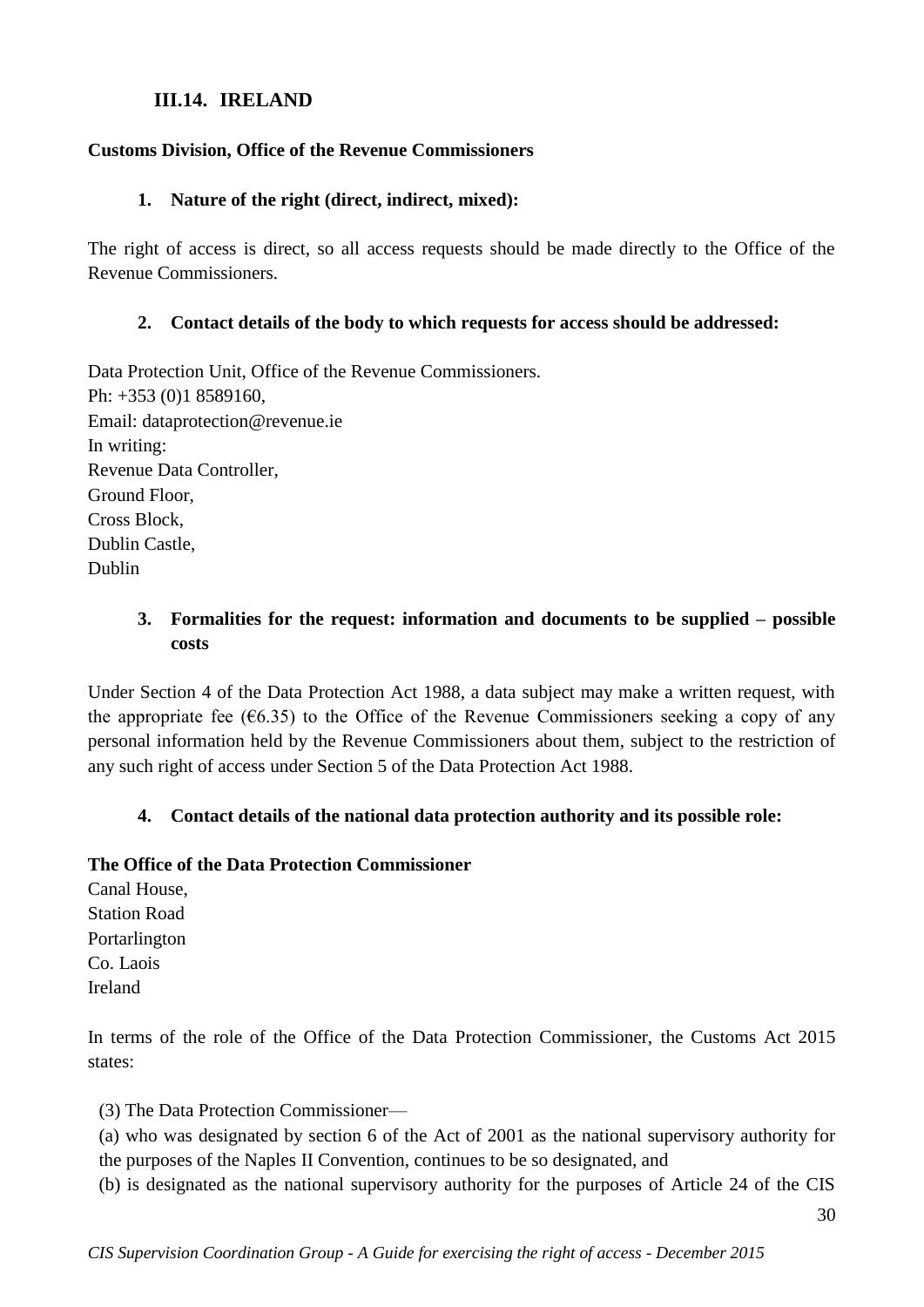Decision.

(4) For the purposes of this Act, the Naples II Convention and the CIS Decision, the Data Protection Acts 1988 and 2003 shall apply and have effect, with any necessary modifications, to the collection, processing, keeping, use or disclosure of personal data.

# **5. Expected outcome of the requests for access. Content of the information (any specific national deadlines for reply should be inserted here):**

In terms of any expected outcome of the requests for access, to date there have not been any access requests made to the Revenue Commissioners or indeed queries to the Office of the Data Protection Commissioner regarding the right of access, correction or deletion.

There is a deadline of 40 days by which an organization must respond to an access request. Also, a data subject has the right of complaint to the Data Protection Commissioner if they consider that an organization to which it has made an access request has not complied with or responded to the request in a valid manner. Information on how a data subject may access their personal information under section 4 of the Data Protection Acts is available at <http://www.dataprotection.ie/docs/Accessing-Your-Personal-Information/14.htm>

# **6. References of the main national laws that apply**

- Customs Act 2015
- Customs and Excise (Mutual Assistance) Act, 2001
- Data Protection Act 1988 & 2003

# **7. Language Regime**

English/Irish.

# **III.15. ITALY**

<span id="page-30-0"></span>According to the Italian Customs Agency ("Agenzia delle dogane"), the FIDE has never been used and no information related to frauds within its competence has been inserted in the CIS since 2006. Furthermore, no requests (for access/rectification/deletion) have been received by the Agency. Therefore, the following description of "the right of access system" to personal data processed in CIS is made by referring to the general dispositions of applicable laws and is still under verification with the competent authorities.

# **1. Nature of the right (direct, indirect, mixed)**

In Italy, the right of access to personal data processed by CIS Authorities has a direct nature as the data subject can apply directly to the competent Authorities.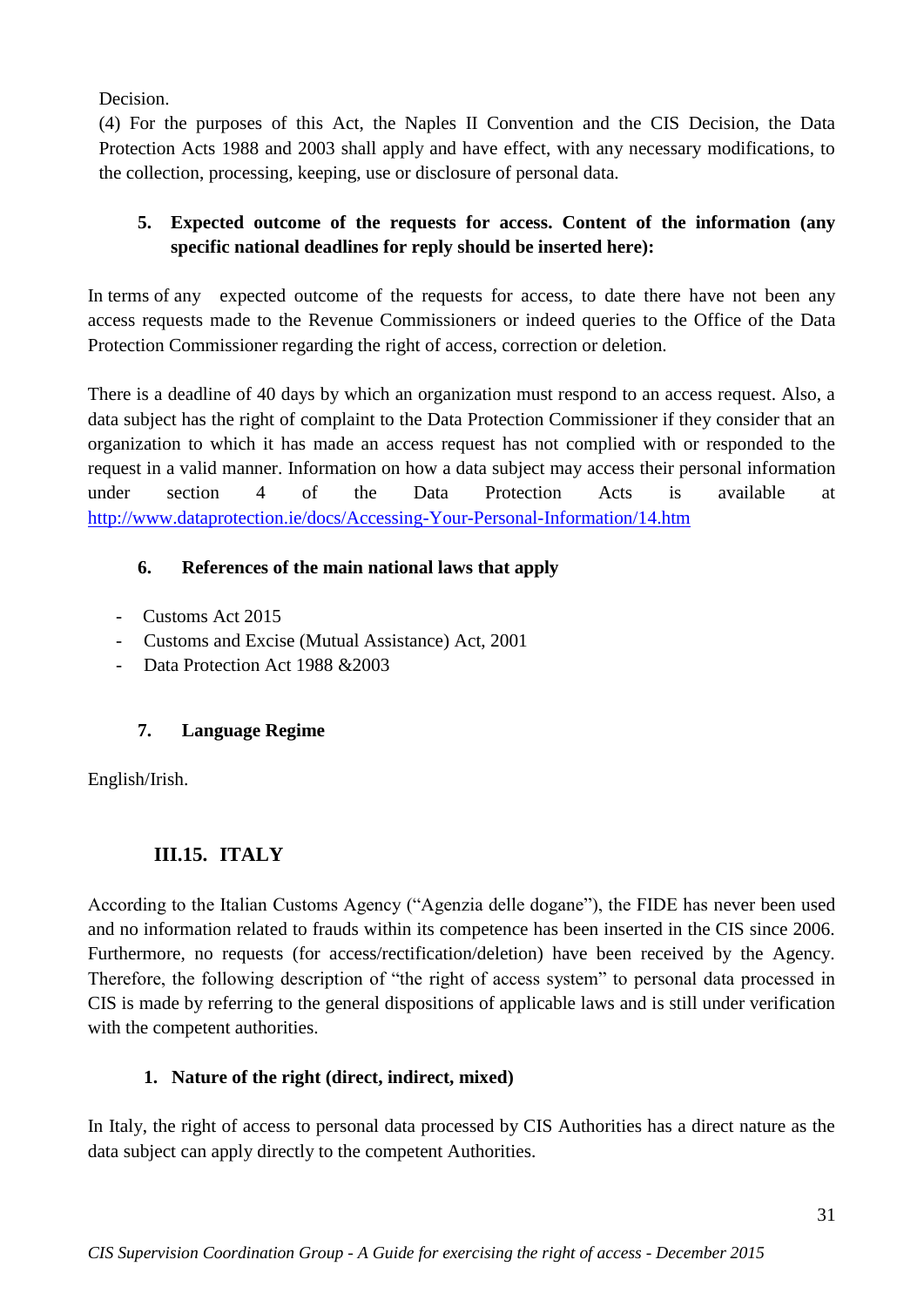If an application for exercising these rights is not handled timely or the data subject is not satisfied with the reply provided to him, he may claim his rights before the data protection authority (see the answers to the following questions for the specific dispositions applying in case of processing carried out for administrative purposes or in case of purposes of the prevention, detection or suppression of offences as expressly provided for by laws that specifically refer to such processing).

### **2. Contact details of the body to which requests for access should be addressed**

Agenzia delle dogane – Ufficio antifrode, Via Mario Carucci, 71, 00143 Roma

Guardia di Finanza – Ufficio Relazioni con il Pubblico, Viale XXI Aprile 51, 00162 Roma.

# **3. Formalities for the request: information and documents to be supplied – possible costs**

To exercise the rights of access, the data subject's identity shall be verified on the basis of suitable information, also by means of available records or documents or by producing a copy of an identity document.

The data subject can exercise his rights via registered mail, by sending faxes, or emailing a message and a general model form to exercise these rights can be downloaded from the website of the Garante and from the website of the Ministry for Home Affairs. The request should contain a summary description of the grounds on which it is lodged and appropriate contact details of the complainant, if possible the postal address, in order to facilitate correspondence.

The data subject does not have to pay any charges, as a rule. As for personal data that are processed for administrative purposes, a fee ("handling fee") may be charged by the data controller only if it is found that no data relating to the data subject is held.

# **4. Contact details of the national data protection authority and its possible role**

#### **Italian Data Protection Authority**

Garante per la protezione dei dati personali Piazza Monte Citorio 121 00186 Roma Email: garante@garanteprivacy.it

If an application for exercising any of the rights of access is not handled timely or the data subject is not satisfied with the reply provided to him, he may claim his rights before the Italian data protection authority (Garante) that will verify the complaint according to the dispositions applying in the relevant case.

As for the processing of personal data carried out for administrative purposes, the complaint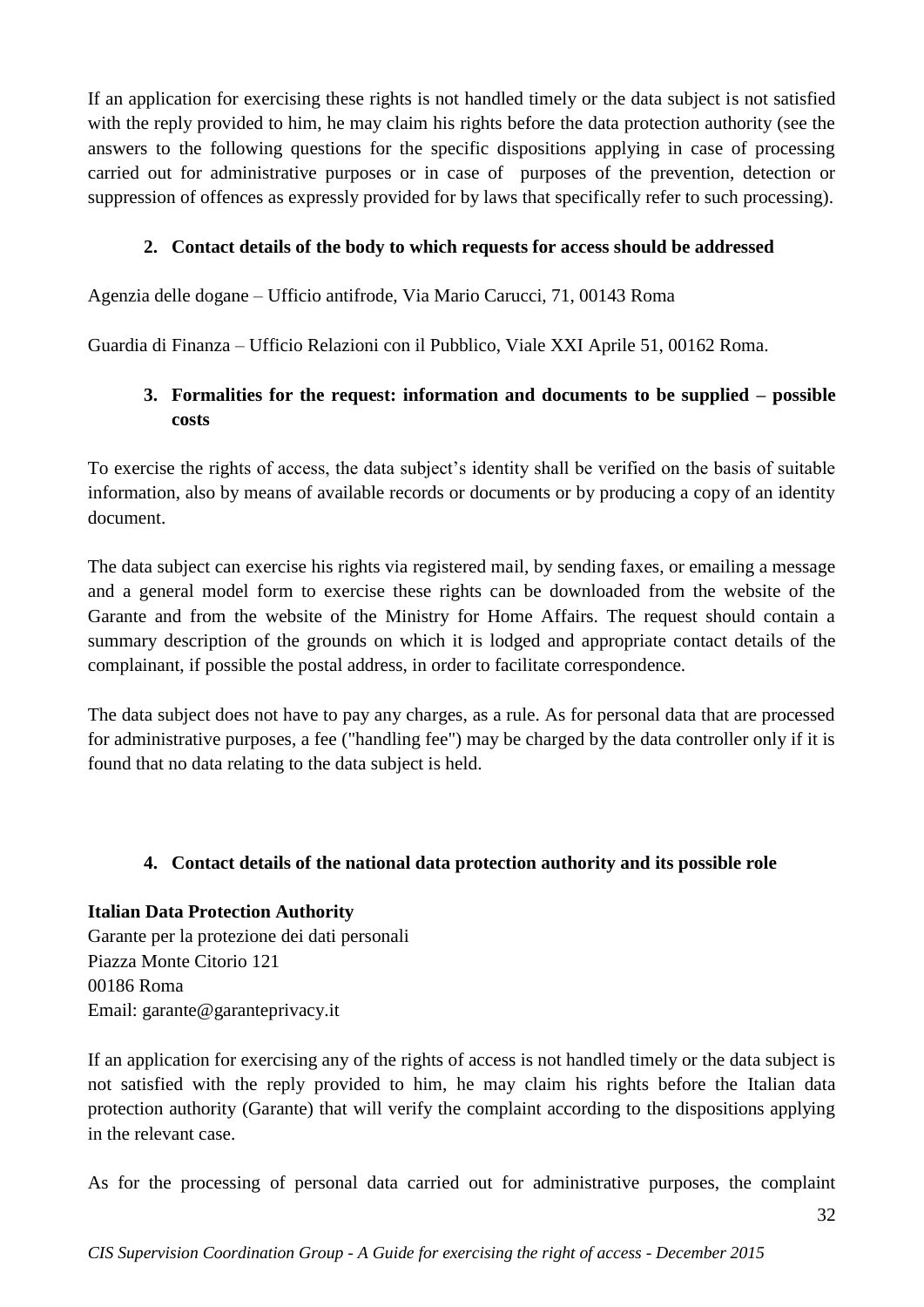handling procedure set out by Articles 145 et seq. of the Data Protection Code will apply. At the end of it, the Garante shall order with a reasoned decision, if the complaint is found to be grounded, that the data controller abstain from the unlawful conduct and shall also specify the remedies to enforce the data subject's rights and set a term for their implementation.

As for processing carried out for purposes of the prevention, detection or suppression of offences, the specific procedure under article 160 of the Data Protection Code will apply (the relevant inquiries shall be carried out by the agency of a member designated by the Garante) and, should the processing fail to comply with laws or regulations, the Garante shall draw the data controller's or processor's attention to the changes and additions that are required and verify that they are implemented. Where the request for the inquiries was made by the data subject, the latter shall be informed of the relevant outcome unless this may be prejudicial to actions or operations aimed at protecting public order and security or preventing and suppressing offences, or if there exist grounds related to State defence or security.

# **5. Expected outcome of the requests for access. Content of the information**

As for the request of access related to processing carried out for administrative purposes, the Data Controller must handle the application appropriately, also via a Person Tasked with the Processing, without delay and in any case:

- Within 15 days from receiving it;
- Within 30 days from receiving it if replying proves especially complex in terms of the steps to be taken, or if there is any other justifiable ground. In this case, the Data Controller or the Data Processor must get back to the Data Subject and inform him within the 15-day term mentioned above.

The response provided to the data subject shall include all the personal data concerning him/her that are processed by the data controller, unless the request concerns either a specific processing operation or specific personal data or categories of personal data.

In case of processing of personal data for reasons of prevention, detection or suppression of offences, a response should be given to the data subject within 30 days.

# **6. References of the main national laws that apply**

Data Protection Code (Decree no. 196 of 30 June 2003):

- Sections 7 et seq. for data processed for administrative purposes under Regulation 515/97;
- Section 175 that modified Section 10 of Act no. 121 of 1 April 1981 for the processing of personal data that is carried out for purposes of the prevention, detection or suppression of offences, under Decision 2009/917/JHA.

# **7. Language regime**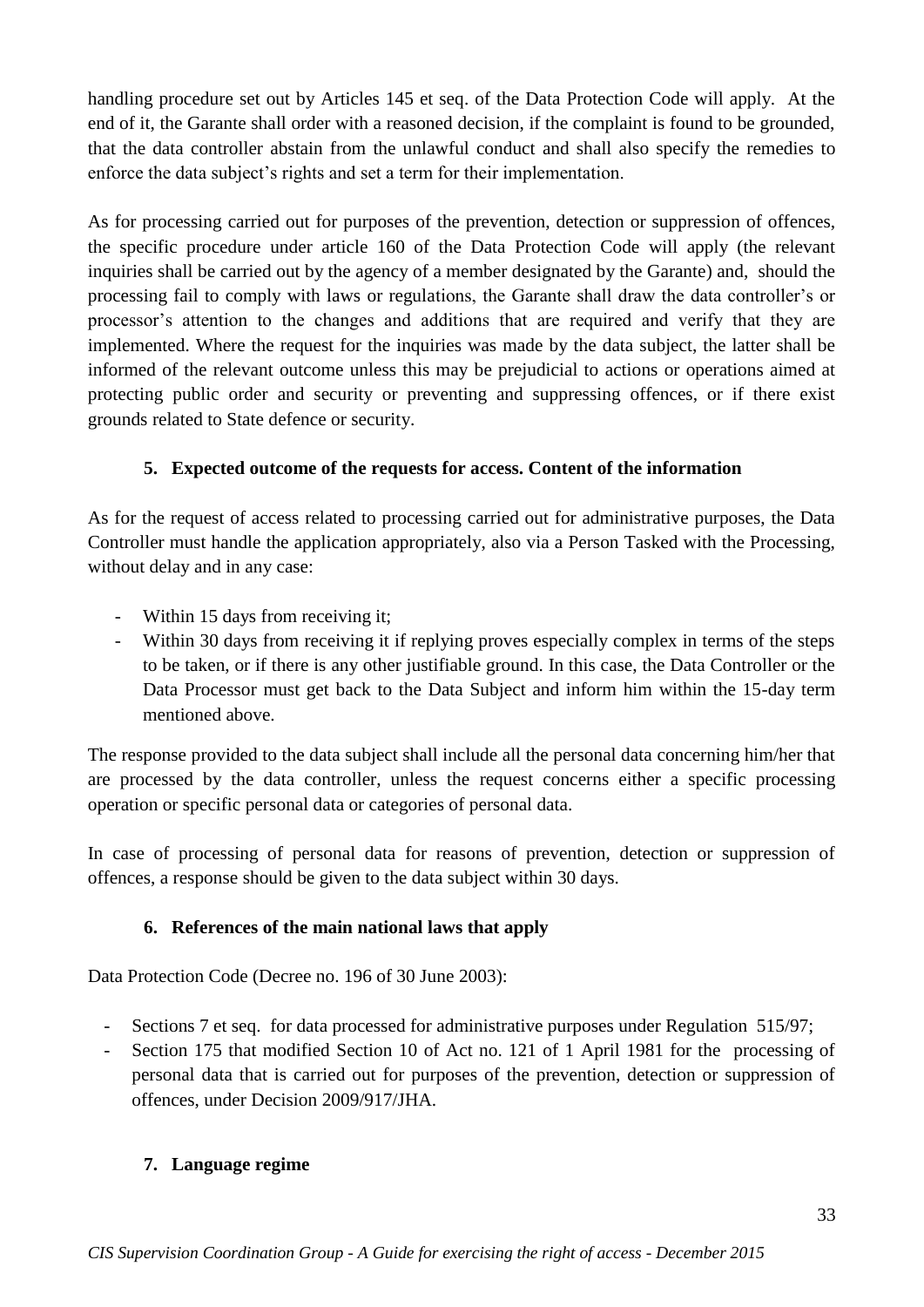Usually the right of access is exercised in Italian, but no specific provision on that aspect is contained in the relevant legislation.

# <span id="page-33-0"></span>**III.16. LATVIA**<sup>16</sup>

# **1. Nature of the right of data subject (direct, indirect, mixed)**

For CIS the data subjects can exert their rights directly, in due legal form by submitting a request to the State Revenue Service of the Republic of Latvia.

# **2. Contact details of the body to which requests for access should be addressed**

The written requests regarding CIS should be submitted to the State Revenue Service of Latvia, Talejas iela 1, Riga, LV-1978, Latvia.

# **3. Formalities for the request of data subject:**

- 1) information and documents to be supplied (indicate how the identification of the data subject is ensured) – not specifically determined in any legal act;
- 2) procedure how the documents should be supplied no specific procedure. The representatives of the State Revenue Service if Latvia upon receiving a request for information from data subject verify the identity of the data subject requesting information. The State Revenue Service carries out the necessary checks regarding the request submitted and within one month provides the data subject with an answer or a refusal to provide information by sending a reply to the address indicated by the data subject.
- 3) possible costs (when the exercise of the rights are free of charge, this should be clearly stated) – it is free of charge.

# **4. What are the deadlines regarding the provision of information to the data subject?**

The data subject should be provided with an answer within one month after the request has been received in the competent authority (it is determined by the Personal Data Protection Law).

# **5. What is the expected outcome of the guideline regarding the requests of data subjects for the access to Customs Information System?**

No specific expectations from the State Revenue Service, however data subject awareness raising information regarding CIS would be appreciated.

# **6. What is the proposed content of the information for the guidelines?**

No specific propositions.

<sup>&</sup>lt;u>.</u> <sup>16</sup> This information was submitted by the Data State Inspectorate of Latvia based on the information provided by the State Revenue Service of the Republic of Latvia.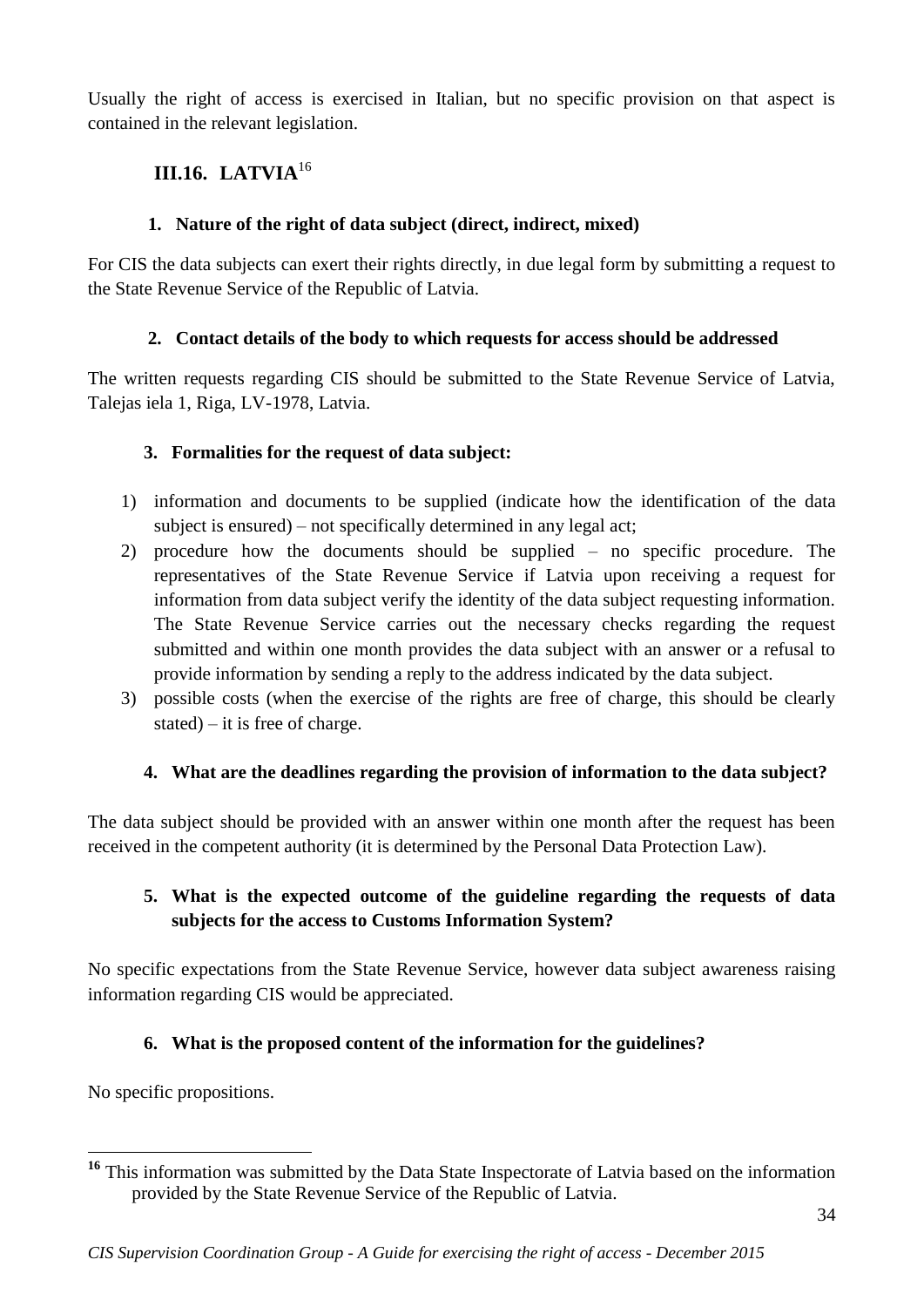# **7. Please provide the references of the main national laws that apply to the access rights of data subjects to the Customs Information System.**

- Personal Data Protection Law of the Republic of Latvia;
- Cabinet of Ministers Regulations of 11 October 2005 "General Security Requirements for National Information Systems";
- Security policy of IS of the State Revenue Service, which approved on 27 February 2012 with the Order of the Director General of the State Revenue Service No.423;
- Rules for the users No.8 of the State Revenue Service Information Systems, which were approved on 28 April 2012;
- Security provisions No.18 of State Revenue Service Information Systems, approved on 13 July 2012.

# **8. Language regime used (both regarding the application from data subjects and regarding replies to data subject).**

All proceedings before Latvian state institutions should be in Latvian, according to the Official Language Law of the Republic of Latvia. Documents from persons in a foreign language shall be accepted if the official translation to the Latvian Language is attached, certified in accordance with the procedures prescribed by the Cabinet of Ministers or with the notarial certification. However the Law on Petitions (Article 7 section 1 paragraph 4) states that a petition or complaint may be unanswered if the text of the petition cannot be objectively read or understood.

Data State Inspectorate is of different opinion and considers that the answers should be provided to data subjects at least in English (the same regarding the submitted requests) regarding the CIS. This issue will be discussed with the State Revenue Service.

# **9. How many requests from data subjects regarding their access rights to the Customs Information System have been received in 2013 and 2014?**

There have been no requests received regarding CIS neither by the State Revenue Service nor Data State Inspectorate.

# **10. Contact details of the national data protection authority and its possible role.**

Data State Inspectorate of Latvia, Blaumana iela 11/13-15, Riga, LV-1011, Latvia. This year a report was submitted to the Cabinet of Ministers of the Republic of Latvia by the Ministry of Justice regarding the current situation in the field of supervision of personal data protection in Latvia. It was indicated that with the currently allocated budgetary resources Data State Inspectorate can't effectively exercise its duty of personal data supervision, including also the supervision of personal data protection and processing carried out in the Republic of Latvia regarding CIS. Current budgetary resources limit also the possibilities to take part at the meetings if CIS Supervision Coordination Group and there is no specific employee assigned for this assignment (the same problematic situation is regarding the SIS II, Eurodac, VISA and the related supervision). Furthermore Data State Inspectorate has no rights to prioritize its assignments and has to investigate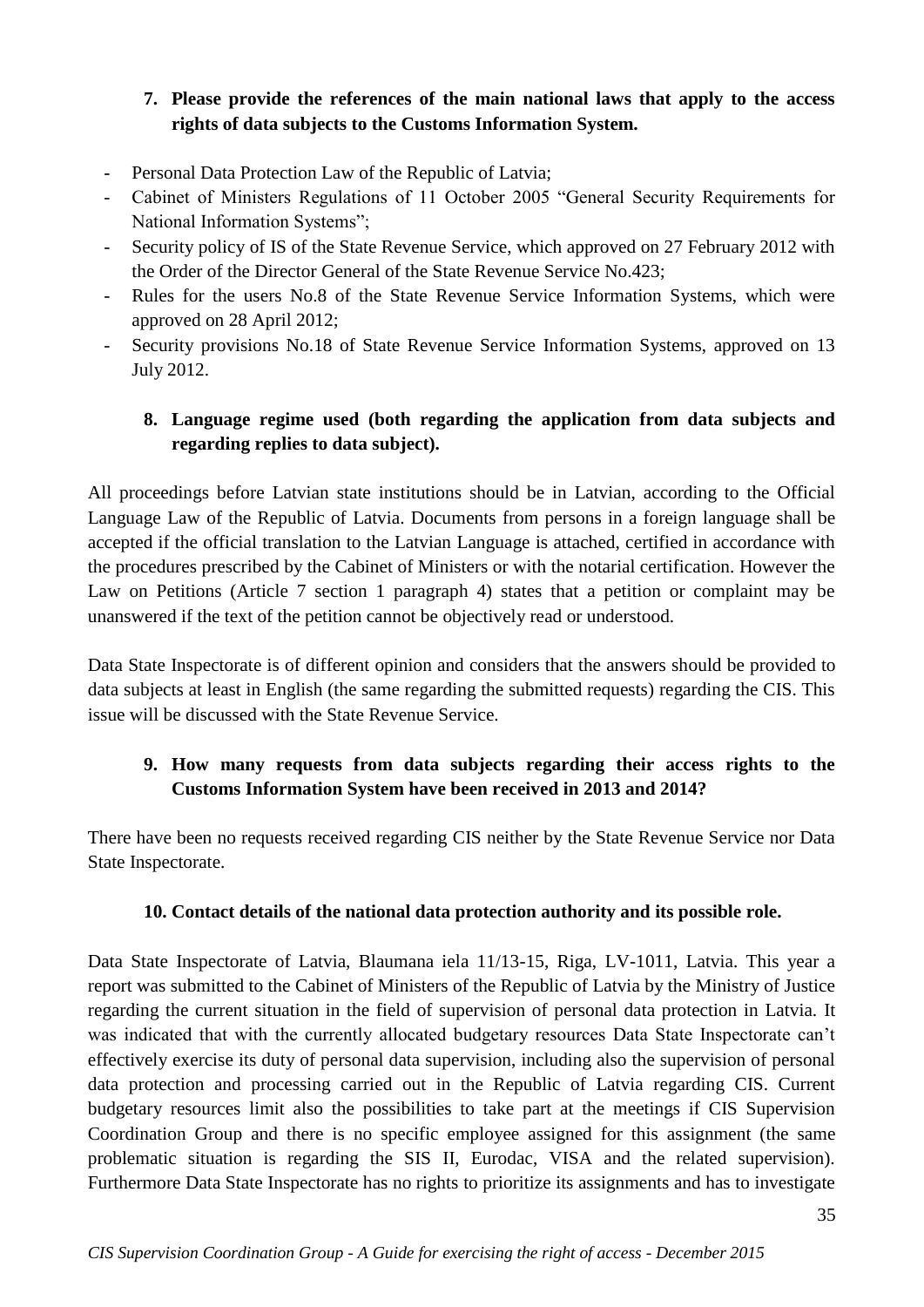each complaint submitted to our institution. The Cabinet of Ministers has considered this issue and it will be discussed again in the second half of October 2014 along with the assignment of the budgetary resources. Thus Data State Inspectorate will provide additional information to the CIS Supervision Coordination Group regarding this situation.

# <span id="page-35-0"></span>**III.17. LUXEMBOURG**

# **1. Nature of the right (direct, indirect, mixed)**

The right of access is indirect, in that sense that it can only be exercised through the supervisory authority.

# **2. Contact details of the body to which requests for access should be addressed**

Requests for access should be addressed to the specific Supervisory Authority established under Article 17 of the Law of 2 August 2002 on the Protection of Persons with regard to the Processing of Personal Data, as modified. This specific authority has the exclusive competence for the supervision of processing operations carried out by the Police, the Army, the Intelligence Services and the Customs and Excise.

Parquet Général du Grand-Duché de Luxembourg (Principal State Prosecutor's Office) BP 15 L-2010 Luxembourg Telephone: ++352 47 59 81–331 Fax: ++352 47 05 50 E-mail: [parquet.general@mj.etat.lu](mailto:parquet.general@mj.etat.lu)

# **3. Formalities for the request: information and documents to be supplied – possible costs**

The Law of 2002 lays down no particular requirements for requests. However they should be submitted in writing and signed. A copy of an official identity document should also be annexed.

The procedure is free of charge.

# **4. Contact details of the national data protection authority and its possible role**

The national DPA has no competence over this matter but a separate and specific Supervisory Authority as explained under point 2.

# **5. Expected outcome of the requests for access. Content of the information**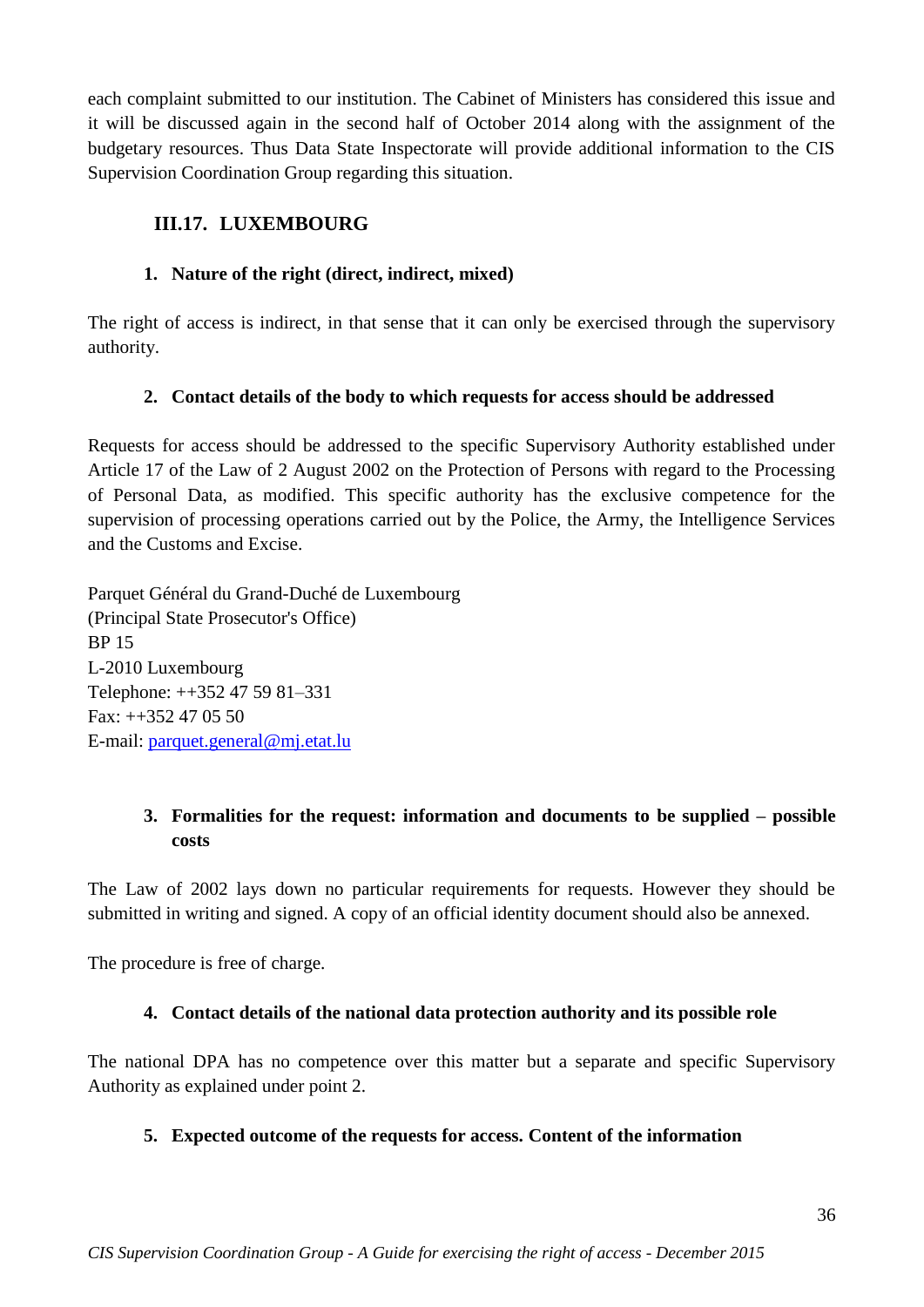Pursuant to article 17 of the Law of 2002 the supervisory authority will carry out the appropriate verification and investigations and arrange for any necessary rectifications or deletion of data.

The supervisory authority will then inform the data subject that the processing in question does not contain any data contrary to the treaties, laws and implementing regulations.

Nothing is disclosed with regard to the content of the applicant's data.

# **6. References of the main national laws that apply**

Law of 2 August 2002 on the Protection of Persons with regard to the Processing of Personal Data.

### **7. Language regime**

- Luxembourgish;
- French;
- German;
- English.

# <span id="page-36-0"></span>**III.18. LITHUANIA**

### **1. Nature of right of access (direct, indirect or mixed right of access)**

The data subject has a right of direct access.

# **2. Contact details of the body to which requests for access should be addressed**

Requests for access, correction or deletion should be addressed to the Customs Department under the Ministry of Finance of the Republic of Lithuania, which is the data controller:

A. Jaksto str. 1, 01105 Vilnius, Lithuania Telephone: +370 5 266 6111 Fax. +370 5 266 6005 E-mail: [muitine@cust.lt](mailto:muitine@cust.lt)

# **3. Formalities for the request: information and documents to be supplied - possible costs**

Requests have to be submitted in writing and signed. They have to include the identity of the person wishing to have access to data concerning him or her, or to have data concerning him or her corrected/deleted (surname(s) and first name(s), personal identification number (if he does not have a personal identification number, date of birth), place of residence, contact details (phone or email address)). The applicant must provide the data controller with a document certifying his or her identity. Exercise of the rights is free of charge.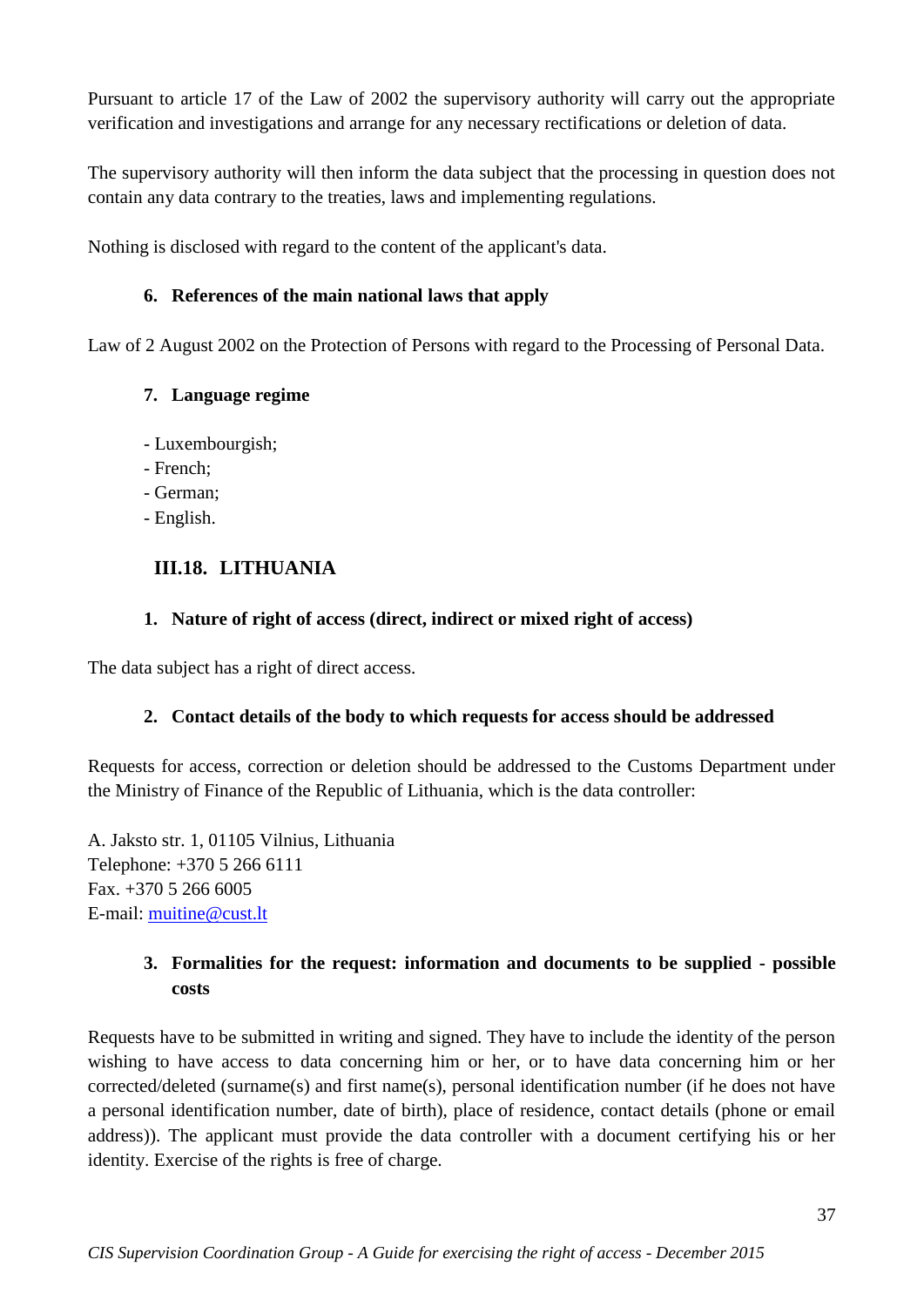#### **4. Contact details of the national data protection agency and its possible role**

#### **State Data Protection Inspectorate**

A.Juozapavičiaus str. 6, LT-09310 Vilnius Lithuania Phone +370 5 279 1445, fax +370 5 261 9494 E-mail: [ada@ada.lt](mailto:ada@ada.lt) Internet: [www.ada.lt](http://www.ada.lt/)

If the data subject is not satisfied with the reply received from the data controller, or the data controller refuses to grant the data subject's request to exercise his/her right to have access to his/her personal data, to request rectification or destruction of his personal data or suspension of further processing of his personal data, or the data controller does not reply to the data subject within 30 calendar days of the date of his application, the data subject may appeal against acts (omissions) by the data controller to the State Data Protection Inspectorate within three months of receipt of the reply from the data controller or within three months of the date when the deadline for replying expires. The data subject can attach documents (the data controller's answer to the data subject's request, etc.), where they exist, substantiating the facts mentioned in the data subject's complaint, in order to ensure that the complaint is investigated efficiently.

After receiving the data subject's complaint, the State Data Protection Inspectorate checks the lawfulness of the personal data processing and takes a decision on the facts described in the complaint.

#### **5. Expected outcome of requests for access. Content of the information supplied**

The data subject has the right to obtain information on the sources and the type of personal data that has been collected on him, the purpose of their processing and the data recipients to whom the data are or have been disclosed at least during the past year. On receiving an enquiry from a data subject concerning the processing of his personal data, the data controller must inform the data subject whether personal data relating to him have been processed, and disclose the requested data no later than within thirty calendar days of the date of the data subject's enquiry (Article 25 of the Law on Legal Protection of Personal Data).

Where the data subject, after inspecting his personal data, finds that they are incorrect, incomplete and inaccurate and applies to the data controller, the data controller must check the personal data concerned without delay and at a written request of the data subject submitted in person, by post or by means of electronic communications, rectify the incorrect, incomplete and inaccurate personal data and (or) suspend processing of such personal data, except storage, without delay. If he finds that personal data are being processed unlawfully and unfairly and applies to the data controller, the data controller must check without delay and free of charge the lawfulness and fairness of the processing of personal data and, at a written request of the data subject, destroy the personal data collected unlawfully and unfairly or suspend processing of such personal data, except storage, without delay.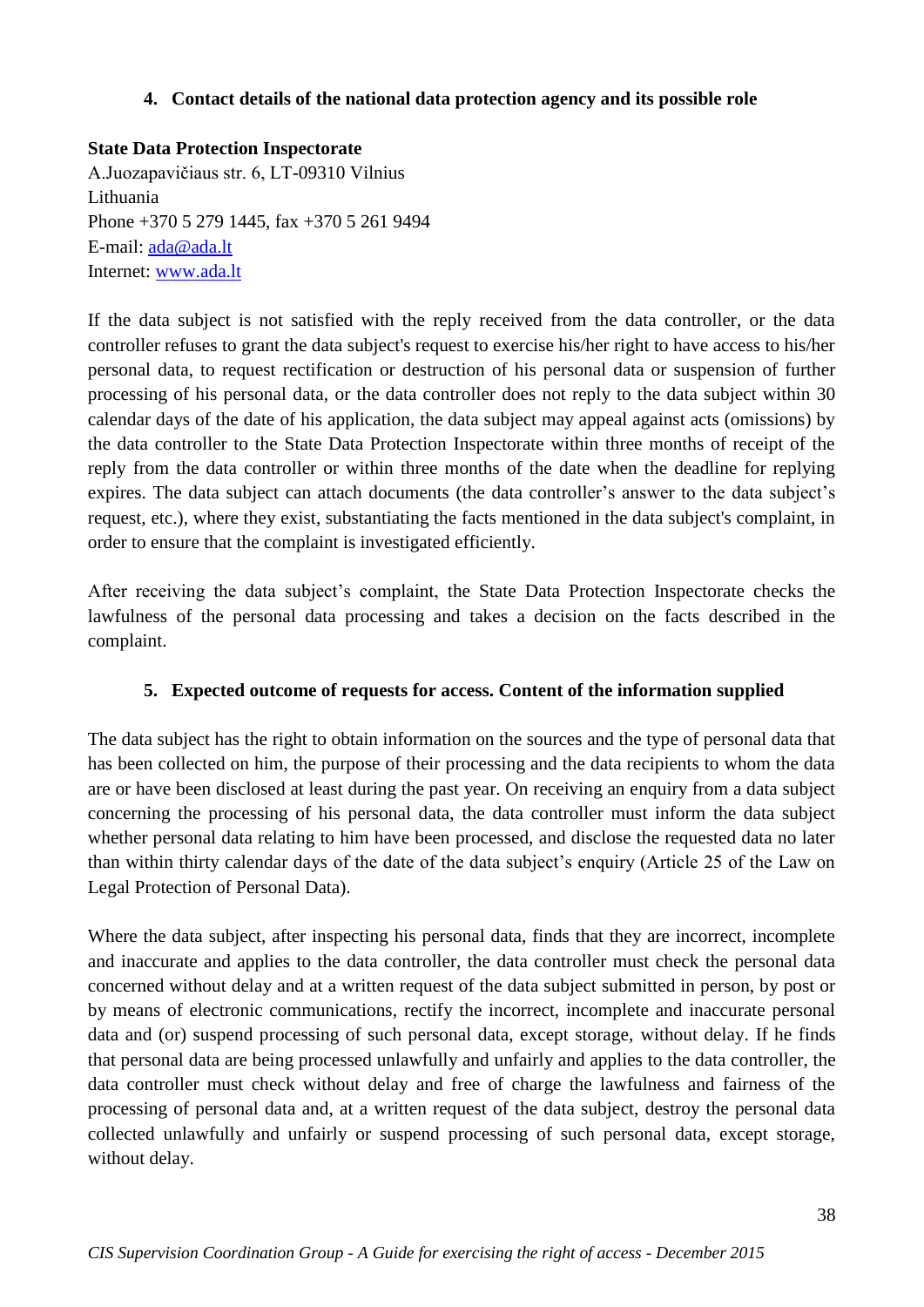The data controller must inform the data subject and the data recipients of the rectification, destruction of personal data or suspension of processing of personal data at the request of the data subject, without delay (Article 26 of the Law on Legal Protection of Personal Data).

According to paragraph 2 of Article 23 of the Law on Legal Protection of Personal Data the data controller must provide conditions for the data subject to exercise his rights, with the exception of cases provided by law when necessary to ensure:

- 1) state security or defense;
- 2) public order, the prevention, investigation, detection and prosecution of criminal offences;
- 3) important economic or financial interests of the state;
- 4) prevention, investigation and detection of breaches of official or professional ethics;
- 5) protection of the rights and freedoms of the data subject or any other persons.

The data subject must be refused information about his personal data where necessary to perform actions regarding the alert or to defend the rights and liberties of third parties. Information concerning personal data must not be disclosed to the data subject within the timeframe valid for alerts on discreet surveillance.

Proper reasons must be given for the data controller's refusal to fulfil the data subject's request. The data controller must inform the data subject of his refusal to provide the requested data within no more than 30 calendar days of receipt of the data subject's request.

# **6. References of the main national laws that apply**

- The Law on Legal Protection of Personal Data
- Regulation of Integrated Customs Information System

#### **7. Language regime**

Requests for access, correction or deletion must be submitted in the official language of the state (Lithuanian). Requests received in any other language will be investigated according to a general procedure. If the data subject's request is in a language other than the official language of the state, it must be translated into Lithuanian. The reply will be given to the applicant in the official language of the state (Lithuanian).

The language of the complaint investigation procedure is Lithuanian. Where a complaint by a data subject is lodged with the State Data Protection Inspectorate in any other language, it has to be translated into Lithuanian. The decision on the complaint is to be adopted and the reply to the complainant given in the official language of the state (Lithuanian).

# <span id="page-38-0"></span>**III.19. MALTA**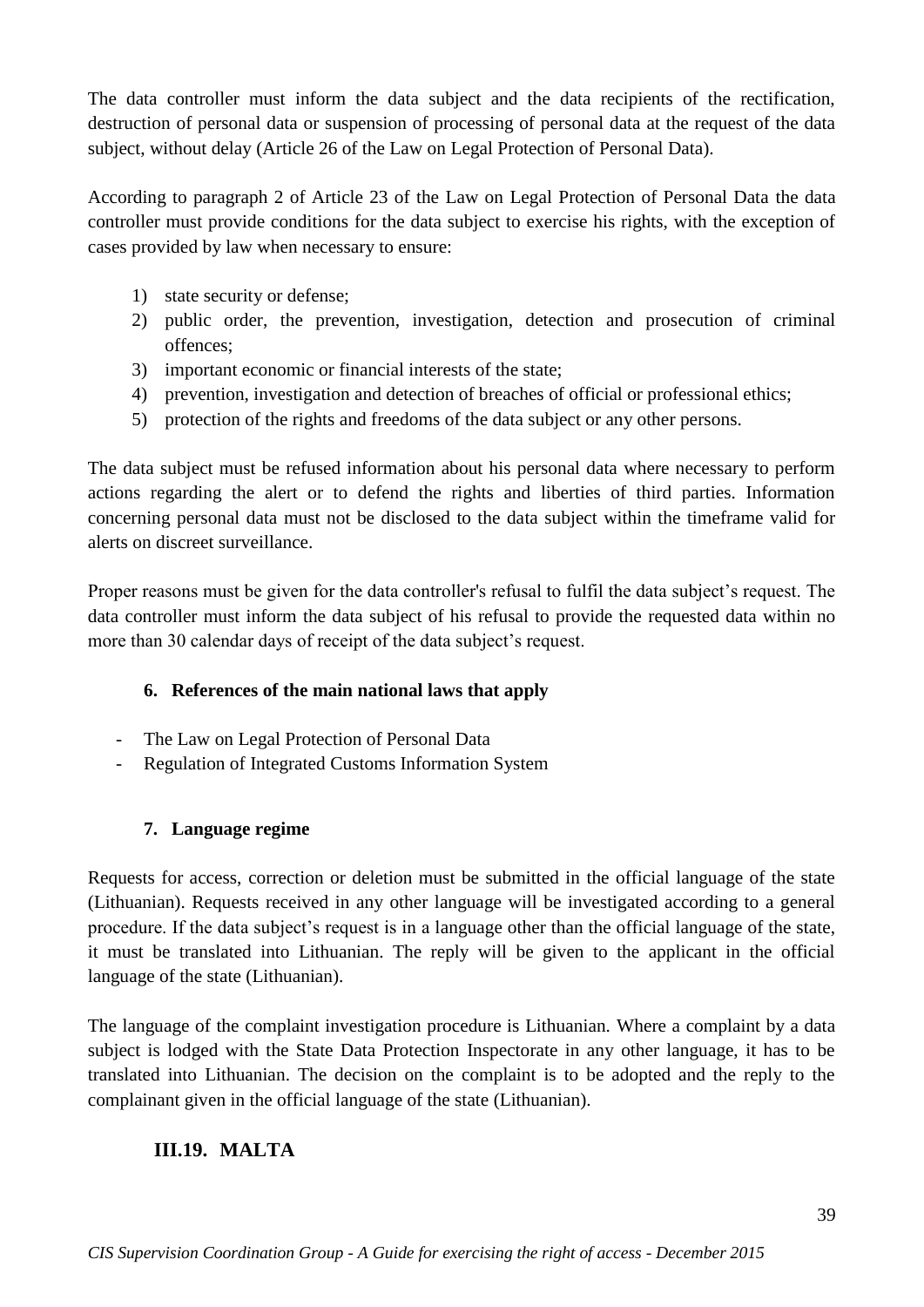# **1. Nature of the right (direct, indirect, mixed)**

The data subject has a right of direct access.

# **2. Contact details of the body to which requests for access should be addressed**

Requests for access, correction or deletion should be addressed to the competent national authority through the following contact:

The Data Controller Customs Department

Custom House, Lascaris Wharf Valletta VLT 1920 Malta E-mail: datacontrol.customs@gov.mt

# **3. Formalities for the request: information and documents to be supplied – possible costs**

In accordance with Maltese law, the request must be submitted in writing and signed by the data subject. There are no costs applicable in the exercise of data subjects' rights. The request should be accompanied by a copy of an official identity document (e.g. passport) as proof of identification. The information is to be provided without excessive delay.

# **4. Contact details of the national data protection authority and its possible role**

# **Office of the Information and Data Protection Commissioner**

2, Airways House, High Street Sliema SLM 1549 Malta Tel: +35623287100, fax: +35623287198 E-mail: idpc.info@gov.mt Website: [www.idpc.gov.mt](http://www.idpc.gov.mt/)

In the case of a restriction or refusal, the individual has a right to file a request with the Information and Data Protection Commissioner who will investigate matters to assess whether the restriction or refusal is justifiable.

Where personal data is being used by the Customs Authority for the purposes of criminal investigations, specific modalities are applicable. In those cases, a restriction or refusal of a request relating to such data may be appealed within thirty days from when the decision is communicated to the individual or when the individual may reasonably be deemed to know about such a decision.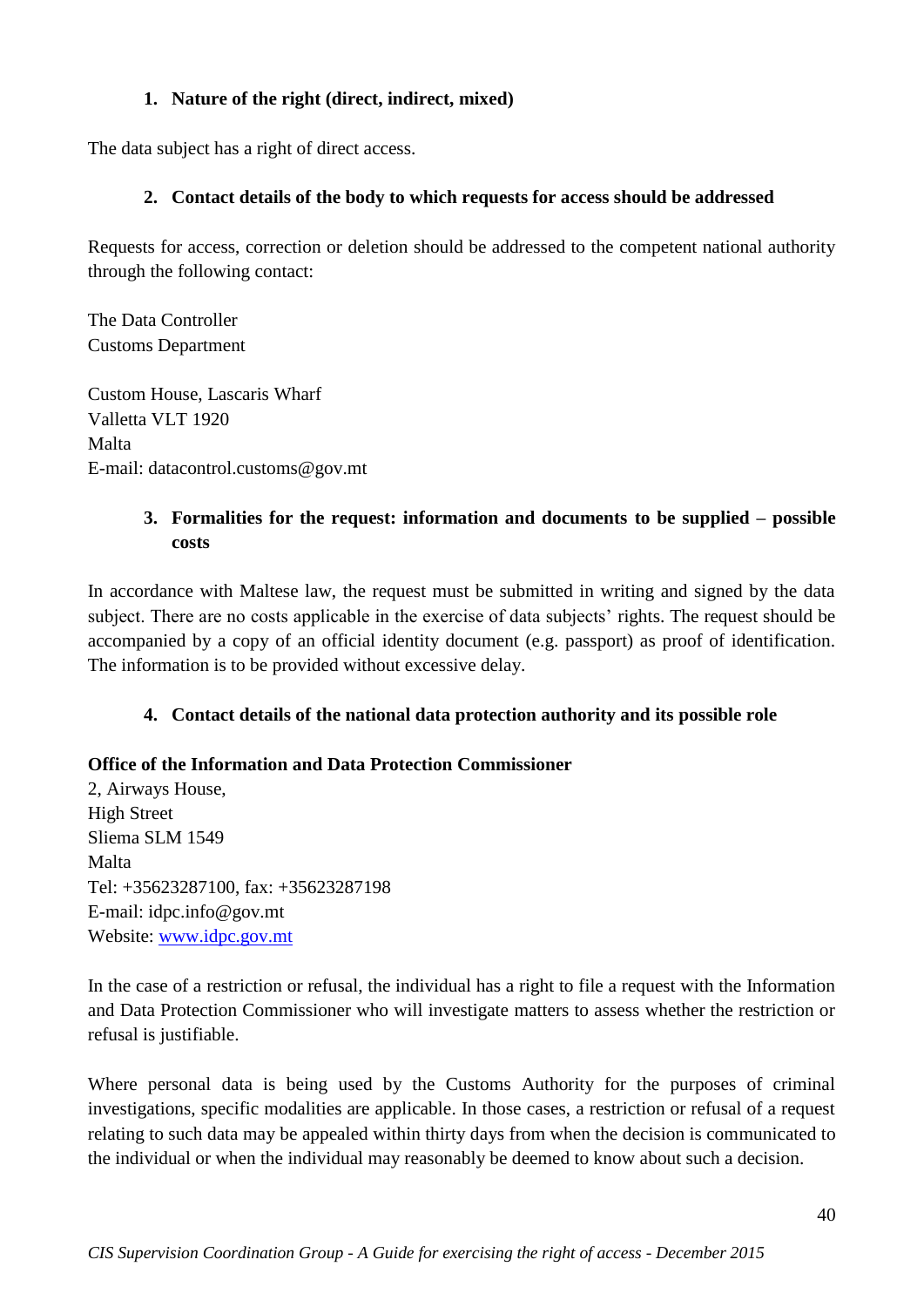### **5. Expected outcome of the requests for access. Content of the information**

Having submitted a request, an individual is entitled to receive written information in line with the general data protection provisions contained in the Maltese Data Protection Act (Chapter 440 of the Laws of Malta), and regulations there under, where specifically applicable.

Information should be provided in intelligible form about the actual personal data being processed, the source from where information was collected, the purpose of processing, and the possible recipients of information. No specific deadline for responding to similar requests is established by law. However, the data controller shall take measures to ensure that a reply is given without excessive delay.

Refusal or restriction to the right of access may only occur when this is justified for the suppression of criminal offences, in those cases where the data is processed for such purposes, or where necessary for the protection of the data subjects or the freedoms of other individuals.

#### **6. References of the main national laws that apply**

The applicable legal instruments are the Data Protection Act (Cap 440) and Subsidiary Legislation S.L.440.05 and S.L. 440.06.

#### **7. Language regime**

The request must be made in Maltese or English, which are the two official languages recognised by the Maltese Constitution. The reply should be provided in the same language as used by the individual submitting the request.

# <span id="page-40-0"></span>**III.20. NETHERLANDS**

#### **1. Nature of the right (direct, indirect, mixed)**

Direct.

# **2. Contact details of the body to which requests for access should be addressed**

Ministerie van Financiën Directoraat-Generaal Belastingdienst Attn. Ms. A.C.M. Stuijt Data Protection Officer P.O. Box 20201 NL - 2500 EE THE HAGUE The Netherlands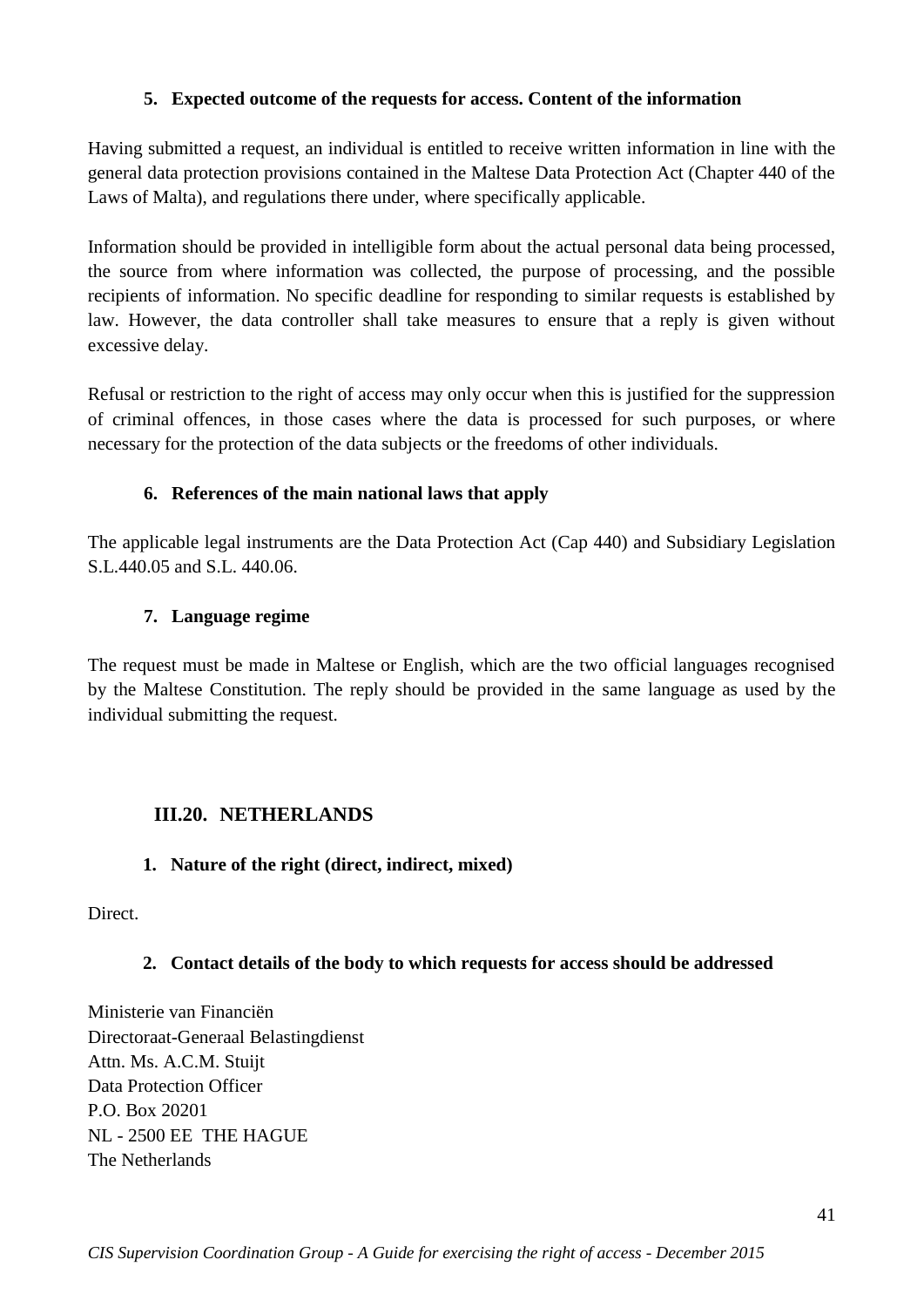**3. Formalities for the request: information and documents to be supplied – possible costs** 

#### **4. Contact details of the national data protection authority and its possible role**

Dutch Data Protection Authority P.O. Box 93374 NL – 2509 AJ THE HAGUE The Netherlands info@cbpweb.nl

When access requests are denied or dealt with in an unsatisfactory manner, a complaint may be sent to the Dutch DPA. Please note however the Dutch DPA acts in complete independence when exercising the functions entrusted to it. This means that the Dutch DPA determines its own priorities within the framework set out by the law. It chooses these priorities based, amongst others, on criteria such as the seriousness and magnitude of infringements of the law and the number of individuals affected. This may result in a decision not to take up an individual complaint for further investigation or mediation. Alternatively, if an access request has an unsatisfactory result, a complaint can be filed to the courts.

### **5. Expected outcome of the requests for access. Content of the information**

\_

**\_**

# **6. References of the main national laws that apply**

Algemene Douanewet (General Customs Act): http://wetten.overheid.nl/BWBR0023746 [in Dutch]

#### **7. Language regime**

<span id="page-41-0"></span>Dutch, English.

# **III.21. POLAND**

#### **1. Nature of the right (direct, indirect, mixed)**

The data subject has a right of direct access.

#### **2. Contact details of the body to which requests for access should be addressed**

**Chief of the Customs Service Ministry of Finance** ul. Świętokrzyska 12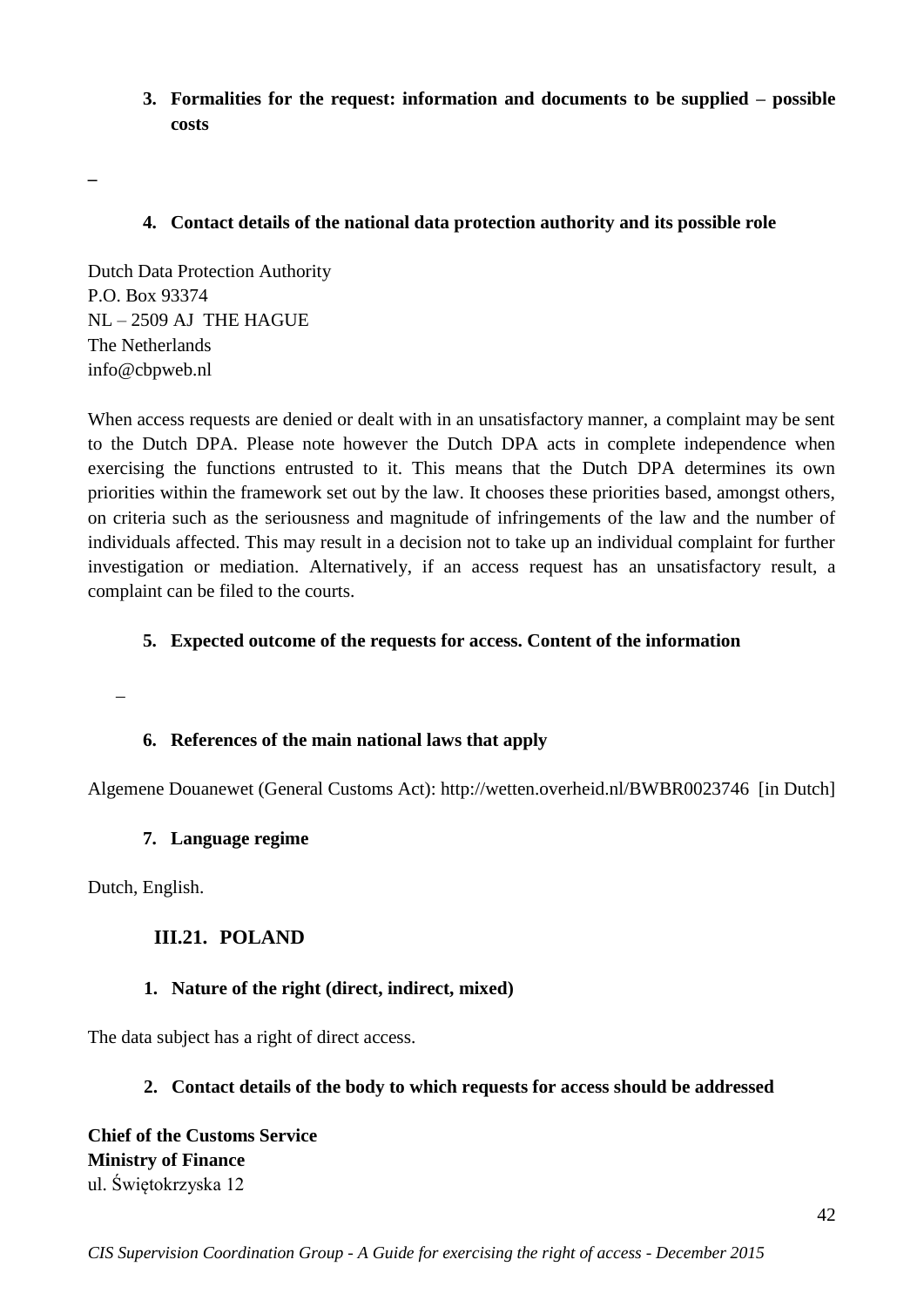00-916 Warsaw, Poland tel. +48 22 694 55 55, +48 22 694 55 58 fax: +48 22 694-44-41 e-mail: [kancelaria@mf.gov.pl](mailto:kancelaria@mf.gov.pl) 

# **3. Formalities for the request: information and documents to be supplied – possible costs**

Everyone has the right to obtain comprehensive information regarding personal data concerning them which are processed in data filing systems.

In accordance with Article 32 (5) of the Act of 29 August 1997 on the Personal Data Protection (Journal of Laws of 2015, item 2135, with subsequent amendments), the person concerned may exercise his/her right to obtain information once every six months.

An application for access is free of charge.

Pursuant to Article 32 (1-5a) of the Act on the Personal Data Protection the data subject may request the following information regarding the processing of his/her personal data:

- whether the data exist in the system,
- for how long the data have been processed,
- the source of data acquisition,
- how data is made available,
- the purpose and scope of data processing,
- to what extent and to whom the data were made available.

The controller will reply regarding the requested information within 30 days.

*The request for information should include:* 

- 1) name and surname of the applicant,
- 2) Polish national identification number PESEL (where applicable),
- 3) nationality,
- 4) date and place of birth,
- 5) photocopy of an identity document containing,
- 6) place of residence (country, city, street and house number/apartment),
- 7) subject matter of the request,
- 8) signature of person making the request.

In accordance with Article 32 of the Act of 14 June 1960 on the Code of Administrative Procedure (Journal of Laws of 2013, Item 267, with subsequent amendments), a party may be represented in administrative proceedings by a plenipotentiary, unless the nature of the activities requires action in person. Article 33 of the Code establishes the procedural rules for power of attorney, i.e.:

• the plenipotentiary may be a natural person having legal capacity;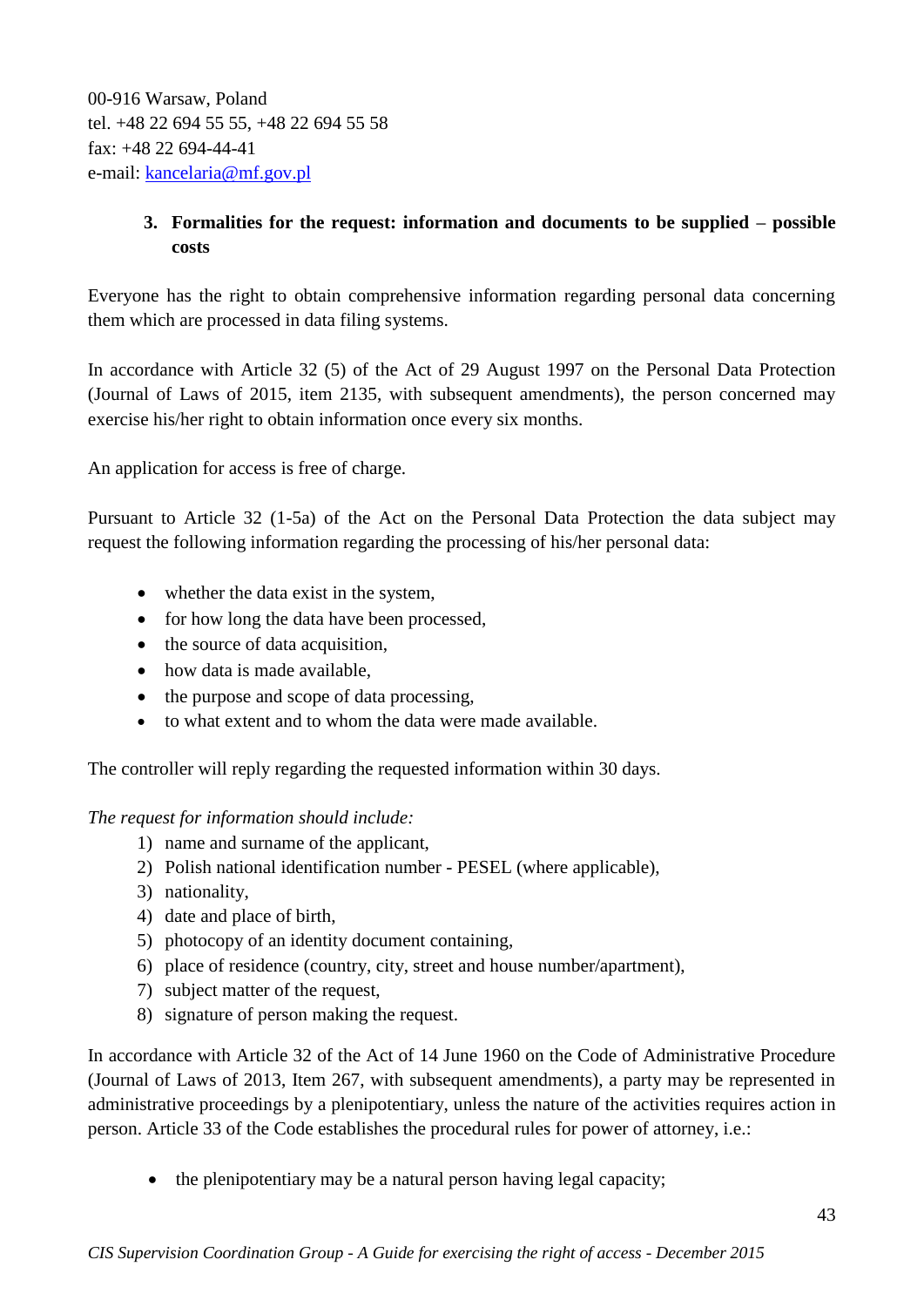- power of attorney should be notified in writing;
- the plenipotentiary files an original or officially certified copy of the power of attorney.

A lawyer, legal counsel or patent agent may themselves authenticate a copy of the power of attorney granted to him/her.

### *Refusal to provide information on processed personal data*

According to Article 34 of the Act on the Personal Data Protection the controller shall refuse to disclose the information referred to in Article 32 paragraph 1 point 1-5a to the data subject if it would lead to:

- 1) a disclosure of confidential information;
- 2) a threat to national defense or national security, to life and health of individuals or to public security and public order;
- 3) a threat to a vital economic or financial interest of the State;
- 4) a significant breach of personal rights of the data subject or of other persons.

### *The right to correct the data, request the suspension of their processing or removal*

The data subject may ask the controller to supplement, update, correct, remove, and temporarily or permanently suspend processing of his/her data. However, the data subject must demonstrate that the data are incomplete, outdated, inaccurate, have been collected in violation of the law or that their processing is no longer necessary to achieve the purpose for which they were collected.

Application proceedings are conducted in accordance with the provisions of the Code of Administrative Procedure.

# **4. Contact details of the national data protection authority and its possible role**

The Inspector General for Personal Data Protection supervises whether the use of CIS data violates the rights of data subjects. This supervision is exercised in accordance with the laws on personal data protection.

Address for correspondence: Bureau of the Inspector General for Personal Data Protection (GIODO) 2 Stawki Street 00-193 Warsaw, Poland tel. +48 (22) 53 10 440 fax +48 (22) 53 10 441 http://www.giodo.gov.pl kancelaria@giodo.gov.pl

Any person whose data are processed in the Customs Information System, is entitled to submit a complaint to the Inspector General for Personal Data Protection in relation to the implementation of the provisions on the protection of personal data.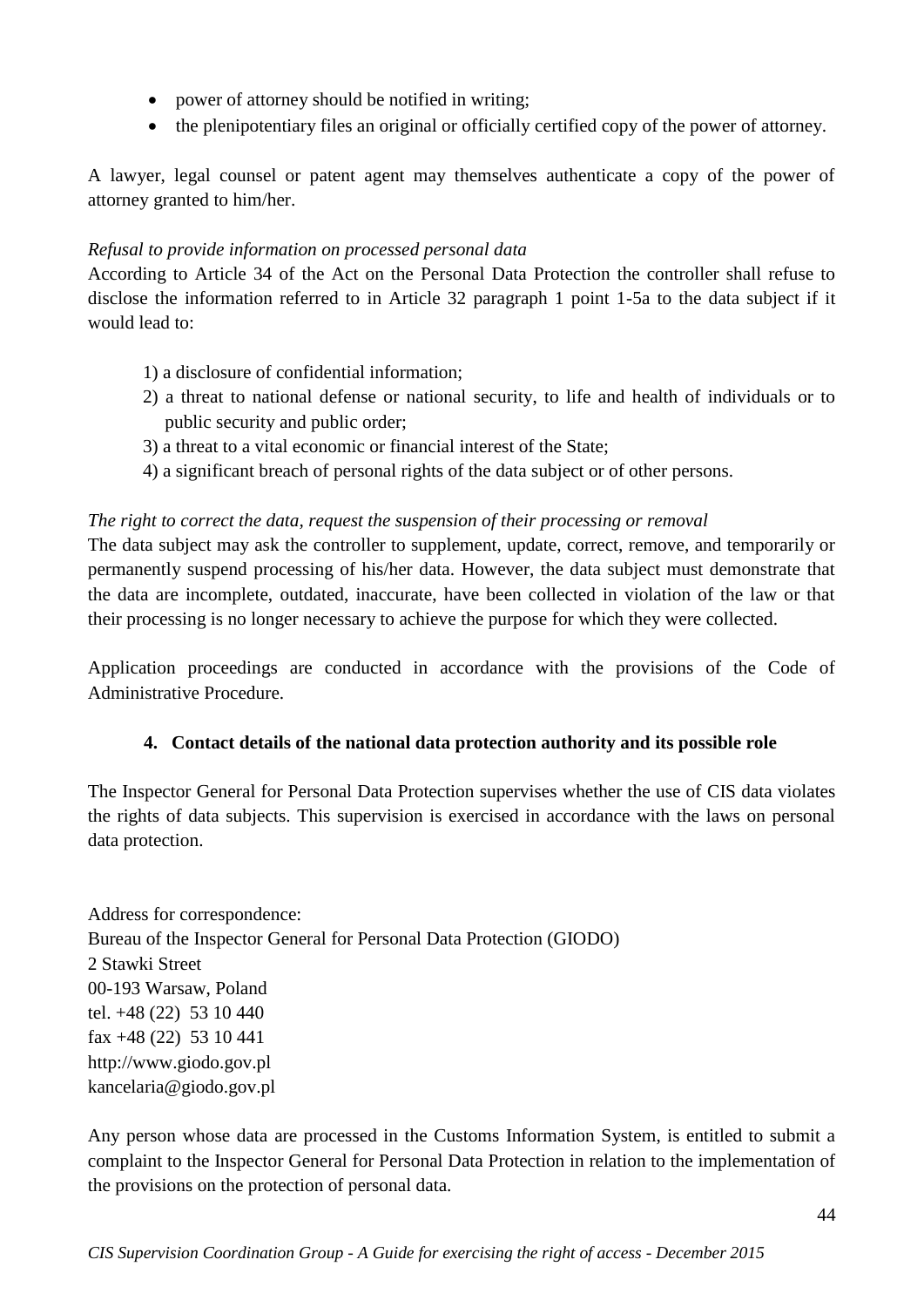#### **5. Expected outcome of the requests for access. Content of the information**

Having submitted a request, an individual is entitled to receive written information in line with the general data protection provisions contained in the Act on the Personal Data Protection. Information should be provided in intelligible form about the actual personal data being processed, the source from where information was collected, the purpose of processing, and the possible recipients of information, within 30 days.

#### **6. References of the main national laws that apply**

- Act of 29 August 1997 on the Personal Data Protection,
- Act of 14 June 1960, Code of Administrative Procedure,
- Act of 7 October 1999 on the Polish Language.

#### **7. Language regime**

The requests must be submitted in Polish, as well as any documents enclosed shall be translated into Polish.

# <span id="page-44-0"></span>**III.22. PORTUGAL**

# **1. Nature of the right (direct, indirect, mixed)**

Direct, in case of access to CIS data processed under Regulation 515/97.

Indirect, in case of access to CIS data processed under Decision 2009/917/JHA.

# **2. Contact details of the body to which requests for access should be addressed**

For direct access (the data controller):

Autoridade Tributária e Aduaneira Direção de Serviços Antifraude Aduaneira Divisão de Informações Av. Duque de Ávila, nº 71 – 2º Andar 1000-139 Lisboa Telephone: +351213595482 Fax: +351213584855 Email: dsafa-di@at.gov.pt

For indirect access:

Comissão Nacional de Protecção de Dados (the Data Protection Authority)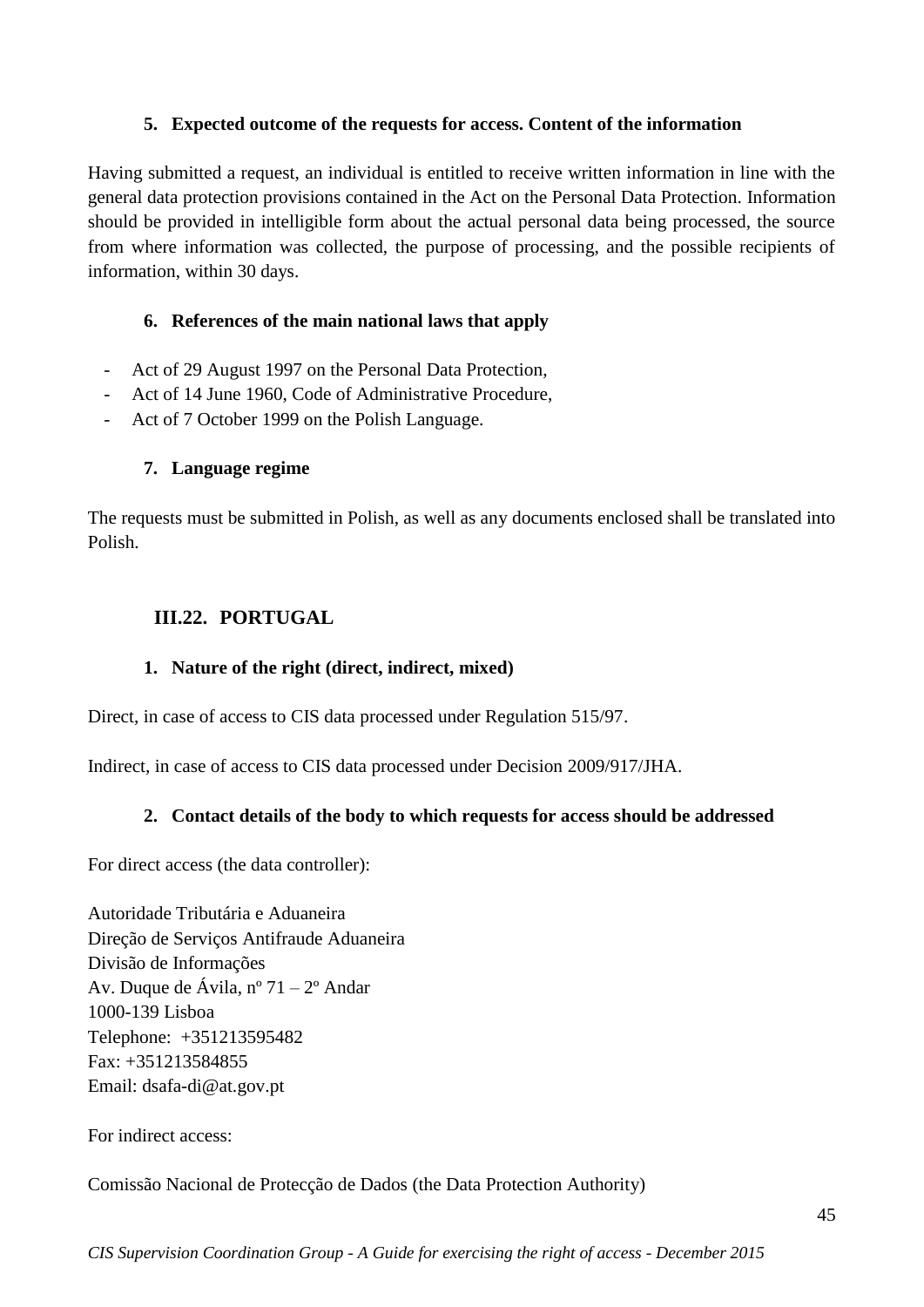Rua de S. Bento, 148, 3º 1200-821 Lisboa Telephone: +351 213928400 Fax: +351 213976832 Email: geral@cnpd.pt [www.cnpd.pt](http://www.cnpd.pt/)

# **3. Formalities for the request: information and documents to be supplied – possible costs**

In case of direct access, the request can be submitted in person, by post mail, by fax and by electronic mail. Identification has to be provided.

In case of indirect access, the request can be submitted in person or by post mail. If in presence of the data subject, an ID card (citizen ID card or passport) has to be showed for ID verification. If the request is submitted by post mail, an authenticated copy of the ID card has to be provided.

In both situations, there are no standard forms for submitting the request and the exercise of the right of access, rectification or deletion is free of charge.

# **4. Contact details of the national data protection authority and its possible role**

Comissão Nacional de Protecção de Dados (the Data Protection Authority) Rua de S. Bento, 148, 3º 1200-821 Lisboa Telephone: +351 213928400 Fax: +351 213976832 Email: geral@cnpd.pt [www.cnpd.pt](http://www.cnpd.pt/)

The national DPA is the independent body for which the data subject can address any complaint related to the exercise of the right of access, rectification or deletion in the situation where the direct access applies.

It is also the national competent authority to handle the requests in the situation where the indirect access applies, in particular by verifying if the personal data is processed in compliance with the legal framework.

# **5. References of the main national laws that apply**

Law 67/98, of 26 October – Data Protection Law

#### **6. Language regime**

Portuguese.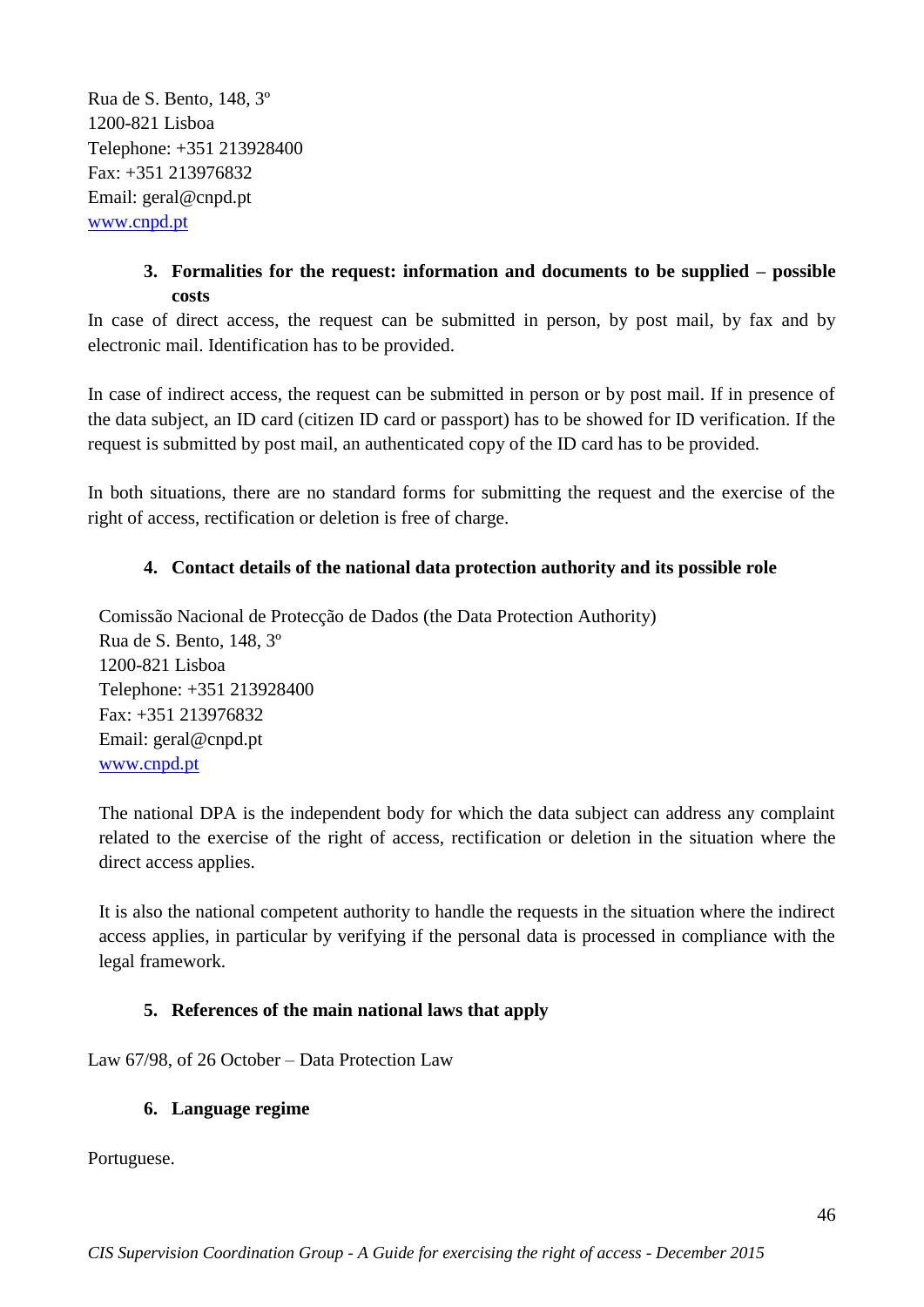# **III.23. ROMANIA**

<span id="page-46-0"></span>According to the Romanian DPA, the competent authorities are not using the CIS system. However, the DPA is still investigating the matter.

# <span id="page-46-1"></span>**III.24. SLOVAK REPUBLIC**

#### **1. Nature of the right (direct, indirect, mixed)**

The data subject has a direct right for access to processed personal data pursuant to Article 15 of the Convention Drawn up on the basis of Article K.3 of the Treaty on European Union, on the use of information technology for customs purpose as well as pursuant to Section 55 of the Act no. 652/2004 Coll. on State Authorities in Customs.

### **2. Contact details of the body to which requests for access should be addressed**

Financial Directorate of the Slovak Republic Lazovná 63 974 01 Banská Bystrica Slovak Republic

# **3. Formalities for the request: information and documents to be supplied – possible costs**

The controller, the Financial Directorate of the Slovak Republic, has to satisfy the request of data subject free of charge, except for a fee in the amount not exceeding the amount of material costs accrued in connection with the making of copies, providing technical carriers and sending the information to the data subject.

The data subject has to notify to the controller its name, surname, maiden name, date and place of birth, nationality and postal address.

The Financial Directorate published a form on its website which the data subject can fill in and send to the Financial Directorate.

# **4. Contact details of the national data protection authority and its possible role**

# **Office for Personal Data Protection of the Slovak Republic** Hraničná 12 820 07 Bratislava 27 Slovak Republic

The Office is an independent state authority in the field of personal data protection and its main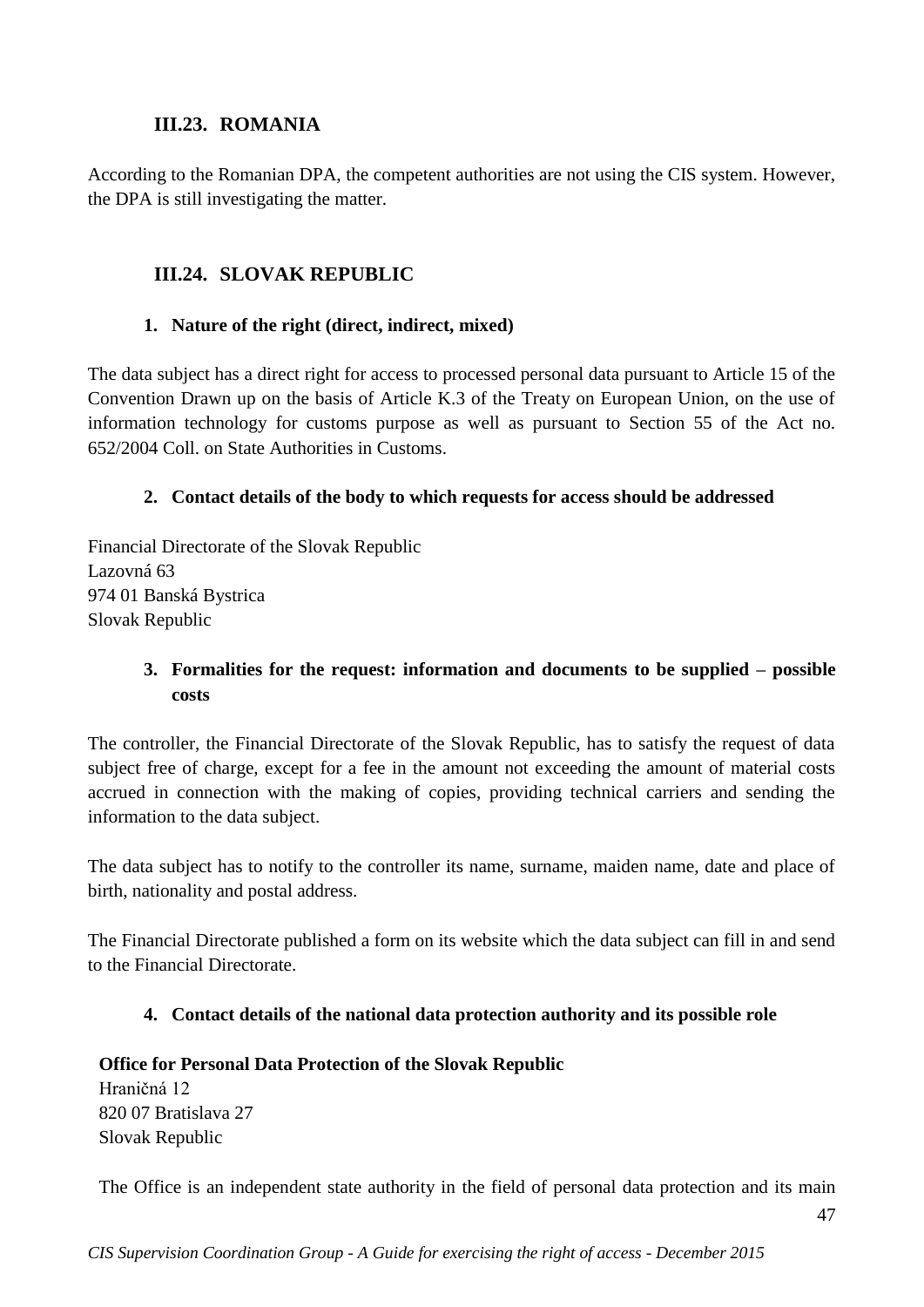task is a supervision of data processing and its compliance with law. In case the data subject suspects that his/her personal data are processed unlawfully, he/she is not satisfied with the process and manner how his/her request is dealt, he/she may notify the Office which will start a procedure on personal data protection.

### **5. Expected outcome of the requests for access. Content of the information**

The controller shall respond to the request of data subject within 30 days from its receipt. The Financial Administration is allowed to refuse provide information on processed personal data only under the conditions stipulated by law (Article 36(2) of Regulation 515/97, Article 22 of Decision 2009/917/JHA and Section 55 (3) to (5) of Act 652/2004).

#### **6. References of the main national laws that apply**

- Act no. 122/2013 Coll. on Personal Data protection (Section 28)
- Act no. 652/2004 Coll. on State Authorities in Customs (Section 55)

#### **7. Language regime**

Slovak.

### <span id="page-47-0"></span>**III.25. SLOVENIA**

#### **1. Nature of the right (direct, indirect, mixed)**

Direct.

#### **2. Contact details of the body to which requests for access should be addressed**

Applications can be filed in written form or also orally, for the record, with the Customs Administration of the Republic of Slovenia:

Carinska uprava RS Generalni carinski urad šmartinska cesta 55 1523 Ljubljana Slovenija

P: +386 1 478 3800 Free phone: +386 2222 1122 F: +386 1 478 3900 E: carina@gov.si I: www.carina.gov.si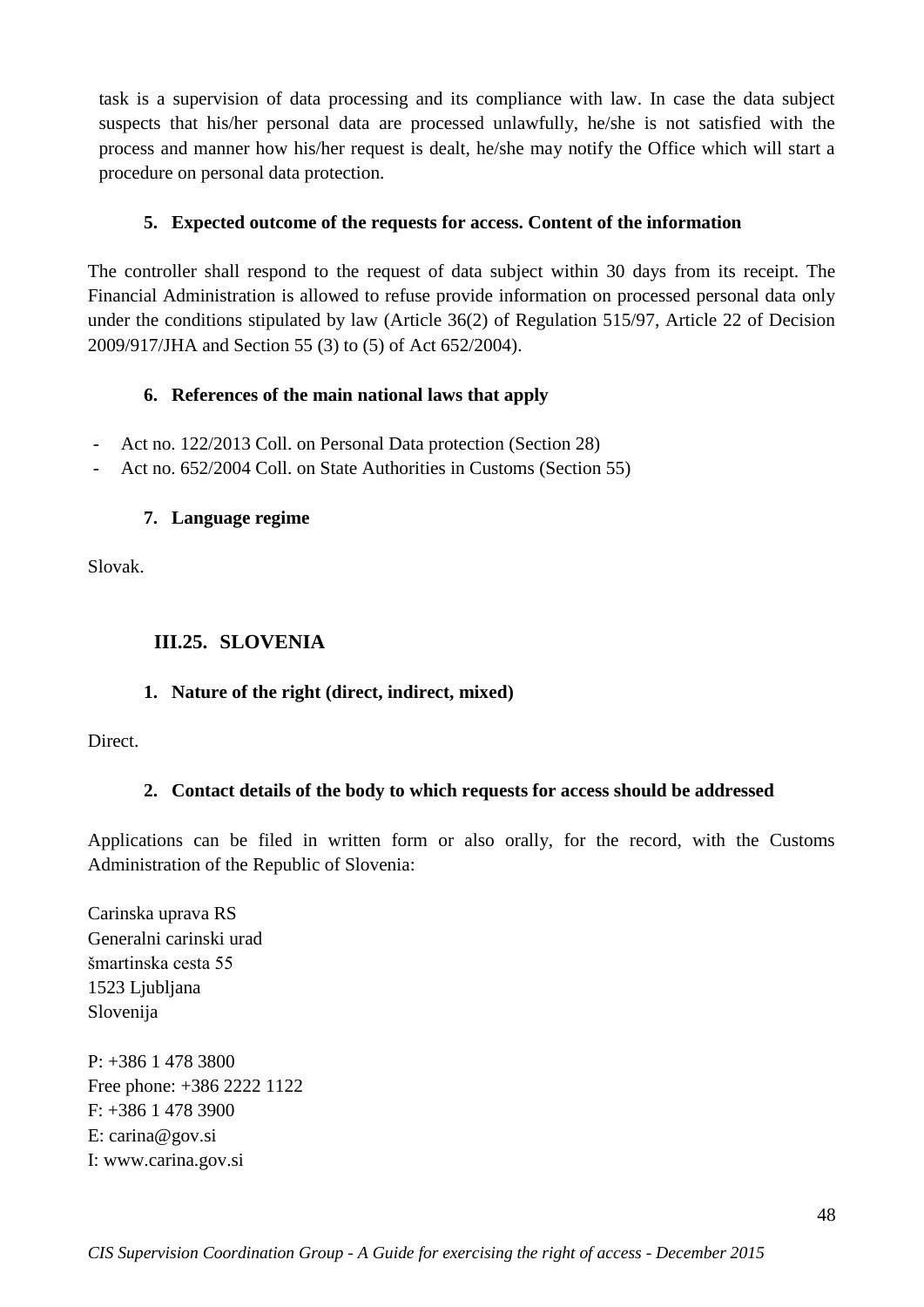# **3. Formalities for the request: information and documents to be supplied – possible costs (when the exercise of the rights are free of charge, this should be clearly stated)**

The process of exercising the right to consult one's own personal data in Slovenia is regulated in accordance with the Personal Data Protection Act (Articles 30 and 31) and the Information Commissioner Act.

Article 30 of the Personal Data Protection Act requires the Customs Administration, which is subordinate to the Ministry Finance and a data controller, to:

- 1) enable consultation of the CIS filing system catalogue;
- 2) certify whether data relating to the data subject are being processed or not, and enable him to consult personal data contained in the national CIS filing system that relate to him, and to transcribe or copy them;
- 3) supply him with an extract of personal data contained in the national CIS filing system that relate to him;
- 4) provide a list of data recipients to whom personal data were supplied, stating when, on what basis and for what purpose;
- 5) provide information on the sources on which records about the individual in the CIS are based, and on the method of processing;
- 6) provide information on the purpose of processing and the type of personal data being processed in the CIS, and all necessary explanations in this connection;
- 7) explain the technical and logical-technical procedures of decision-making.

The processing of applications is at present free of charge. The requesting individual may be charged only material costs for photocopying as stipulated in the Rules on the charging of costs related to the exercise of the right of an individual to access his own personal data.

# **4. Contact details of the national data protection authority and its possible role**

Informacijski pooblaščenec (Information Commissioner) Zaloška 59 1000 Ljubljana Slovenija

Tel.: +386 1 230 97 30 Fax: +386 1 230 97 78 E-mail: gp.ip@ip-rs.si Internet: www.ip-rs.si

The Information Commissioner is competent for deciding on an appeal by an individual when a request to consult his personal data has been refused or the competent authority has refused to answer his application.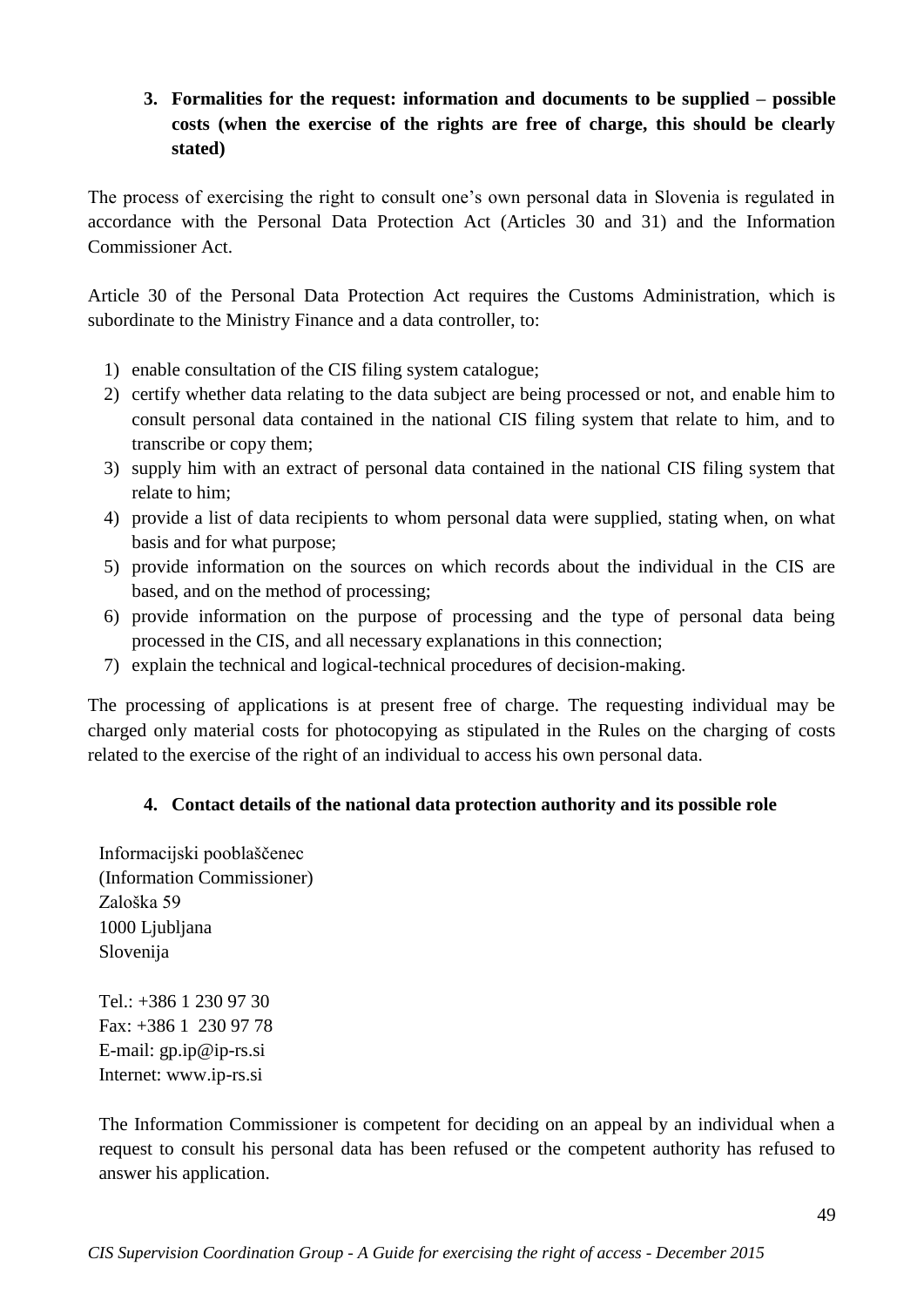Applicants who consider that any of their rights have been violated in relation to an application for access may lodge a claim with the Information Commissioner. The Information Commissioner, having received the complaint, forwards it to the data controller, so that he can draw up any statements he regards as relevant. Finally, the Information Commissioner takes a decision on the complaint and forwards it to those concerned, after receiving the statements and the reports, evidence and other investigation documents, as well as inspection of the files where necessary and interviews with the person concerned and the controller of the file.

The processing of such an appeal is at present free of charge.

# **5. Expected outcome of the requests for access. Content of the information (any specific national deadlines for reply should be inserted here)**

If data relating to the person concerned are contained in the CIS and if the request is granted, the controller of the file will provide the person concerned with the data relating to him in the form requested. The Customs Authority must enable the individual to consult, transcribe, copy and obtain a certificate no later than 15 days from the date of receipt of the request, or within the same interval, inform the individual in writing of the reasons for refusal. The Customs Authority is obliged to supply the extract mentioned above in point 3, the list in point 4, the information in points 5 and 6 and the explanation in point 7 to the individual within 30 days from the date the request was received, or, within the same interval, to inform him in writing of the reasons for refusal.

Individual's right to consult personal data that relate to him may only exceptionally be restricted in accordance with the Article 36 of the Personal Data Protection Act - by statute, for reasons of protection of national sovereignty and national defense, protection of national security and the constitutional order of the state, security, political and economic interests of the state, the exercise of the responsibilities of the police, the prevention, discovery, detection, proving and prosecution of criminal offences and minor offences, the discovery and punishment of violations of ethical norms for certain professions, for monetary, budgetary or tax reasons, supervision of the police, and protection of the individual to whom the personal data relate, or the rights and freedoms of others. These restrictions may only be imposed to the extent necessary to achieve the purpose for which the restriction was provided.

# **6. References of the main national laws that apply**

- Personal Data Protection Act (Official Gazette of the Republic of Slovenia, no. 94/2007, official consolidated text), unofficial English translation of the Act available at: [http://www.ip](http://www.ip-rs.si/index.php?id=339)[rs.si/index.php?id=339](http://www.ip-rs.si/index.php?id=339)
- Information Commissioner Act (Official Gazette of the Republic of Slovenia, no. 113/2005), unofficial English translation of the Act available at:<http://www.ip-rs.si/index.php?id=325>
- Rules on the charging of costs related to the exercise of the right of the individual to access own personal data (Official Gazette of the Republic of Slovenia, no. 85/2007), only Slovene text of the Rules available at: [http://www.ip-rs.si/zakonodaja/zakon-o-varstvu-osebnih-](http://www.ip-rs.si/zakonodaja/zakon-o-varstvu-osebnih-podatkov/pravilnik-o-zaracunavanju-stroskov-pri-izvrsevanju-pravice-posameznika-do-seznanitve-z-lastnimi-osebnimi-podatki/)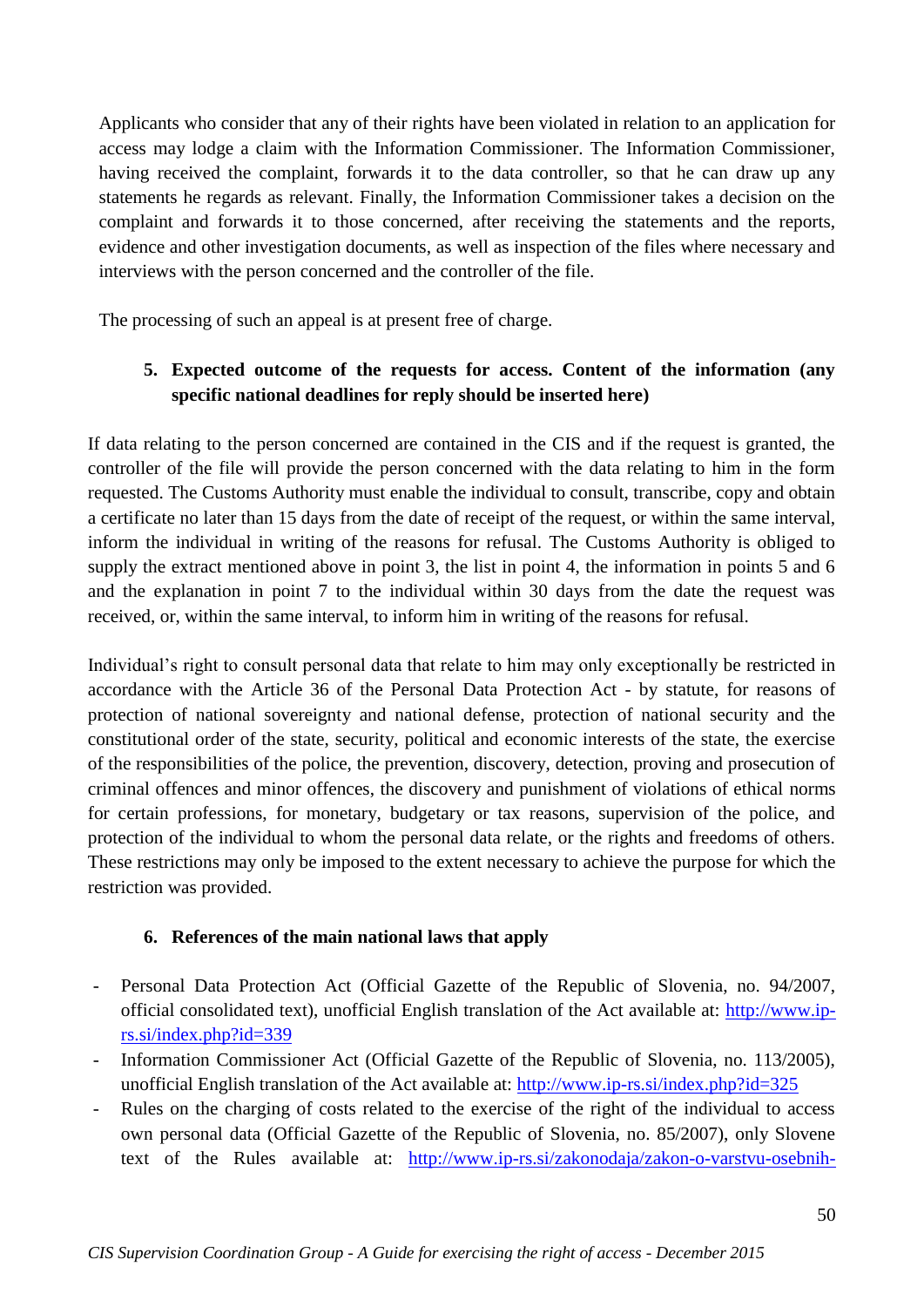[podatkov/pravilnik-o-zaracunavanju-stroskov-pri-izvrsevanju-pravice-posameznika-do](http://www.ip-rs.si/zakonodaja/zakon-o-varstvu-osebnih-podatkov/pravilnik-o-zaracunavanju-stroskov-pri-izvrsevanju-pravice-posameznika-do-seznanitve-z-lastnimi-osebnimi-podatki/)[seznanitve-z-lastnimi-osebnimi-podatki/](http://www.ip-rs.si/zakonodaja/zakon-o-varstvu-osebnih-podatkov/pravilnik-o-zaracunavanju-stroskov-pri-izvrsevanju-pravice-posameznika-do-seznanitve-z-lastnimi-osebnimi-podatki/)

# **7. Language regime**

<span id="page-50-0"></span>In general, Slovene but English is also acceptable for such applications.

# **III.26. SPAIN**

# **1. Nature of right of access**

Data subjects have the right of direct access, but, when the data controller fails to respond to a request for access or when the answer provided is deemed unsatisfactory they also have the right to indirect access through the Spanish DPA.

# **2. Contact details of the body to which requests for access should be addressed**

Requests for access to information should be submitted to:

# **Agencia Estatal de Administración Tributaria**

Departamento de Aduanas e Impuestos Especiales Coordinación - CIS Subdirección General de Operaciones Avenida Llano Castellano, 17 E-28017 Madrid

# **3. Formalities for the request: information and documents to be supplied – possible costs**

Any request for access must be submitted in writing to the data controller. To this end, data subjects must send an application to the data controller by any means that provides evidence of the dispatch and receipt of the application.

There is no an official standard application form or any formal requirements. Nevertheless, following the general administrative procedure, the application should provide a full description of the request and must be accompanied by a photocopy of a document proving the identity of the data subject – i.e. a national identity card or passport. In addition, data subjects can attach to the request copies of any relevant documents they consider important in support of the request described in the application.

The procedure is free of charge.

# **4. Contact details of the national data protection authority and its possible role**

# **Agencia Española de Protección de Datos (Data Protection Authority)**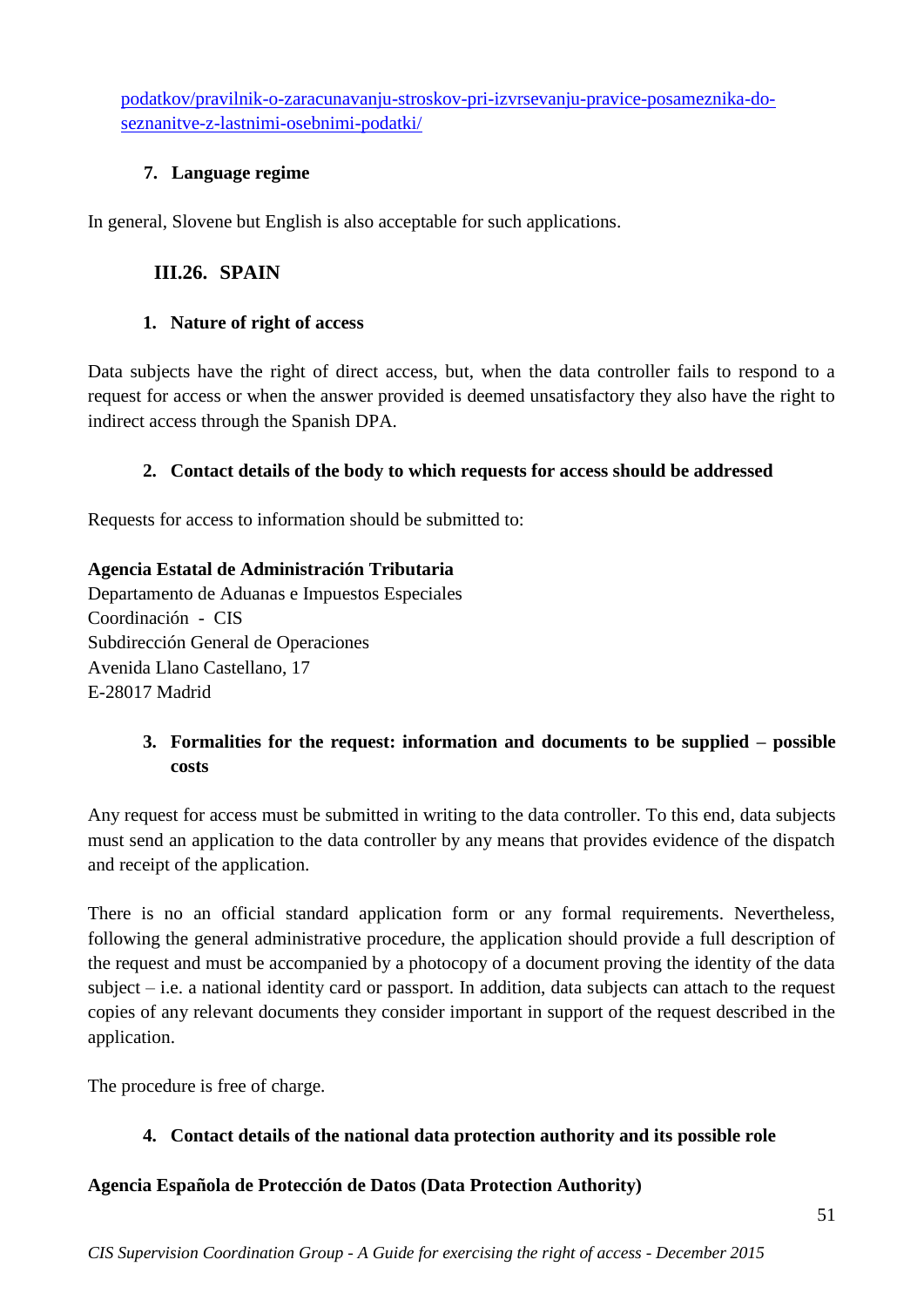C/ Jorge Juan, 6 E - 28001 – Madrid Tel.:  $+34901100099$ E-mail: [ciudadano@agpd.es](mailto:ciudadano@agpd.es) Internet: [www.agpd.es](http://www.agpd.es/)

As already mentioned, data subjects have the right of direct access. Nevertheless, they also have indirect access through the Spanish DPA when a data controller fails to respond to a request for access made by a data subject or when the answer provided is unsatisfactory. In both cases, data subjects can lodge a claim with the Spanish DPA. Under section 117 of Royal Decree 1720/2007, that approves the regulation implementing the Organic Act 15/1999, on the Protection of Personal Data, the procedure is to be initiated at the request of the data subject, clearly expressing the content of his/her claim.

Once the Spanish DPA has received the claim, a procedure to protect rights of individuals is initiated. According to this procedure, the Spanish DPA forwards the claim to the data controller in order to give the administrative body the opportunity to lodge any defence it deems appropriate to support the denial of access or the answer provided to the applicant.

These comments, if any, are forwarded to the applicant, who can make further statements and comments. These comments are forwarded to the data controller, which has the opportunity to provide explanations of its decision and respond to the comments and statements made by the applicant.

Having received the statement of defence and the other statements and documents, the Director of the Spanish DPA delivers a decision resolving the claim received.

It is important to stress that the time-limit for issuing and notifying the decision is six months following the date of receipt of the claim at the Spanish DPA.

If the decision is in favour of the request, the Spanish DPA communicates it to the data controller, who must grant the data subject exercise of the right of access within ten days following the notification. Moreover, the data controller is obliged to provide written evidence of compliance with the decision of the Spanish DPA to this supervisory authority within the same period of time.

# **5. Expected outcome of requests for access. Content of the information supplied**

It is for the controller to decide on the content of the information supplied to applicants. Usually, the data subject receives copies of documents containing personal data stored in the filing system.

#### **6. References of the main national laws that apply**

- Organic Act 15/1999, on the Protection of Personal Data.
- Royal Decree 1720/2007, which approves the regulation implementing the Organic Act 15/1999, on the Protection of Personal Data.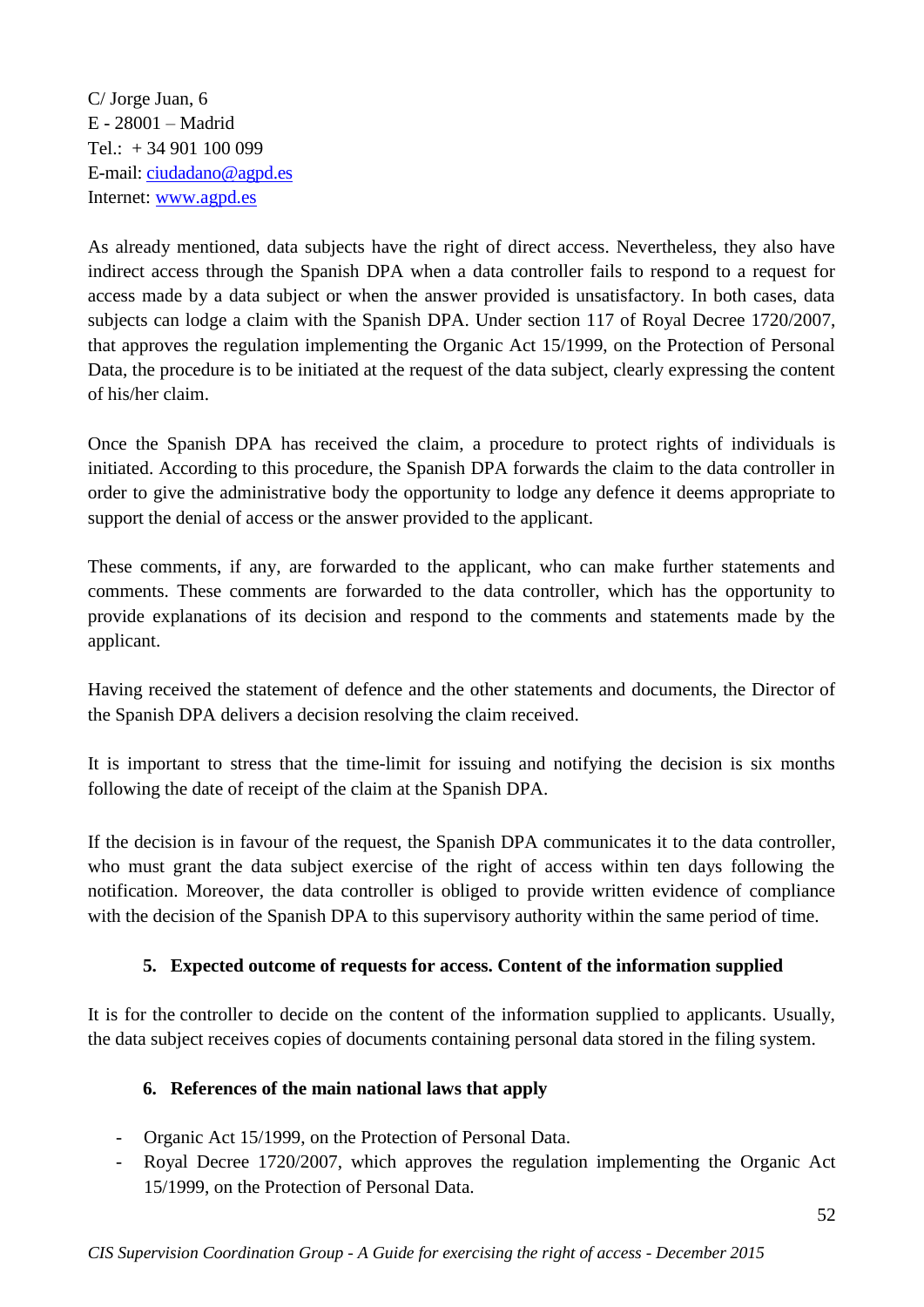#### **7. Language regime**

A data subject who wants to start the procedure for the right of access in Spain should address public bodies in Spanish.

# <span id="page-52-0"></span>**III.27. SWEDEN**

# **1. Nature of the right (direct, indirect, mixed)**

There is a right of direct access.

# **2. Contact details of the body to which requests should be addressed**

Request for access must be made to the Swedish Customs (Tullverket), which is the Swedish authority responsible for the processing of data in custom information system. When calling the applicant should ask for the personal data representative (personuppgiftsombudet) or address the letter or e-mail to him/her.

Tullverket Box 12854 S-112 98 Stockholm Sweden Telephone: +46 (0)771 520 520 Fax: +46 (0)8 20 80 12 E-mail: http://www.tullverket.se/en/startpage/contactus/sendanemail/forms/emailyourquestionstoswedishcu stoms.4.6edda07011f9252a5a98000917.html Internet: www.tullverket.se

# **3. Formalities for the Request: information and documents to be supplied – possible costs**

Request must be made in writing to the Swedish Customs and signed personally by the applicant. In general, a request for access must be answered within one month. Applicants are entitled to free access to information once every calendar year.

# **4. Contact details of the national data protection authority and its possible role**

The Swedish Data Protection Authority (Datainspektionen) makes sure that personal data processing in Sweden complies with the rules of the Personal Data Act and other data protection legislations. The Swedish Data Protection Authority may initiate supervision either based on a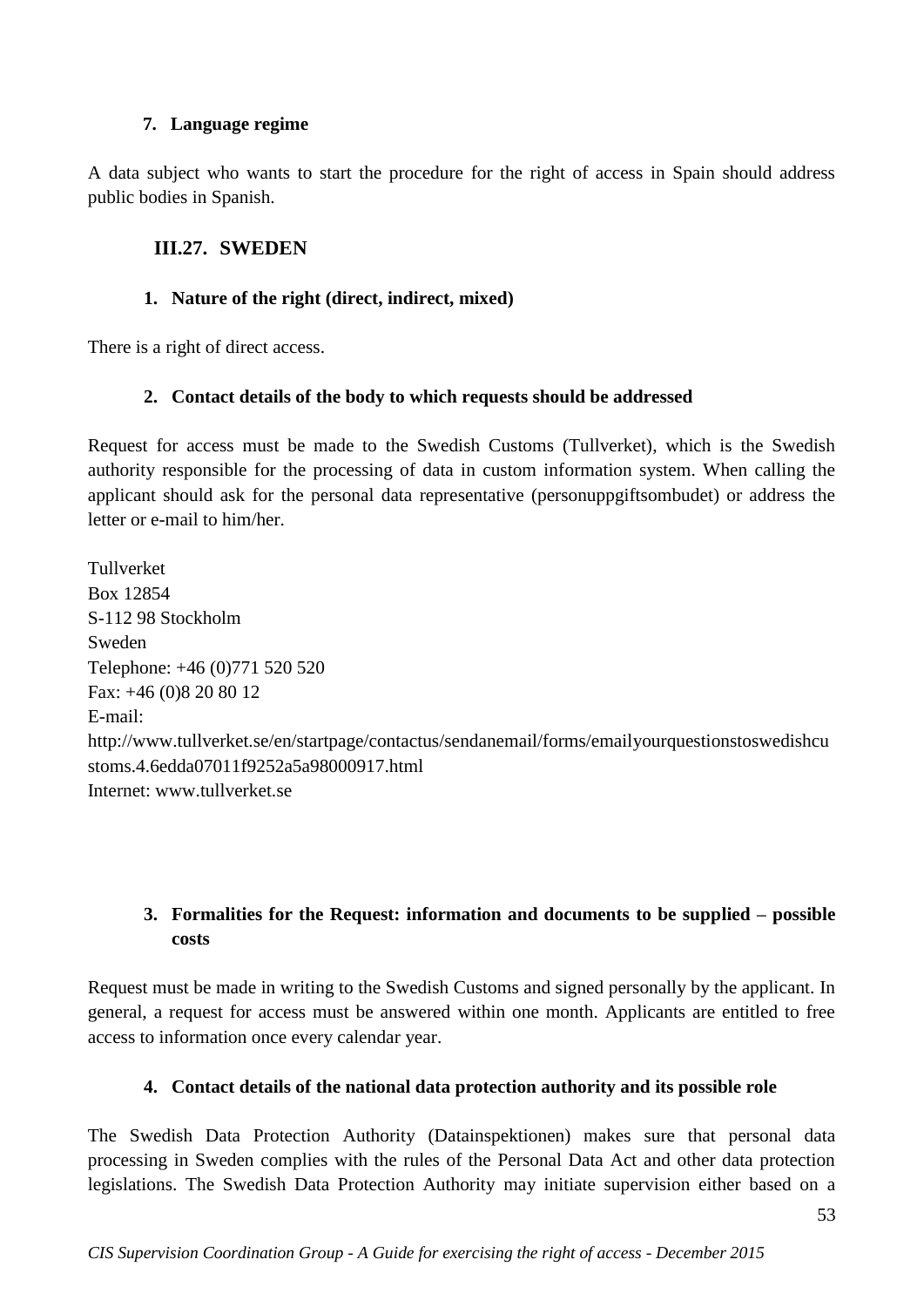complaint or in its own initiative. A person who is not satisfied with how his/hers request for access to information has been dealt with may submit a complaint to the Swedish Data Protection Authority. The complaint may result in an investigation of whether the rules on right of access have been complied with. Swedish Customs decision regarding the right of access may however also be appealed to administrative court.

Datainspektionen Box 8114 Drottninggatan 29, 5th floor S-104-20 Stockholm Phone: +46 (0)8 657 61 00 Fax: +46 (0)8 652 86 52 E-mail: datainspektionen@datainspektionen.se Internet: www.datainspektionen.se

# **5. Expected outcome of the request for access. Content of the information**

Whether or not the information is disclosed depends on the provision of the Official documents and Secrecy Act (2009:400) which may prohibit the disclosure of certain data. When disclosure of the data is permitted, it shall contain:

- a) which information about the applicant that is processed,
- b) where this information has been collected,
- c) the purpose of the processing,
- d) to which recipients or categories of recipients the information is disclosed.

#### **6. Reference to the main national laws that apply**

Laws applicable: Section 26 and 27 of the Personal Data Act (1998:204).

#### **7. Language regime**

There are no specific rules concerning language in Sweden. An application in English would be accepted.

# <span id="page-53-0"></span>**III.28. UNITED KINGDOM**

#### **1. Nature of the right (direct, indirect, mixed)**

Direct.

#### **2. Contact details of the body to which requests for access should be addressed**

Her Majesty's Revenue and Customs Service (HMRC)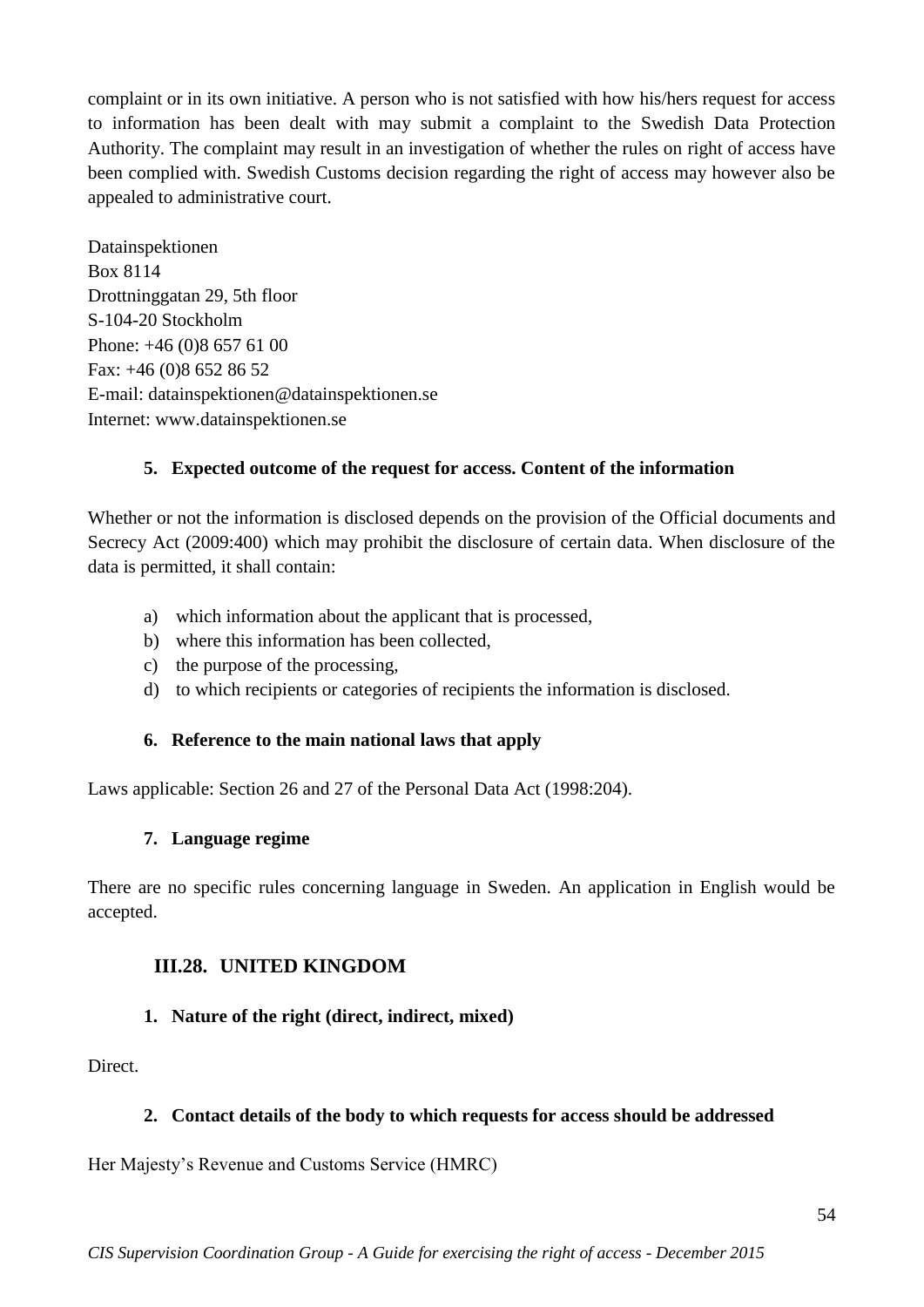CIS is not specifically mentioned. This is the same for all such databases. To make it as easy as possible for a data subject, an individual can ask for any and all personal data HMRC holds via their website. A link to which is below:

### <http://www.hmrc.gov.uk/leaflets/dp-fs1.htm>

**3. Formalities for the request: information and documents to be supplied – possible costs (when the exercise of the rights are free of charge, this should be clearly stated)**

This is what HMRC says about requests on its website.

"….to help locate the information you want and deal with your request more quickly, you should make your DPA request to the HMRC office that you have been dealing with. You should address your request to the 'Data Protection Officer', and you must include enough details to enable us to verify your identity and locate the relevant information. For example, you should tell us:

- your date of birth
- previous or other name(s) you have used
- your previous addresses in the past five years
- personal reference number(s) that we may have given you, for example your National Insurance number, your tax reference number or your VAT registration number
- what type of information you want to know.

To make sure we are providing information to the right person, we will check the details that you provide to us against your National Insurance number.

If you do not have a National Insurance number, you must send a copy of the back page of your passport or a copy of your driving licence together with a copy of a recent utility bill.

The DPA requires that we comply with a request for information promptly and in any event within 40 days of receipt. HMRC will always try to provide a response within this timescale.

We will not charge you for dealing with a DPA request...."

# **4. Contact details of the national data protection authority and its possible role**

The Information Commissioner

Here is how you can contact the Information Commissioner:

•Telephone: 01625 545 745 •Fax: 01625 524 510. •Email the Information Commissioner •Write to The Information Commissioner Wycliffe House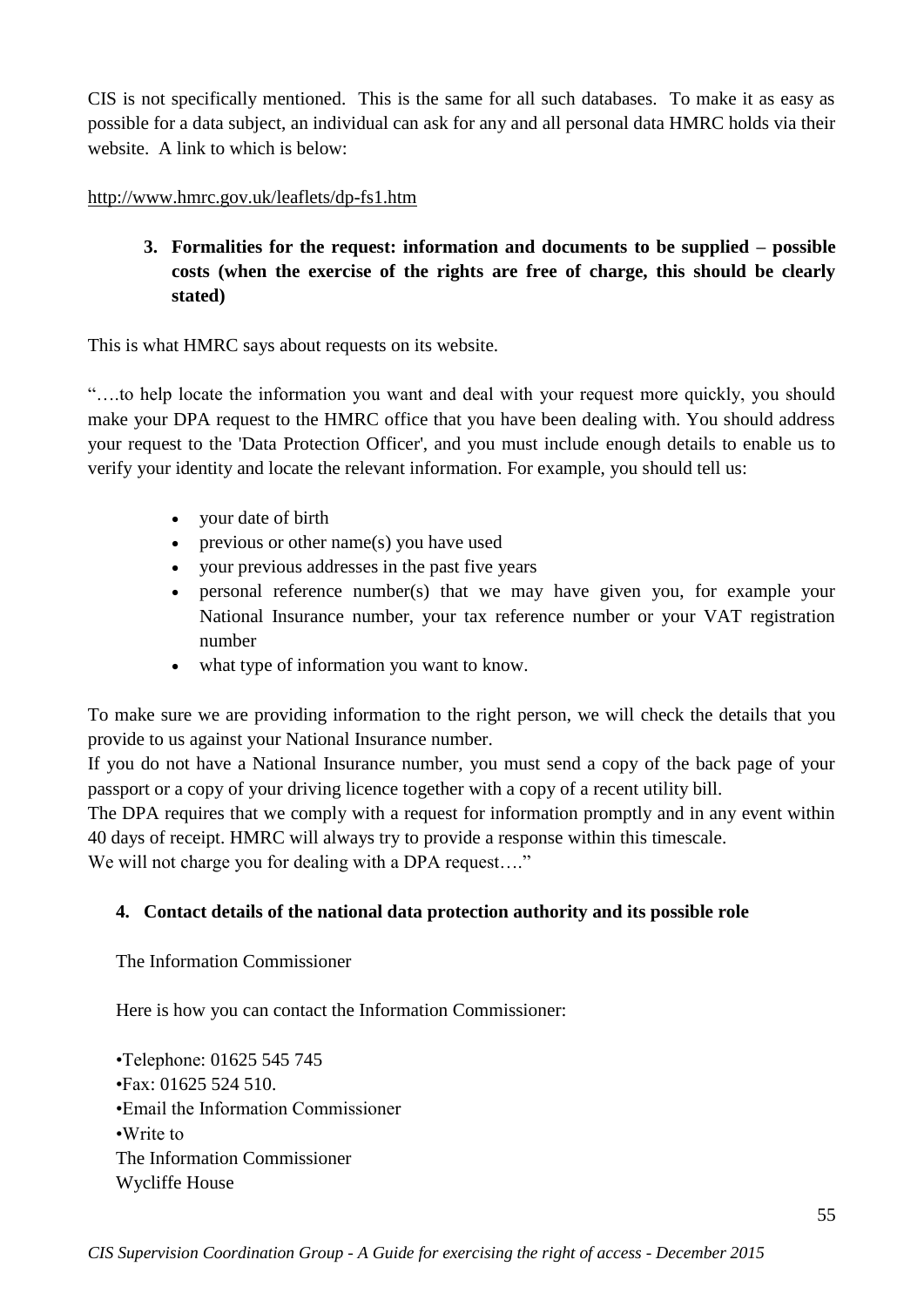Water Lane Wilmslow Cheshire SK9 5AF.

# **5. Expected outcome of the requests for access. Content of the information (any specific national deadlines for reply should be inserted here)**

All subject access requests in the UK have a time limit for a response within 40 calendar days of the date of request being received.

### **6. References of the main national laws that apply**

Section 6 cover subject access request rights under the data protection act 10098 <http://www.legislation.gov.uk/>

#### **7. Language regime**

English.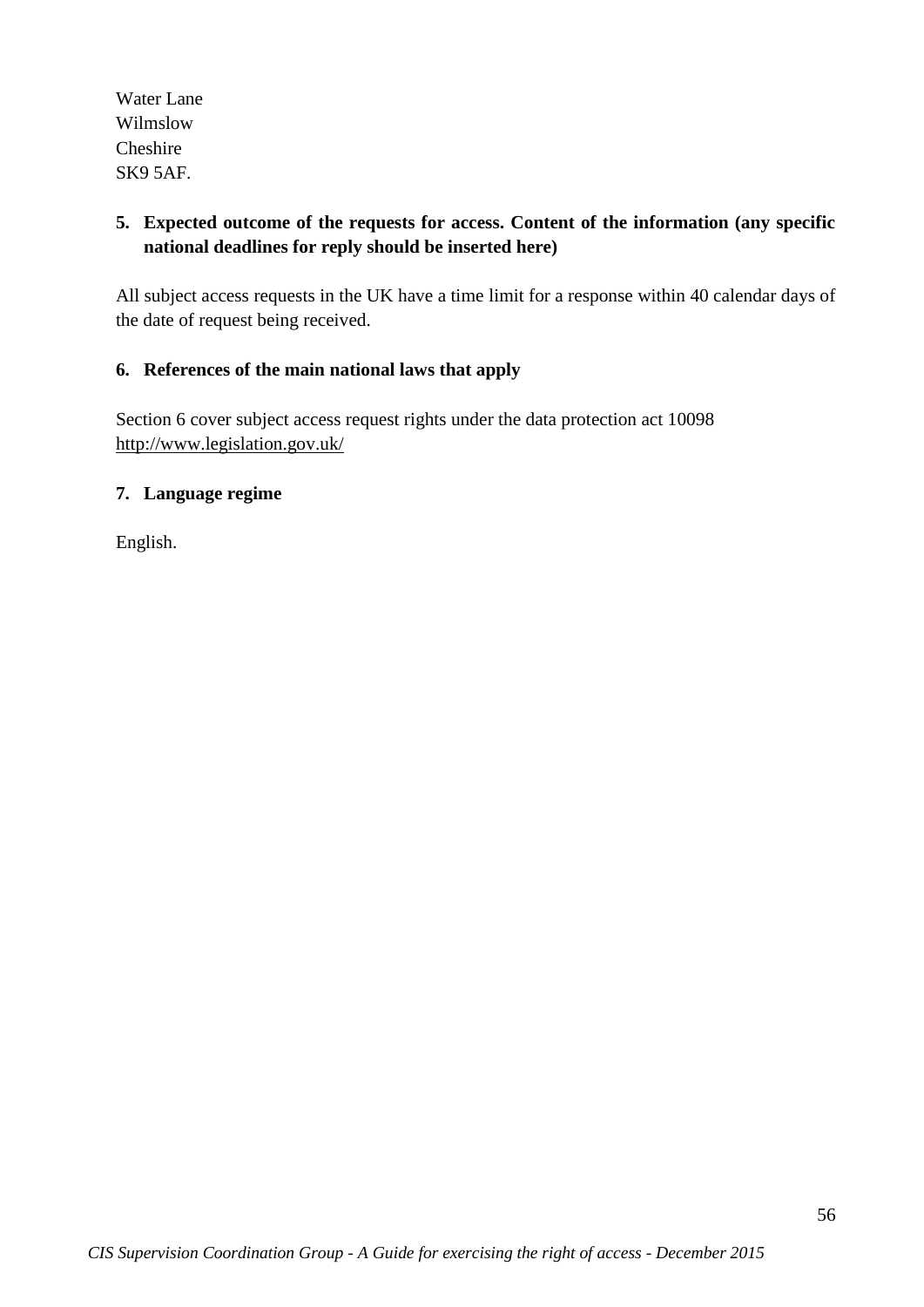#### **ANNEXES (MODEL LETTERS)**

<span id="page-56-0"></span>*The following model letters can be used to file your request unless the national competent authority to which you address your request asks you to use a specific standard form.*

#### Annex 1

Model letter for requesting access

#### To: **Title and address of the competent authority**

#### DD-MM-XXXX, Place

Dear Sir / Madam,

Pursuant to Article 36 of Council Regulation (EC) No 515/97 of 13 March 1997 on mutual assistance between the administrative authorities of the Member States and cooperation between the latter and the Commission to ensure the correct application of the law on customs and agricultural matters (hereinafter " Regulation 515/97") and Article 22 of Council Decision 2009/917/JHA of 30 November 2009 on the use of information technology for customs purposes (hereinafter " Decision 2009/917/JHA").

I\_\_\_\_\_\_\_\_\_\_\_\_\_\_\_\_\_\_\_\_\_\_\_\_\_\_\_\_\_(name, surname),\_\_\_\_\_\_\_\_\_\_\_\_\_\_\_\_\_\_\_\_(nationality), \_\_\_\_\_\_\_\_\_\_\_\_\_(date and place of birth),\_\_\_\_\_\_\_\_\_\_\_\_\_\_\_\_\_\_\_\_\_\_\_\_\_\_\_\_\_\_\_\_(address), would like to request access to my personal data entered in the Customs Information System.

Please find enclosed:

1. Copy of a valid identity document under the national law of the Member State (passport/identity card/driving licence (other valid identity document);

2. Copy of the legal authorisation to represent the applicant;

3. Other.

,

The Applicant / The Legal Representative

(Signature)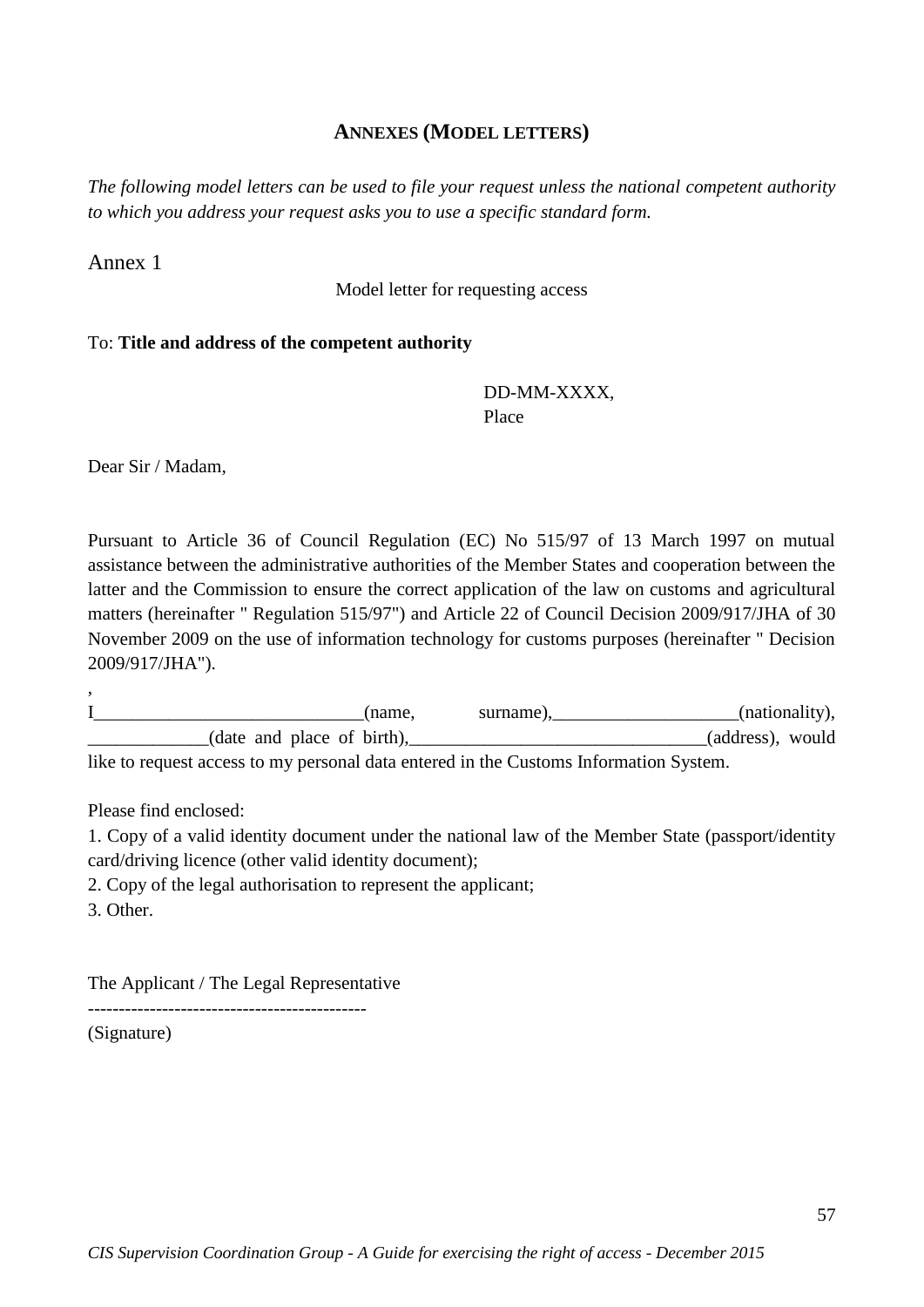Annex 2

Model letter for requesting correction or deletion of the data processed

#### To: **Title and address of the competent authority**

#### DD-MM-XXXX, Place

Dear Sir / Madam,

Pursuant to Article 36 of Council Regulation (EC) No 515/97 of 13 March 1997 on mutual assistance between the administrative authorities of the Member States and cooperation between the latter and the Commission to ensure the correct application of the law on customs and agricultural matters (hereinafter " Regulation 515/97") and Article 22 of Council Decision 2009/917/JHA of 30 November 2009 on the use of information technology for customs purposes (hereinafter " Decision 2009/917/JHA"),

I  $\qquad \qquad \text{(name)},$ (name, surname), (nationality),  $(\text{date and place of birth}),$   $(\text{address})$ , would like to request correction of factually inaccurate data relating to me or deletion of data relating to me which have been unlawfully stored in the Customs Information System. My personal data should be corrected/deleted because:

\_\_\_\_\_\_\_\_\_\_\_\_\_\_\_\_\_\_\_\_\_\_\_\_\_\_\_\_\_\_\_\_\_\_\_\_\_\_\_\_\_\_\_\_\_\_\_\_\_\_\_\_\_\_\_\_\_\_\_\_\_\_\_\_\_\_\_\_\_\_\_\_\_\_\_\_\_\_\_\_ \_\_\_\_\_\_\_\_\_\_\_\_\_\_\_\_\_\_\_\_\_\_\_\_\_\_\_\_\_\_\_\_\_\_\_\_\_\_\_\_\_\_\_\_\_\_\_\_\_\_\_\_\_\_\_\_\_\_\_\_\_\_\_\_\_\_\_\_\_\_\_\_\_\_\_\_\_\_\_\_ \_\_\_\_\_\_\_\_\_\_\_\_\_\_\_\_\_\_\_\_\_\_\_\_\_\_\_\_\_\_\_\_\_\_\_\_\_\_\_\_\_\_\_\_\_\_\_\_\_\_\_\_\_\_\_\_\_\_\_\_\_\_\_\_\_\_\_\_\_\_\_\_\_\_\_\_\_\_\_\_

Please find enclosed:

1. Copy of a valid identity document under the national law of the Member State (passport/identity card/driving licence (other valid identity document);

2. Copy of the legal authorisation to represent the applicant;

\_\_\_\_\_\_\_\_\_\_\_\_\_\_\_\_\_\_\_\_\_\_\_\_\_\_\_\_\_\_\_\_\_\_\_\_\_\_\_\_

3. Other.

The Applicant/The Legal Representative

---------------------------------------------

(Signature)

Annex 3

Model letter for requesting the blocking of the data processed

#### To: **Title and address of the competent authority**

DD-MM-XXXX, Place

Dear Sir / Madam,